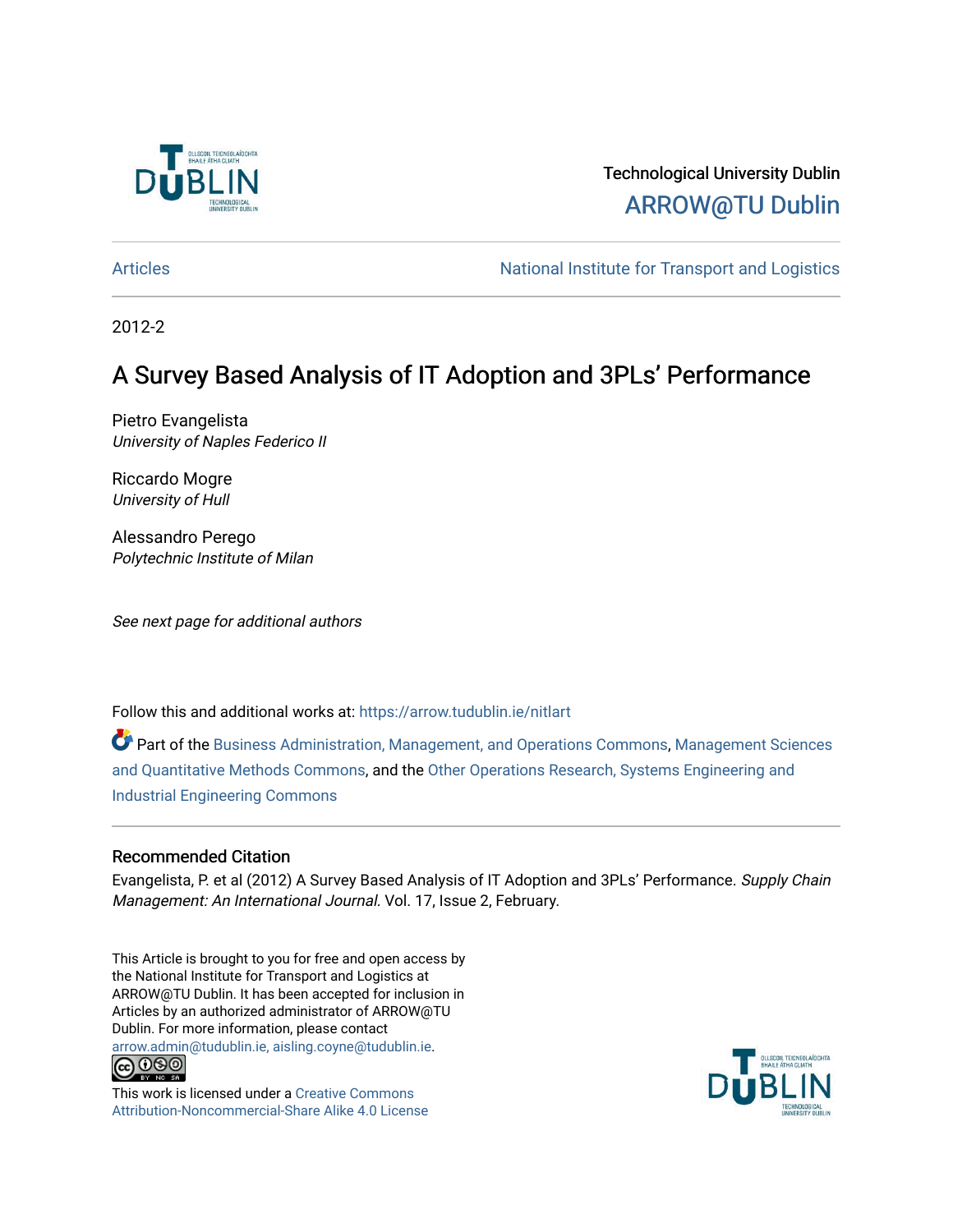# Authors

Pietro Evangelista, Riccardo Mogre, Alessandro Perego, Antonino Raspagliesi, and Edward Sweeney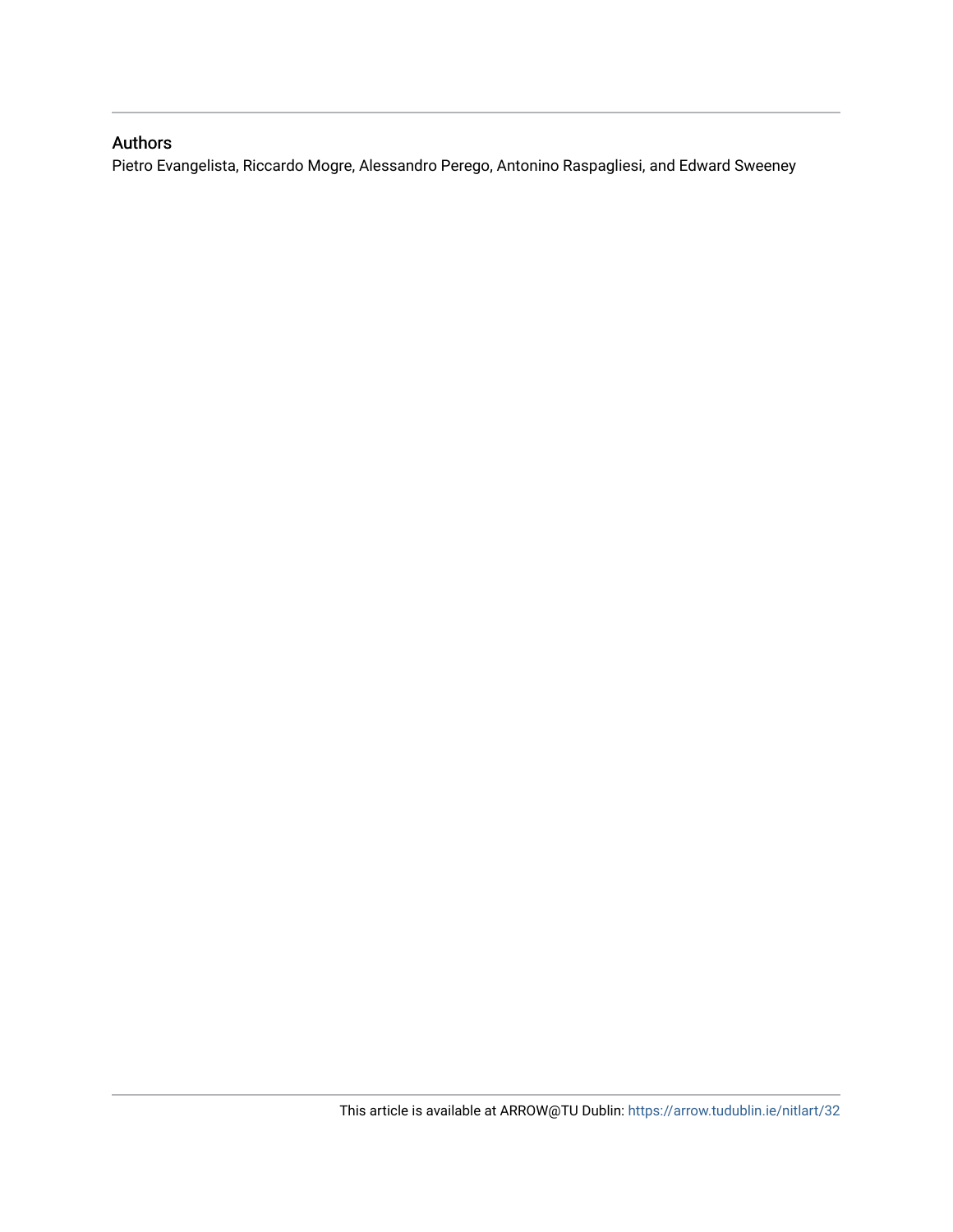# **A Survey Based Analysis of IT Adoption and 3PLs' Performance**

#### **Abstract**

**Purpose** – In today's competitive scenario, effective supply chain management is increasingly dependant on third party logistics (3PL) companies' capabilities and performance. The dissemination of information technology (IT) has contributed to change the supply chain role of 3PL companies and IT is considered an important element influencing performance of modern logistics companies. Therefore, the purpose of this paper is to explore the relationship between IT and 3PLs' performance, assuming that logistics capabilities play a mediating role in this relationship.

**Design/methodology/approach –** Empirical evidence based on a questionnaire survey conducted on a sample of logistics service companies operating in the Italian market was used to test a conceptual resource based view (RBV) framework linking IT adoption, logistics capabilities and firm performance. Factor analysis and ordinary least square (OLS) regression analysis have been used to test hypotheses. The focus of the paper is multidisciplinary in nature; management of information systems, strategy, logistics and supply chain management approaches have been combined in the analysis.

**Findings –** The results indicate strong relationships among data gathering technologies, transactional capabilities and firm performance, in terms of both efficiency and effectiveness. Moreover, a positive correlation between enterprise information technologies and 3PL financial performance has been found.

**Originality/value –** The paper successfully uses the concept of logistics capabilities as mediating factor between IT adoption and firm performance. Objective measures have been proposed for IT adoption and logistics capabilities. Direct and indirect relationships among variables have been successfully tested.

**Keywords:** IT adoption, Italian 3PL industry, logistics capabilities, firm performance, factor analysis, regression analysis.

**Paper type:** Research paper.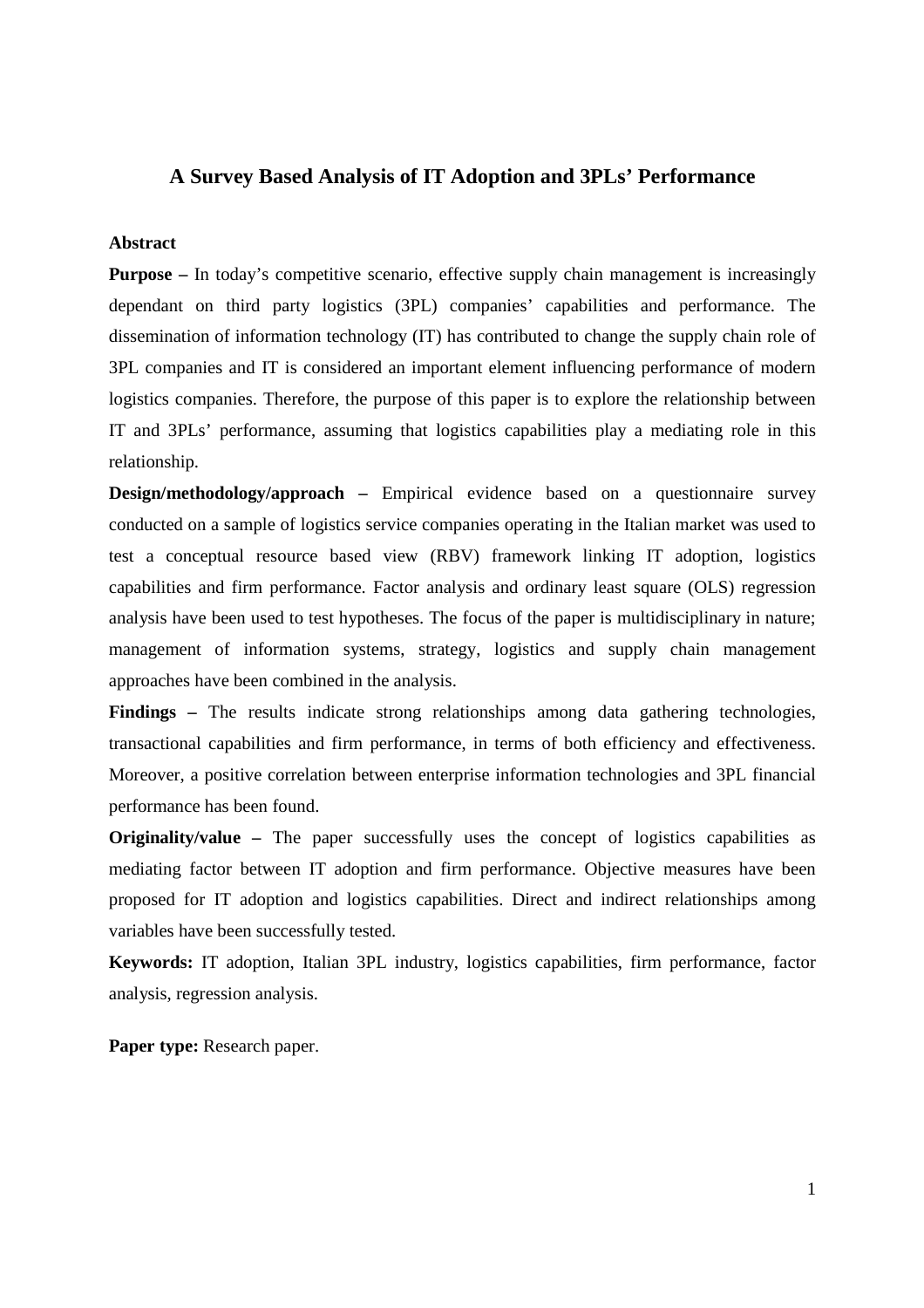#### **1. Introduction**

In recent years the growth in the dissemination of information technology (IT) has radically changed the competitive scenario of modern supply chains (Poirier and Bauer, 2000). A thorough analysis of IT adoption in supply chains must include third-party logistics service providers (3PLs). In fact, the high level of outsourcing of logistics activities has entrusted these specialised actors with the task of integrating and accelerating physical and information flows at multiple levels of the supply chain (Gustin et al., 1995; Cooper et al., 1998; Ojala et al., 2006). The evolution of 3PLs' role, beyond the dyadic relationship with clients, has also emphasised the need to measure their performance, which directly impacts the performance of the supply chain as a whole (Van Hoek, 2002).

Despite IT being an increasingly important element of the logistics service business, little study has been conducted on assessing the impact of technology on performance in 3PL research. In fact, there is the need to increase research in this area as stated by Selviaridis and Spring (2007) in their recent 3PL literature review. This paper is aimed at filling this void by investigating the relationship between IT adoption and 3PLs' performance. Drawing on the resource based view (RBV) approach, logistics capabilities has been considered the mediating variables in this relationship. The research questions addressed are: what is the impact of IT on the performance of logistics service companies; and what is the role of logistics capabilities in this process? To answer the above research questions a questionnaire survey has been carried out involving 153 small and medium Italian logistics service providers.

The main contribution of the paper is twofold. First, the proposed model measures variables in an objective way (e.g. specific technologies are used to measure IT adoption while logistics services provided are used to measure logistics capabilities) in comparison with previous studies that measured these variables predominantly on the basis of subjective judgment. Second, the survey results show that a positive correlation between enterprise information technologies and 3PLs' financial performance has been found. In addition, data gathering technologies impact 3PLs' efficiency and effectiveness performance directly and indirectly, partially mediated by logistics transactional capabilities. In the knowledge of the authors, this is the first study in the logistics and supply chain management field that identifies a positive effect of a mediating variable between IT adoption and firm performance.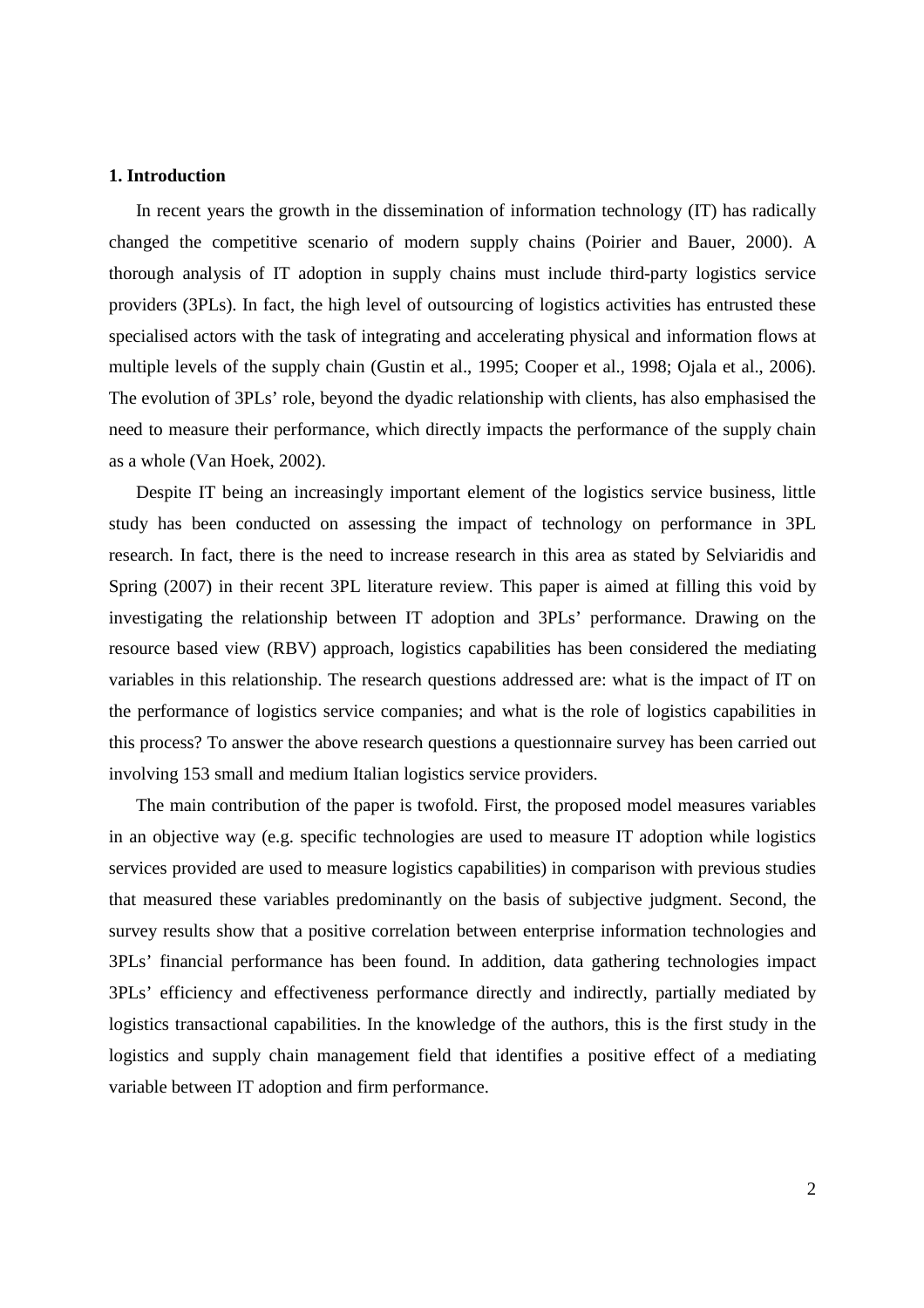#### **2. Theoretical development**

#### *2.1. Research framework and variable definitions*

In the present study, we propose a theoretical framework for the adoption of information technology in logistics providers, based on the resource based view (RBV) theory. RBV suggests that a competitive advantage comes from possessing valuable and rare resources that competitors cannot easily acquire or reproduce (Barney, 1991). 3PLs' processes are extremely diverse spanning from domestic distribution to global shipping and vary across different companies.

Therefore, technologies need to be tailored to firm specific 3PLs' processes. As confirmed by extant literature (Calder and Marr, 1998; James et al., 2006; Lau et al., 2006; Chow et al., 2007) embedding IT in logistics and supply chain processes represents, per se, a part of 3PLs' resource portfolio that can lead to competitive advantage. Therefore we propose that IT adoption has a direct impact on firm performance. Nevertheless, due to the rapid diffusion of innovation, ITbased advantage may diminish fairly quickly (Wu et al., 2006). In fact, empirical research trying to support the positive correlation between IT expenditure and firm performance, has often revealed mix results, a phenomenon known as 'productivity paradox' of IT adoption (Brown et al., 2003). Therefore, we further suggest that the adoption of technologies by 3PLs facilitate the development of organisational factors that we call 'logistics capabilities' that can also be considered as a resource of sustained competitive advantage for a firm. This approach is consistent with the RBV and the theoretical contributions offered by Prahalad and Hamel (1989 and 1994) and Porter (2001). In fact, these authors argue that IT expenditure should not be considered alone, but together with specific organisational or strategic factors. IT expenditure can improve those factors, which can ultimately lead the company to superior performance.

*IT adoption is defined as the extent to which a firm embeds a certain set of technologies in its processes and makes them fully operational for being used*, as in Li et al. (2009). IT adoption can, therefore, be considered as a resource since, in our definition, we already take into account the development of the technologies and the process redesign performed to embed technologies into company processes.

In the present study, *firm performance includes marketing, financial and operational performance,* consistently with several studies in the supply chain management field (e.g. Wu et al., 2006; Sanders 2007 and 2008).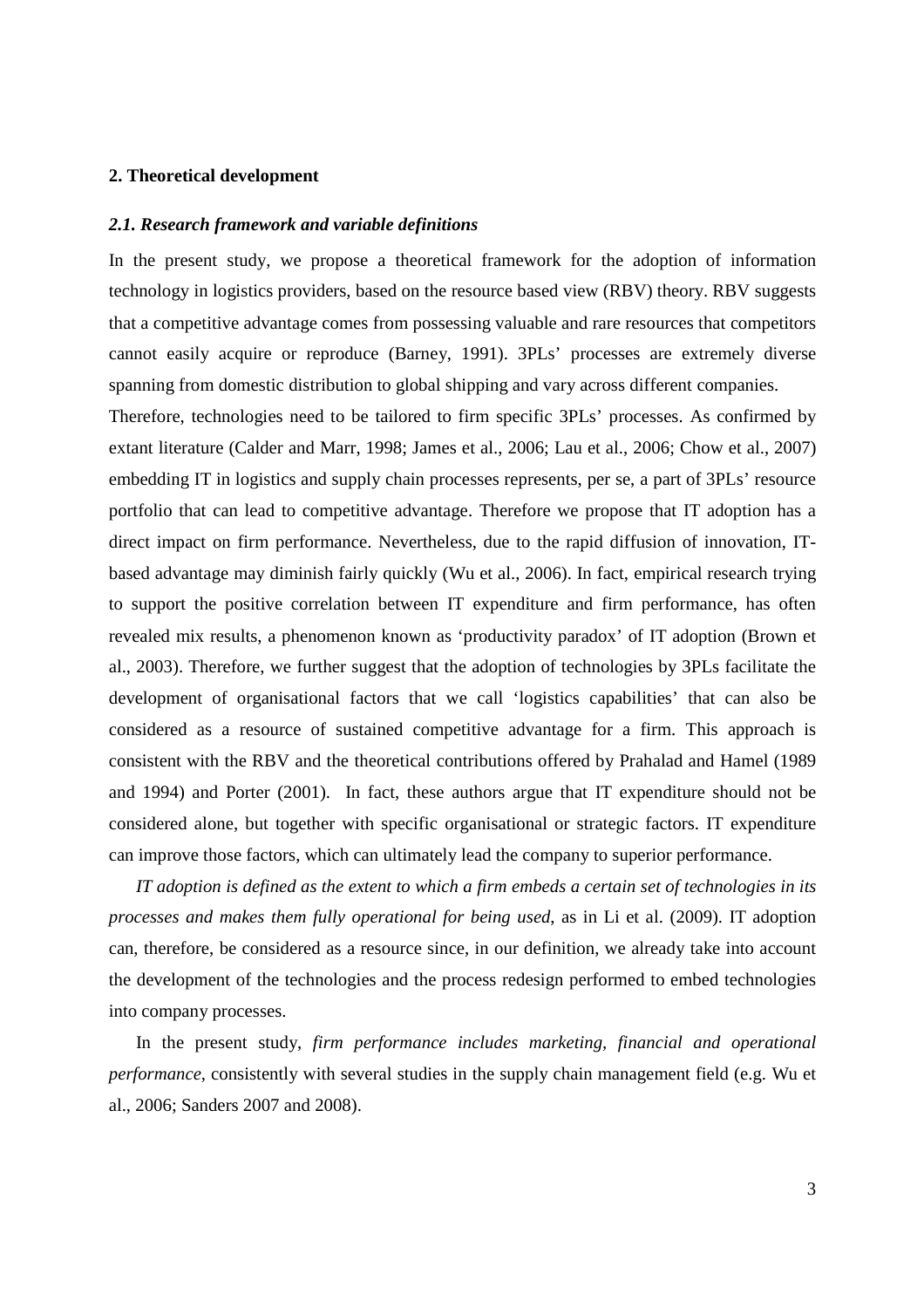*Logistics capabilities refer to the ability of an organisation to perform logistics tasks that facilitate supply chain activities.* Our definition of logistics capabilities tries to shed new light on the use of this variable, which has been defined in disparate ways in the extant literature. In fact, previous studies define logistics capabilities in terms of operational performance (Morash et al., 1996; Fawcett et al., 1997; Cho et al., 2008), information capabilities (Shang and Marlow, 2005), or a mix of both these factors (Zhao et al., 2001; Lu and Yang, 2006). These definitions cannot all be used in this work since they overlap with either the IT adoption variable or the firm performance variable. We, therefore, base our definition of capabilities on the strategic management literature, especially on the work of Grant (1991), who defines capabilities as "…the capacity for a team or resources to perform some task or activity" and Sheehan and Foss (2007) who refer to capabilities as "…the ability to execute". Our definition of logistics capabilities is also consistent with the definition of supply chain capabilities. In fact, Wu et al. (2006) define supply chain capabilities as "…the ability of an organisation to identify, utilise and assimilate both internal and external resources/information to facilitate the entire supply chain activities". Moreover, if we consider logistics as a part of supply chain management, in the so called 'traditionalist approach' (Larson and Halldorsson, 2004) we can argue that supply chain capabilities encompass the smaller set of logistics capabilities. In fact, supply chain capabilities include several concepts, spanning from inter-organisational (or supply chain) integration (Kim, 2006; Rai et al., 2006; Ward and Zhou, 2006; Devaraj et al., 2007; Li et al., 2009), to coordination (Prater and Ghosh, 2006; Sanders, 2008) and collaboration (Yusuf et al., 2004; Lin and Tseng, 2006; Sanders, 2007; Kisperska-Moron and Swierczek, 2008). Moreover, we further identify the logistics tasks cited in our definition as the services offered by 3PLs. The general body of literature on logistics services (Bradley, 1994; Sum and Teo, 1999, Panayides, 2004, Gopal and Cline, 2007) confirms our assumption. Moreover, the few studies focused on this specific issue explicitly draw a clear connection between services and capabilities both in the logistics (Lynch et al., 2000) and supply chain management field (Tracey et al., 2005). Although logistics tasks may not be limited to the logistics services offered by 3PLs to the market, this connection allows us to measure logistics capabilities in an objective way.

The model also incorporates the following four control variables: age of the company, geographical reach, size of the company and customer concentration. They are used to discount rival hypotheses and this is consistent with previous studies in the logistics and supply chain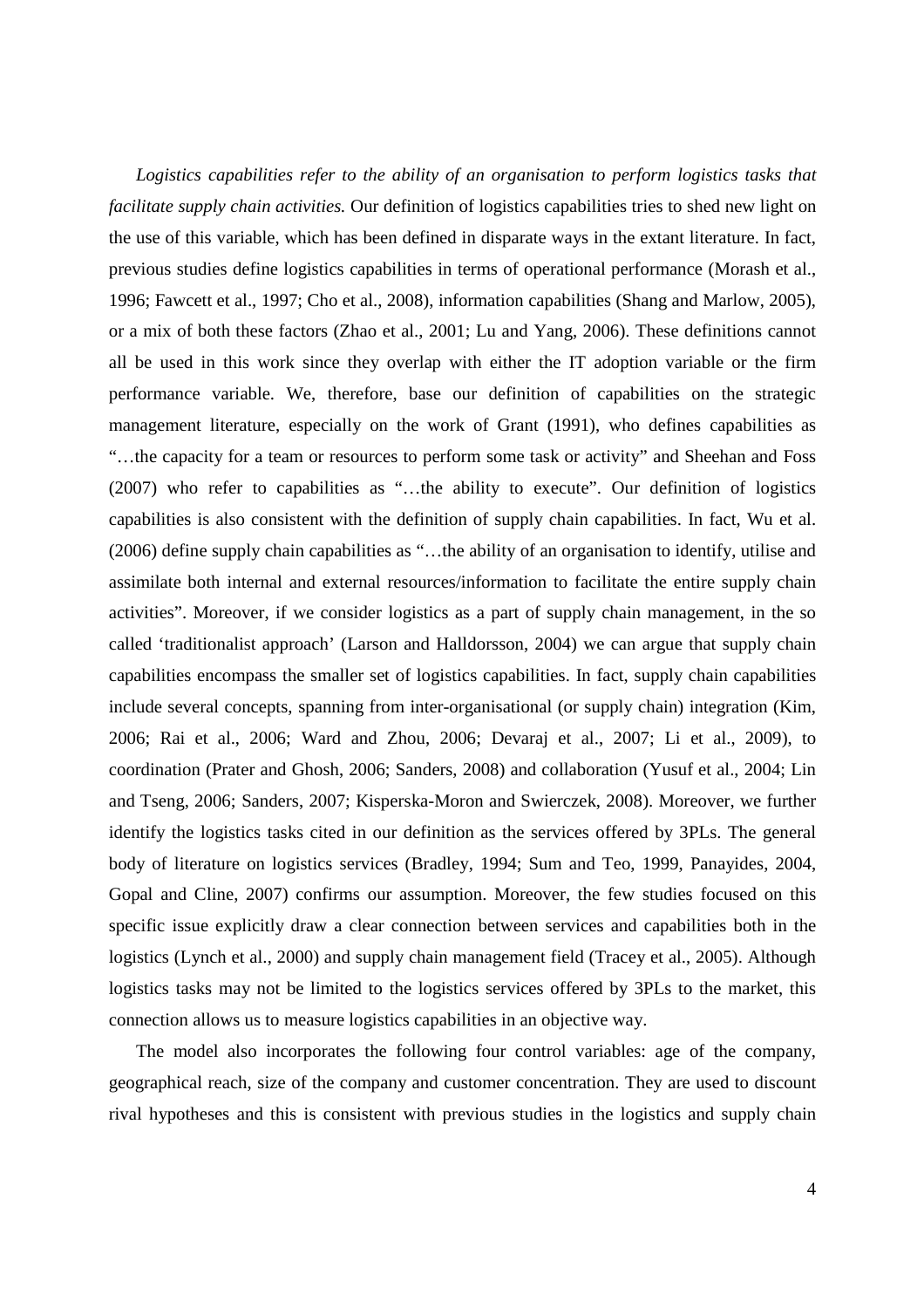management field. These variables are included in the analysis since we believe that they might have influences on logistics capabilities and firm performance. Nevertheless, we are not trying to develop theory related to these variables and thus we do not propose hypotheses related to their effects. The age of the companies is strictly related to their experience of the logistics market which, in turn, can help 3PLs to achieve better performance (Lai et al., 2008). The ability of companies to manage global supply chain operations can be positively correlated to the achievement of competitive advantage. Larger logistics providers might successfully develop economy of scale and scope in their operations, therefore achieving better performance especially in terms of efficiency (Sum and Teo, 1999; Hertz and Alfredsson, 2003; Panayides, 2004; Pearcy and Giunipero, 2008). High values of customer concentration increase the financial risks faced by the 3PLs. This, in turn, might have a negative effect on firm performance.

#### *2.2. Hypotheses development*

Extant literature suggests that IT adoption positively affects 3PLs' performance. In particular, several studies indicate that the enhancement of customer service and increased productivity and process quality is dependant on IT adoption (Bowersox and Daugherty, 1995; Calder and Marr, 1998; James et al., 2004; Lau et al., 2006, Chow et al., 2007; Liu et al., 2010). The high IT spend of logistics providers is usually triggered by specific requests from customers, who are aware that increased 3PLs' performance, as a result of IT adoption, will benefit the logistics performance of the entire supply chain (Capgemini, 2007). The degree of IT advancement of logistics providers (also in terms of their capability of integration with customer information systems) thus comes into play as an important factor for supplier selection (Lewis and Talalayevsky, 2000; Sauvage, 2003; Hong et al., 2010). This means that turnover improvements in these companies may be partially explained on the basis of their technological advancement (Norek and Langley, 2007). Wang et al. (2008) successfully link 3PL financial performance to IT advantage and IT involvement. A positive relationship between IT adoption and company performance has been found by a recent study conducted on the transport and logistics service sector in the EU (e-Business Watch, 2008, p.144). This study ascertained that 3PL companies that have introduced IT-enabled innovations were more likely to experience sales growth and an increased market share. These arguments collectively suggest the development of our first research hypothesis: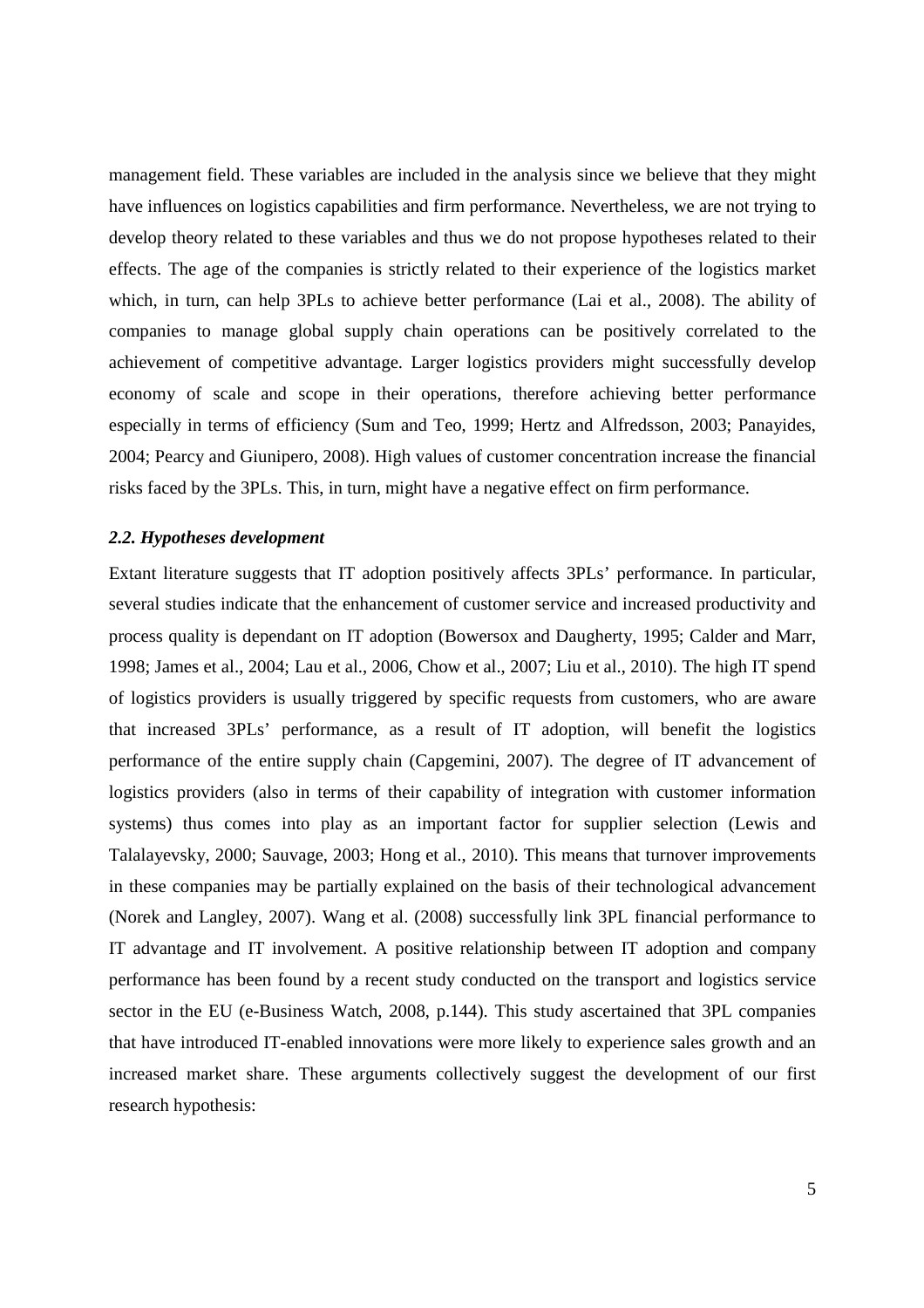#### *H1 IT adoption has a positive impact on 3PLs' performance.*

Closs et al. (1996) and Piplani et al. (2004) suggest that the adoption of information technologies by 3PLs enable them to acquire specific knowledge and skills that are core to their business. Lai (2004) suggests that the skills acquired via technological innovation are employed by 3PLs to offer a set of services to their clients. Evangelista and Sweeney (2006) also identify information technologies as an enabler for developing logistics capabilities that 3PLs can directly offer to the market via the provision of value added services. Moreover, Lai et al. (2006) and Lai et al. (2008) found a positive correlation between the IT capability of 3PLs and the provision of innovative and customised services.

This rationale leads to our second research hypothesis:

*H2 IT adoption has a positive impact on 3PLs' logistics capabilities.* 

The development of logistics capabilities and their exploitation in the market via the provision of services plays a central role in the evolution of logistics providers. Logistics outsourcing started with services (e.g. transportation and warehousing) that were seen by enterprises as non-core and easily available in the market (Sink and Langley, 1997). The external companies taking over these activities, i.e. third-party logistics providers, could then achieve economy of scale and scope by consolidating orders and requests across different customers (Ackerman, 1989; Mentzer and Firman, 1994). Nevertheless, in order to avoid purely cost based competition, 3PLs started to develop their capabilities in order to offer a broader set of services, such as distribution management, third-party inventory management, assembly, etc. (Bradley, 1994; Sum and Teo, 1999, Panayides, 2004, Gopal and Cline, 2007). Acquiring new logistics capabilities allowed 3PLs to expand their offerings from standardised services to customised solutions tailored on customer needs (Razzaque and Sheng, 1998, Delfmann et al., 2002). From a strategic perspective, this has led to a differentiation of the service (Daugherty et al., 1992; Hertz and Alfredsson, 2003; Ashenbaum et al., 2005), allowing 3PLs to enhance their performance and achieve competitive advantage in the long run.

These arguments collectively suggest the development of our third research hypothesis:

*H3 Logistics capabilities have a positive impact on 3PLs' performance.* 

In fact, this assumption is consistent with the concept of the mediating factor, which is the variable that better explains the relationship between IT adoption and firm performance. This concept is clarified by Kim et al. (2008), who argue that IT adoption can create new market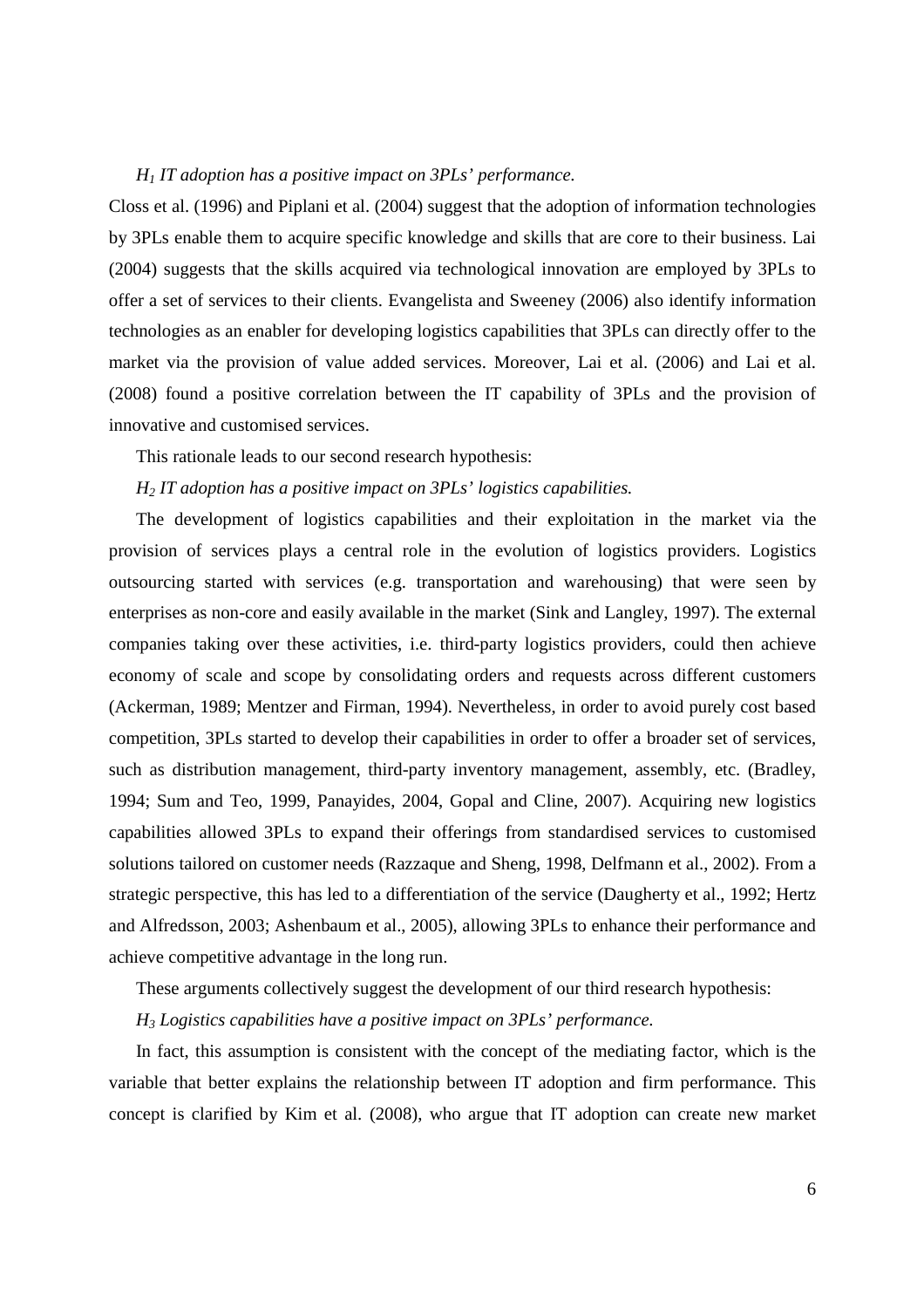opportunities for 3PLs via the development of advanced capabilities and, in turn, of customised services. These arguments suggest the development of our fourth research hypothesis, which clarifies and extends our previous three hypotheses.

*H4 Logistics capabilities mediate the relationship between IT adoption and 3PLs' performance.* 

## **3. Research methodology**

#### *3.1. Measures definition*

Measures definition has been organised in two steps. First, a literature review has been conducted to identify appropriate measures of the variables included in our study, namely three main variables (information technology adoption [IT], logistics capabilities [LC] and firm performance [FP]) and four control variables (age of the company [A], geographical reach [G], customer concentration [C] and size of the company [S]). Second, two focus groups were held in order to obtain useful feedback on the measures identified. The focus groups were participated by academics and executives (IT managers of 3PLs, IT consultants and directors of an Italian logistics association). The focus groups helped us validate the measures identified in the literature by confirming that the variables used reflect, adequately, the coverage of our main variables. The focus groups were also involved in testing the suitability and comprehensibility of the questionnaire based on the measures identified. A synthesis of the main contributions of the literature used for defining the measures of the variables is described in the remainder of this section.

In the supply chain management field IT adoption [IT] has been measured in a generic way, in terms of comparison with competitors and industry standards (Wu et al., 2006, Sanders, 2007). In the logistics field, high-level variables measuring the importance given by the management to IT have been used. For instance, Lai et al. (2006) and Lai et al. (2008) proposed different dimensions of IT importance, such as IT valence, IT orientation, and IT commitment. Recent studies propose to measure the degree of IT adoption on the basis of the number of technologies adopted (Jin, 2006) or the intensity of use of different technologies (Li et al. 2009). This approach, not previously used in 3PLs-related studies, allows a better assessment of the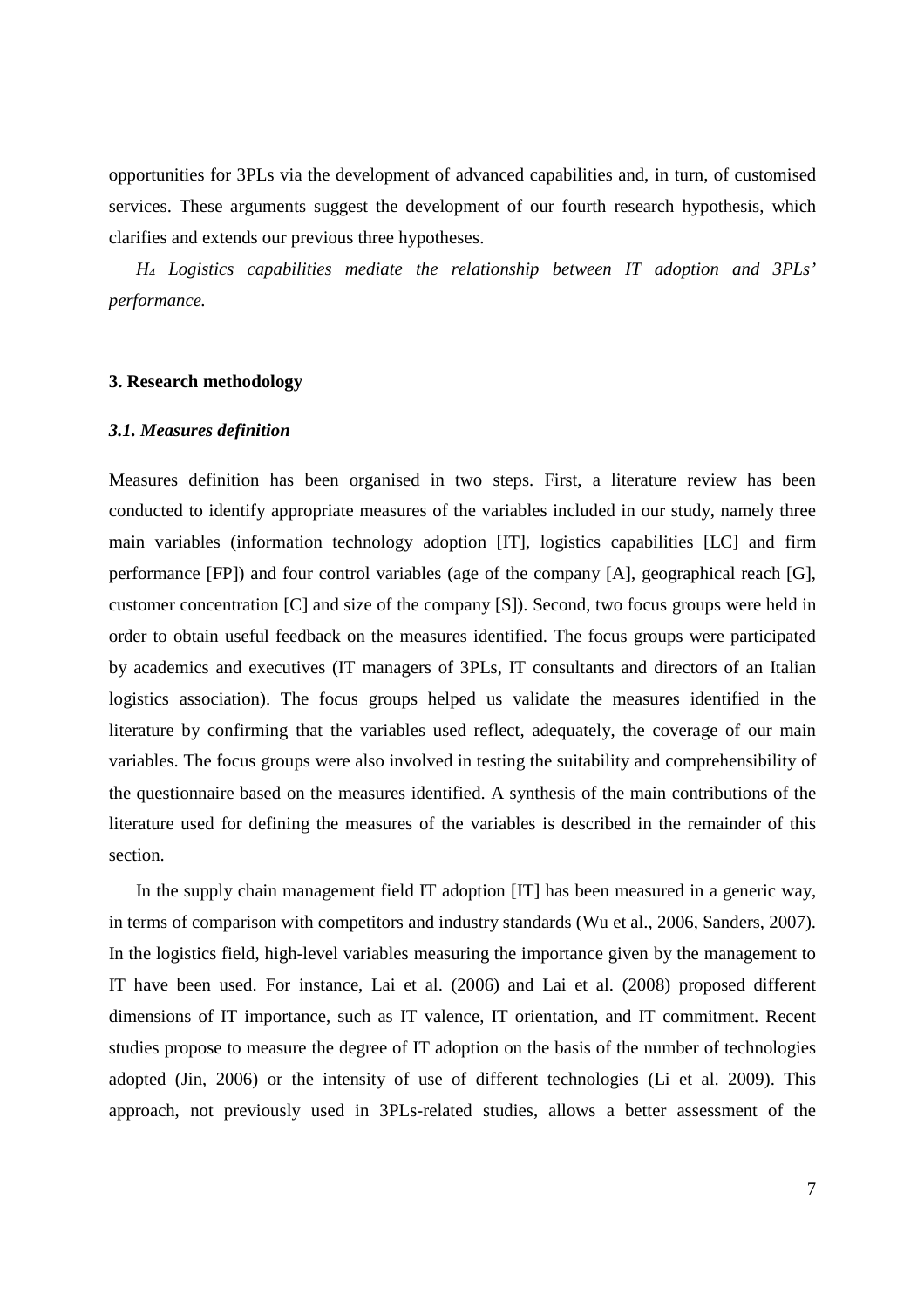technological profile of companies. A review of the literature on the taxonomies of IT used in logistics systems (Piplani et al., 2004, Pokharel, 2005 and Lin and Jung, 2006) helped us to define the specific items to be included in the measurement of IT adoption (Table I.a). In accordance to Jin (2006) and the focus groups held before the questionnaire investigation, the items measuring IT adoption are binary, evaluating the adoption or the non-adoption of a specific technology by a respondent. In fact, during the focus groups, participants encountered difficulties in differentiating the degree of adoption of specific technologies.

The same approach has been used for the second variable, logistics capabilities. Adopting the 'traditionalist' approach (Larson and Halldorsson, 2004) we consider logistics capabilities [LC] as a part of the larger set of supply chain capabilities (Wu et al., 2006). Drawing on Lynch et al. (2000), Tracey et al. (2005) and the general body of literature on 3PLs, we propose to measure logistics capabilities as the service offered by 3PLs. As for IT adoption, supply chain capabilities have been measured in previous literature via high-level constructs such as supply chain integration, and collaboration. These constructs do not share a common definition and they are difficult to measure empirically. Using service offering provides clear criteria for assessing the capability profile of companies, as shown by Lai et al. (2006) and Lai et al. (2008). Moreover, the information provided by survey respondents can, for the most part, be triangulated with secondary data provided by the company itself in its website, thus confirming the validity of the approach used. A review of the literature on the taxonomies of logistics services (Van Laarhoven et al., 2000; Van Hoek, 2002; Gunasekaran and Ngai, 2003 and Lai, 2004) helped us to define the specific items to be included in the measurement of logistics capabilities (Table I.b).

As for the firm performance [FP] variable, in assessing the impact of IT on 3PLs' performance, Wang et al. (2008) focused on financial performance while e-Business Watch (2008) used sales growth and market share. In line with the approach of Jin (2006), we identified a complete set of items, measuring marketing, financial and operational performance (Table I.c). The degree of performance improvement has been measured on a four point Likert scale, from 0 (meaning no improvement) to 3 (meaning high improvement). The four point Likert scale has been used to 'force' respondents to choose a negative or positive position in relation with the item investigated (Wright and Linacre, 1989). We acknowledge that by using Likert scales we measure performance improvement on the basis of perceptual assessment of the respondents. Although using Likert scales for measuring performance improvement is a limitation of our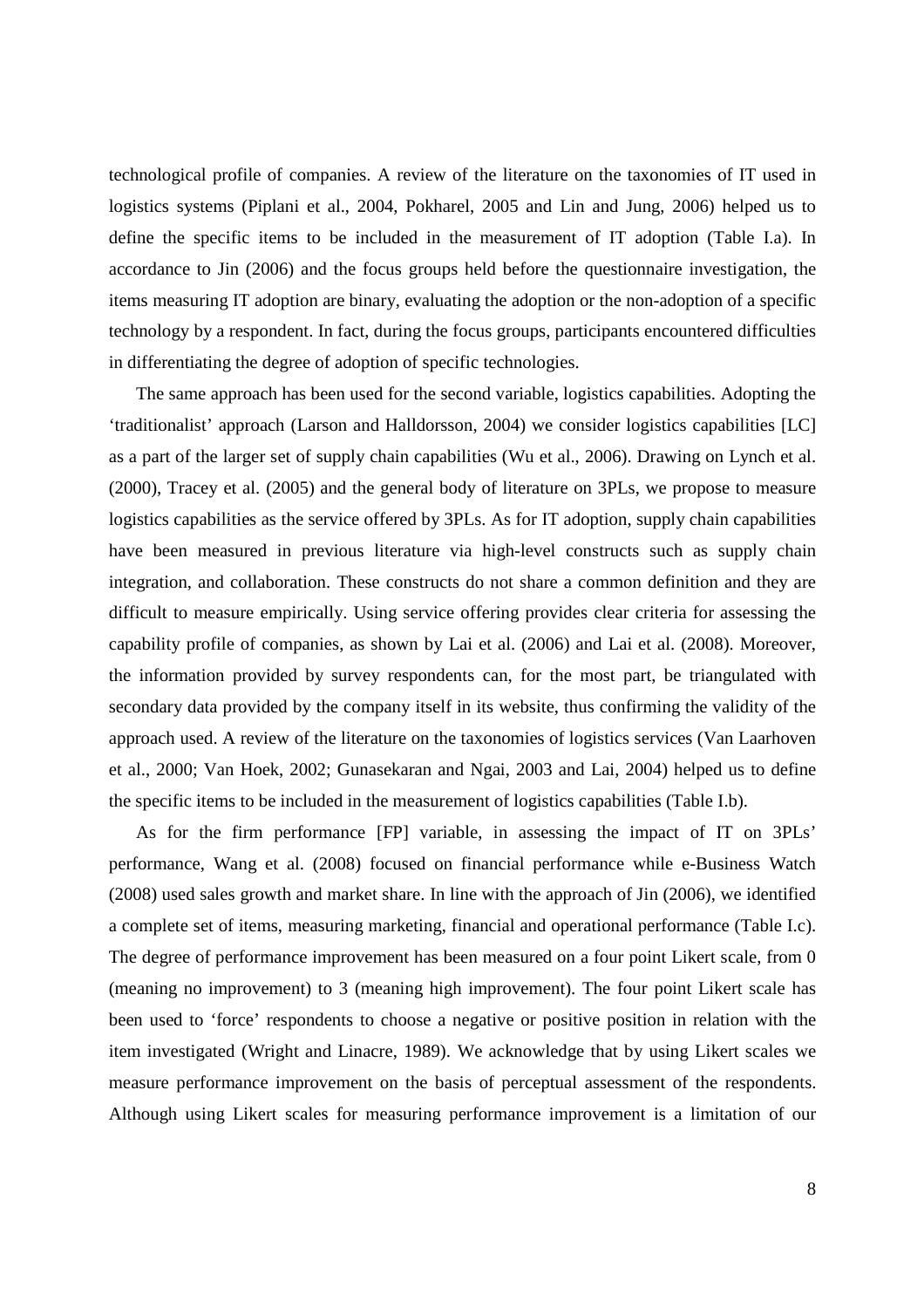work, it is worth highlighting that since the empirical analysis focuses on small and medium enterprises obtaining actual public data of company performance could have been extremely hard, if not impossible.

As for the control variables, the age of the company [A] variable measures the number of years since the foundation of the firm. The geographical reach [G] is an indicator of the extent of the geographical area where the provider operates. The variable takes a higher value for providers serving a wider area (0: regional area, 1: national area, 2: European area, 3: extra-European area). The customer concentration [C] is measured through the company's percentage of turnover generated by the five largest customers. The number of employees, measured using the EU definition of small and medium enterprises (European Commission, 2005), has been used to represent the size of the companies [S].

# <Insert Table I>

Table I. Variables and items.

#### *3.2. Sample and data collection*

The data for this study was obtained from a questionnaire-based survey that was submitted to 3PLs in Italy. The draft questionnaire was submitted to the focus groups, including executives and academics, in order to check the readability and possible ambiguity of the questionnaire. We decided to target small and medium sized logistics providers since they represent the vast majority of the logistics companies operating in Italy (Leonida, 2004) and in the EU (Eurostat, 2003, pp. 47-49) market. Moreover, previous empirical studies were mainly focused on large logistics service providers, whereas the academic knowledge regarding small and medium logistics providers remains limited (Gunasekaran and Ngai, 2003). The population for this study had been defined according to the data provided by the research centre of Confetra (one of the largest associations of Italian 3PL companies). This source estimates the total number of Italian 3PL companies operating in the market at 140,550 (Leonida, 2004). A draft mailing list containing 2,464 companies was randomly compiled. A number of inconsistencies were detected and the total number of companies included in the survey was reduced from 2,464 to 1,992. The questionnaire was then mailed to 1,992 companies with a stamped addressed return envelope for respondents' returns. The total number of questionnaires returned was 169. The questionnaires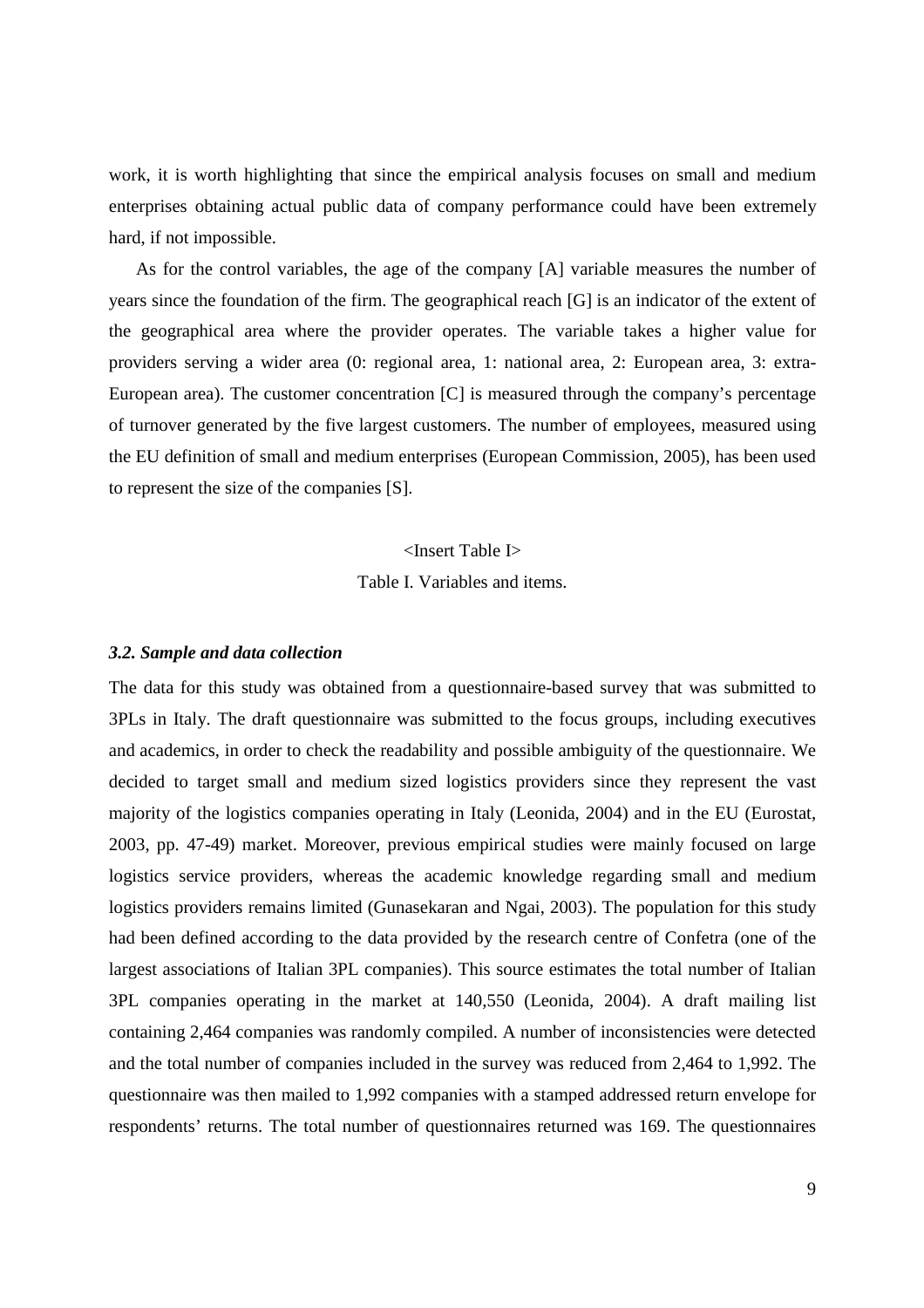collected were filtered to resolve inconsistencies and anomalies. The final number of usable responses was 153.

Furthermore, to ensure data reliability and completeness, respondents were subsequently contacted by email and telephone in order to clarify unclear responses or to add missing data. To detect any possible non-response bias, a sub-sample of non-respondents was contacted to compare their demographic characteristics (such as company age, company size and type of activity) with respondents. This analysis, performed, as in Goode and Stevens (2000), did not indicate any significant bias. These post hoc interviews have also been used to clarify the answers of some of the questions and gain further qualitative insights that will be discussed in Section 5.

Table II provides details concerning the distribution of the sample in terms of firm size using employee bands according to the EU definition of SMEs (European Commission, 2005). Of the 153 respondents, 27% are micro companies, 43% are small companies and 30% are medium companies.

# <Insert Table II> Table II. Respondents by firm size

#### *3.3. Factor analysis*

A first approach to support our research hypotheses could have been the basic investigation of the relationships among the three 'macro-variables', i.e. IT adoption, logistics capabilities and firm performance. The main drawback of this approach is that we would have lost precious information about the single items underlying the three variables of our model (Hair et al., 2005, p.104). In fact, knowing the relationships among basic items can be extremely useful from a managerial point of view: by identifying a target performance of the firm, managers can trace back which technologies are the most suitable to achieve the capabilities required to enhance the performance. Nevertheless, as suggested by Chow et al. (2007), it seems unrealistic that a single technology can lead to the development of a service; it is usually the combination of multiple technologies (basic as well as advanced) that help companies achieve superior logistics capabilities. The same rationale may be applied to the capabilities: it seems unrealistic that the achievement of a single superior capability will help companies improve their performance.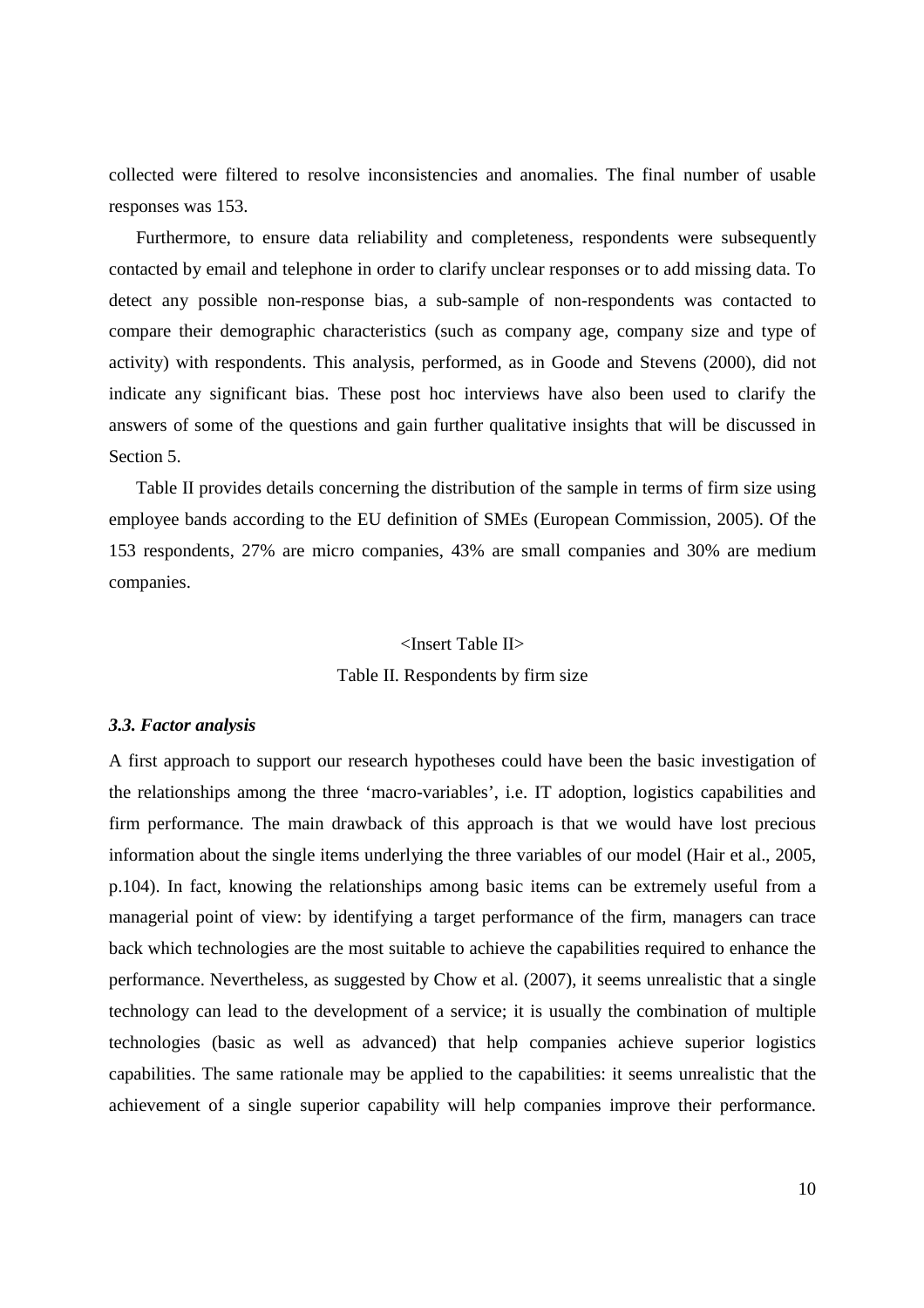Instead it is the development of a wider range of services as a whole that might help companies gain competitive advantage (Hertz and Alfredsson, 2003). All these considerations support our rationale of investigating the relationship at a lesser degree of aggregation than the three macrovariables, i.e. among 'clusters' of information technologies, capabilities and performance. We applied an exploratory factor analysis (EFA) to the dataset in order to reduce the number of items and condense the information contained in those original items into a smaller set of new composite dimensions (i.e. the factors) with minimum loss of information. The factor analysis has been performed using the popular software SPSS.

The 15 items underlying IT adoption, the 17 items underlying logistics capabilities and the 7 items underlying firm performance (see Table I) have been independently subjected to VARIMAX-normalised rotation. The 'scree test' (Cattell, 1966) has been used in order to identify the optimal number of factors to be considered for each one of the three macro-variables. Looking at the 'elbows' in the three scree plots we decided to extract four factors for the IT adoption variable (i.e. IT\_F1, IT\_F2, IT\_F3 and IT\_F4) that explain 47.9% of the variance, three factors for the logistics capabilities variable (i.e. LC\_F1, LC\_F2, LC\_F3) that explain 45.7% of the variance and three factors for the firm performance variable (i.e. FP\_F1, FP\_F2, FP\_F3) that explain 76% of the variance. The explanatory power of the factors is consistent with the results obtained by Lai (2004) in a similar study.

Table III lists the factor loadings for the rotated four-factor solution (IT adoption) and threefactor solution (logistics capabilities and firm performance). We decided to associate an item to a factor when its loading is greater than 0.5, which is consistent with the studies in the logistics and supply chain management field (Lai, 2004; Jiang et al., 2009) and is considered satisfactory in the social sciences (Hair et al., 2005). The reliability of the factors obtained has been measured through Cronbach's alpha values. These coefficients (depicted in Table III) exceed the benchmark of 0.70 for exploratory analysis (Nunnally and Bernstein, 1994).

Factor 1 (IT\_F1), the 'data gathering technologies factor', consists of EDI, barcode, radio frequency and RFID. EDI might be included in this factor because, like the other identification technologies, it can be used to retrieve data, in this case related to clients' orders. Factor 2 (IT\_F2), which we will refer to as the 'basic communication technologies factor', is a combination of telephone/fax, internet access and corporate email. Factor 3 (IT\_F3), the 'customer-centric technologies factor', contains mobile phones and CRM. Factor 4 (IT\_F4), the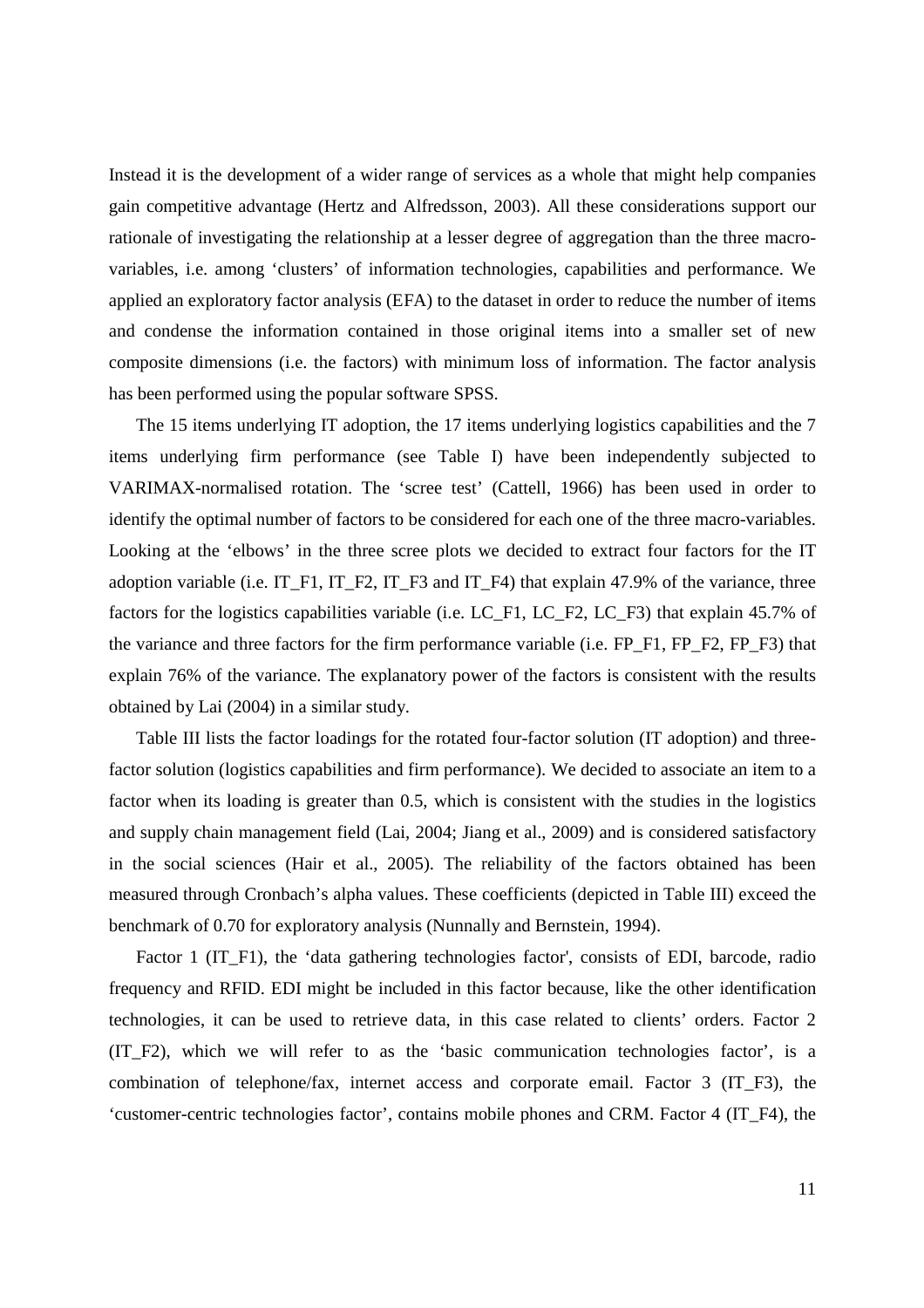'enterprise information technologies factor', includes LAN, WLAN and ERP. The IT adoption factors are consistent with the framework proposed by Chopra and Meindl (2003) and Li et al. (2009).

Factor 5 (LC\_F1), the 'transactional capabilities factor', consists of packaging, labelling, order management, reconditioning, return management and inventory management. Factor 6 (LC\_F2), the 'warehouse management capabilities factor', is a combination of optional assembly, consolidation warehousing and distribution management. Factor 7 (LC\_F3), the 'postponement related capabilities factor', contains final assembly, product test/repair and product installation. The logistics capabilities factors are consistent with the framework proposed by Rabinovich et al. (1998).

Factor 8 (FP\_F1), the 'effectiveness performance factor', includes operations improvement, customer service improvement and flexibility improvement. Factor 9 (FP\_F2), the 'financial performance factor', is a combination of turnover improvement, expansion of market and number of customers increase. Factor 10 (FP\_F3), the 'efficiency performance factor', consists of asset utilisation improvement. The firm performance factors are consistent with the framework proposed by Jin (2006).

#### **4. Measurement model and results**

#### *4.1. Factor-analytic OLS*

Our macro-variables have been measured for each questionnaire respondent according to the scores of the original 39 items (15 for IT adoption, 17 for logistics capabilities and seven for firm performance). In the measurement model, instead of using the original 39 scores for each respondent, we calculated factor scores for each of the ten factors through the concept of summated scales. According to Hair et al. (2005, p. 135), for each factor we simply compute the average score of the items representing that factor – which is used as a composite measure for the factor itself. The use of the unweighted average of the items as a composite factor can be easily justified for our ten factors, due to the homogeneity of the items underlying them (a property directly derived from the way they have been constructed). The ordinary least square (OLS) method has been used to estimate the coefficients of the regression model. As suggested by Greene (2008, p.150), this technique can be used to test the relationships between variables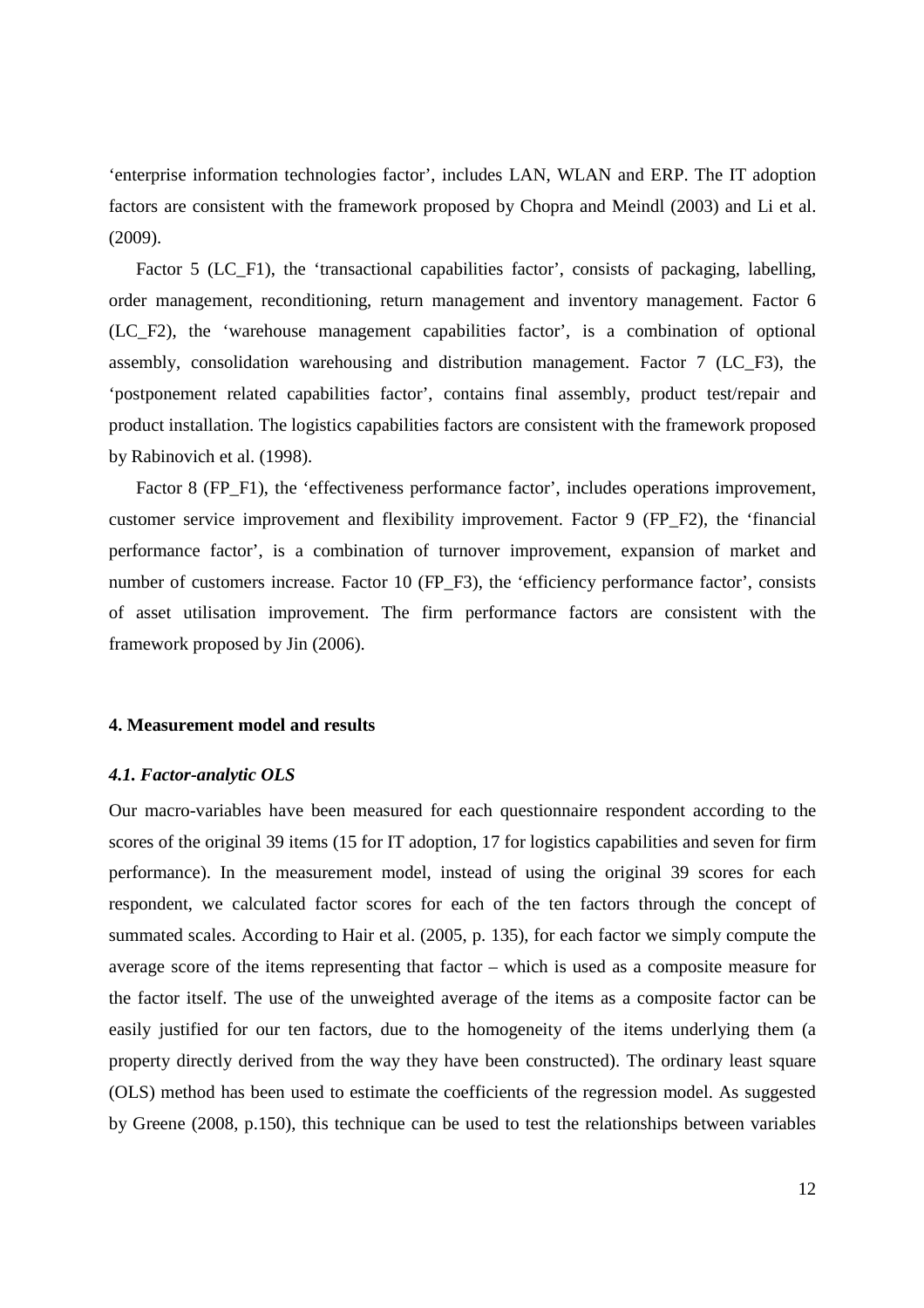when the latter can be considered continuous. In our case, the applicability of the model is verified since we are testing the relationships between variables that are the average of items and, thus, can be considered continuous. The OLS technique has been complemented with a regression residuals analysis. For each hypothesis and for each dependent variable (factor) it is possible to write a regression equation that is a function of all the independent variables (factors) and all the control variables. The complete list of regression equations used in the OLS model is shown in Table IV. The OLS regression has been performed using the specific econometric software GRETL.

# *4.2. Results of the OLS regression analysis and hypothesis testing*

Our hypotheses are concerned with the mediating effect of logistics capabilities between IT adoption and firm performance. In order to identify the mediating effect of logistics capabilities the Baron and Kenny approach has been adapted to this study (Baron and Kenny, 1986). Adopting the same terminology we will call the IT adoption factors 'initial variables', the firm performance indicators 'outcomes' and the logistics capabilities 'mediators'. The results described in the remainder of this section will be then discussed in Section 5.

First, it is necessary to show that the initial variable is correlated with the outcome. This, in turn, is equivalent to test hypothesis 1. The results of the OLS regression analysis (Table IV.a.) show that all the statistically significant coefficients are positive and quite large, thus supporting our assumption for some of the factors. In particular, data gathering technologies (IT\_F1) are strongly related to effectiveness performance (PF\_F1) and efficiency performance (PF\_F3). The correlation analysis shows a coefficient of 4.45 (significant at the 0.01 level) and a coefficient of 4.97 (significant at the 0.05 level) respectively. Moreover, it is possible to highlight a strong correlation between enterprise information technologies (IT\_F4) and financial performance, FP\_F2 (the coefficient of 3.46 is significant at the 0.05 level). There is also a correlation between the size of the firm (S) and the efficiency performance (PF\_F3): the coefficient of 6.02 is significant at the 0.05 level. Finally, the presence of CRM and mobile phones in a firm (IT\_F3) seems to be correlated to the efficiency performance (FP\_F2), whereas basic communication technologies (IT\_F2) seem to be not significant for our model. This means that hypothesis 1 has been adequately supported by the data. In fact, the adoption of data gathering technologies has a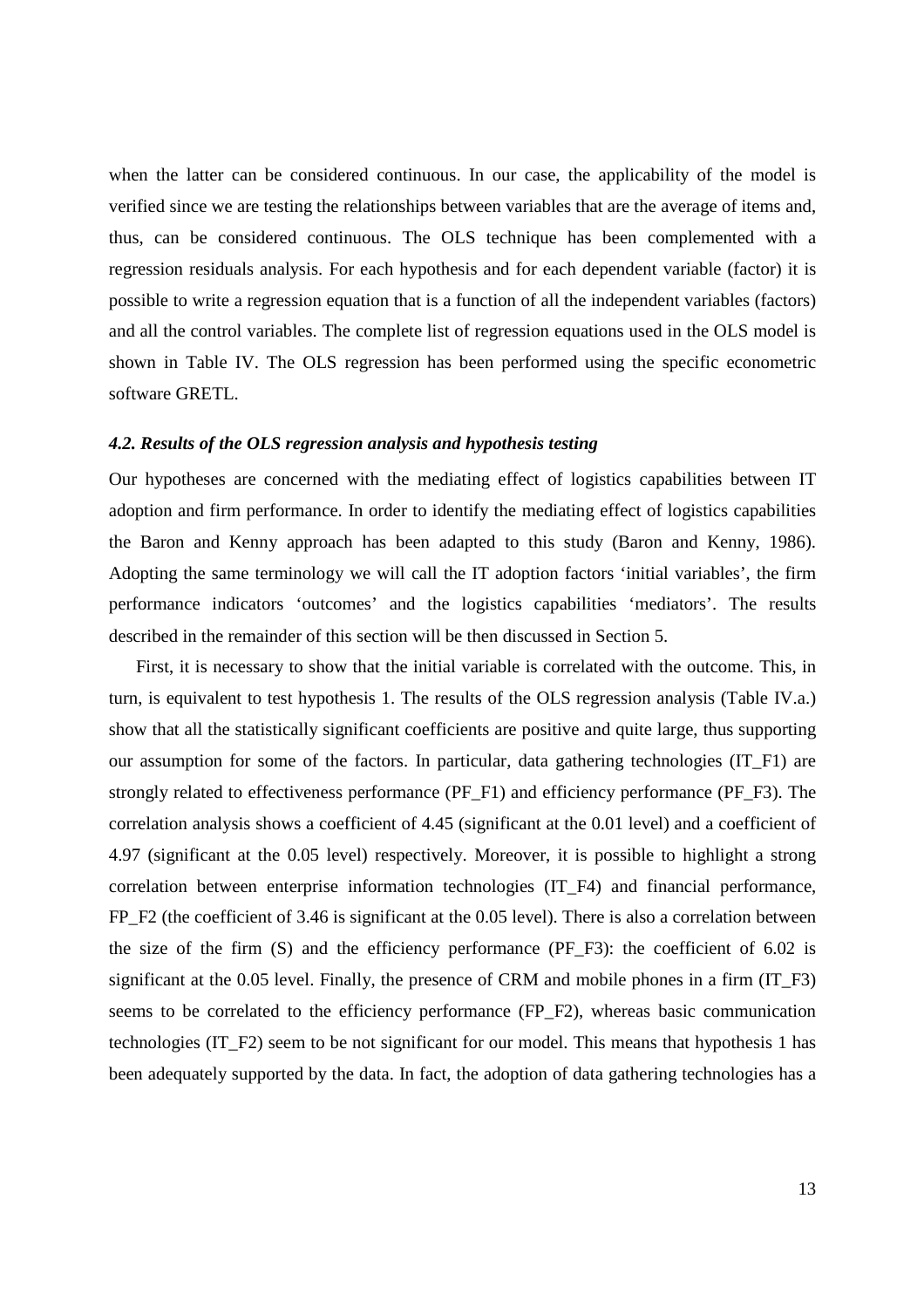positive impact on the effectiveness and efficiency of operations of 3PLs, whereas the adoption of enterprise information technologies has a positive impact on their financial performance.

As a second step, Baron and Kenny suggest to test the correlation between the initial variable and the mediator. Based on the OLS regression analysis (Table IV.b), IT\_F1 (data gathering technologies factor) is strongly correlated with LC\_F1 (transactional capabilities factor) since the coefficient of 2.94 is significant at the 0.01 level. This supports hypothesis 2. It is, therefore, possible to affirm that the adoption of data gathering technologies has a positive impact on the transactional capabilities of 3PLs. Other relationships between IT adoption variables and logistics capabilities, although statistically significant, reported correlation coefficients near zero.

As a third step, Baron and Kenny suggest to test the correlation between the mediator and the outcome. Whereas the original approach (Baron and Kenny, 1986) suggests that the initial variable should be also included in the regression equations used to support this step, James and Brett (1984) argue that the inclusion of the initial variable in the test is unnecessary. Thus, this step is supported by the regression analysis performed to investigate hypothesis 3. The regression (Table IV.c) shows that LC\_F1 (transactional capabilities factor) is strongly related to the effectiveness performance factor FP\_F1 (coefficient of 5.06 significant at the 0.01 level) and the efficiency performance factor FP\_F3 (coefficient of 2.57 significant at the 0.01 level). Hypothesis 3 is, thus, supported and we can affirm that transactional capabilities have a positive impact on 3PLs' performance in terms of improvement of effectiveness and efficiency of operations. The high value of the constant coefficient in the testing of hypothesis 3, even though statistically significant, is not relevant to our purposes since we use the OLS technique only to test relationships among variables (if OLS were used as a forecasting technique, the constant coefficients would be relevant since they would represent the 'level' of the demand).

The fourth step of the Baron and Kenny approach is concerned with establishing whether the mediator completely mediates the relationship. In the case of complete mediation, Baron and Kenny argue that the effect of the initial variable on the outcome controlling for the mediator should be zero. We performed the regressions exclusively for those variables that seem to be strongly correlated. Thus IT\_F1 (data gathering technologies factor) is the 'initial variable', FP\_F1 (effectiveness performance factor) and FP\_F3 (efficiency performance factor) are the 'outcomes' and LC\_F1 (data gathering technologies factor) is the 'mediator' (Table IV.d). In this case, the significance of relevant regression coefficients is generally lower than in previous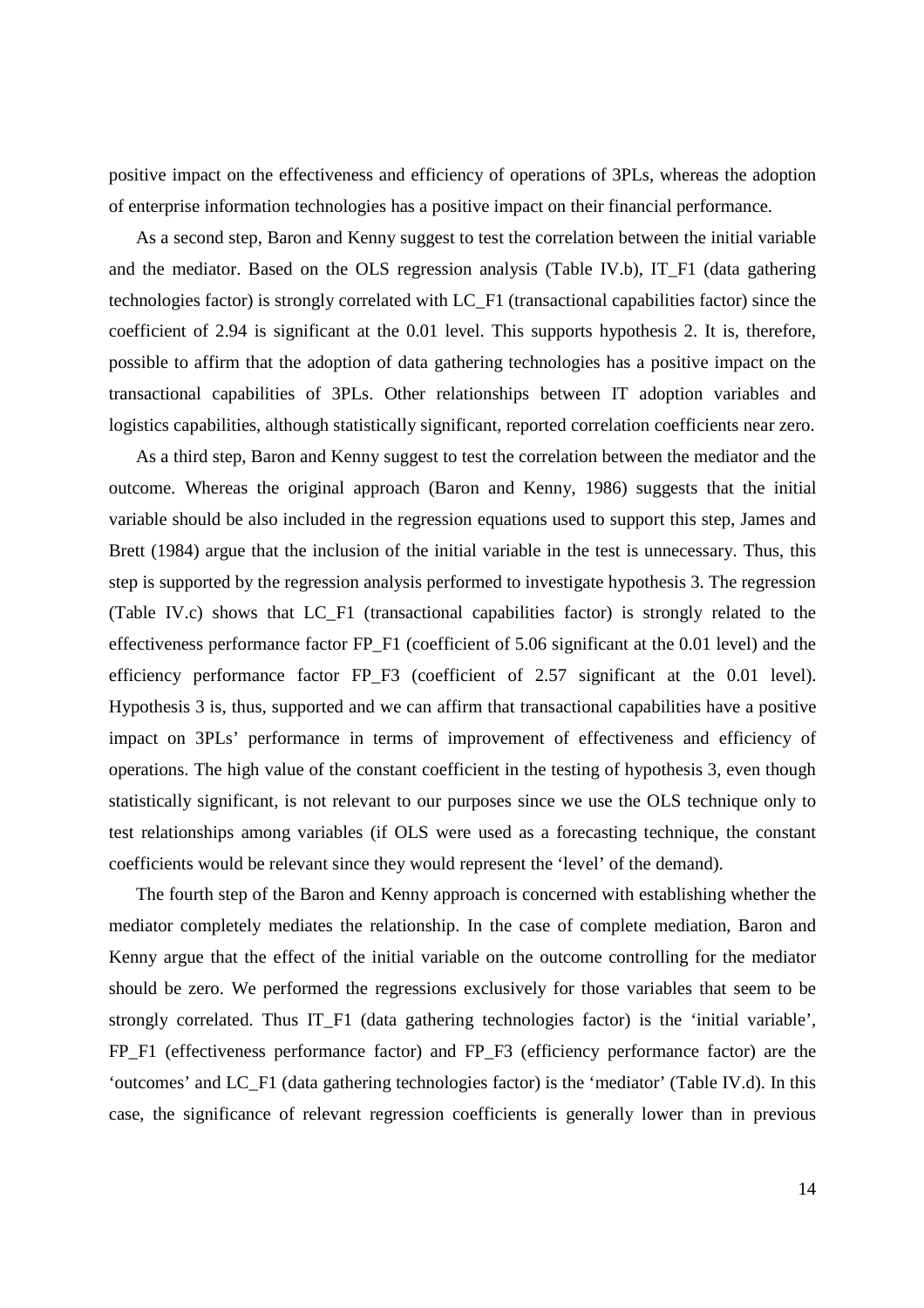regressions. Nevertheless, it is useful to point out that all the steps of the Baron and Kenny method are stated in terms of zero and nonzero coefficients and therefore the significance of the coefficients is not extremely relevant to this approach. First, it is possible to identify a correlation effect between the outcomes and the mediator. Moreover, the correlation coefficients obtained when assessing the relationship between the initial variable and the mediator are significantly lower than the values obtained in previous regression analysis (Table IV.b). This seems to support a mediation effect. Nevertheless, since these regression coefficients are all nonzero, the complete mediation effect is not supported by the data. In fact, complete mediation is extremely rare to obtain in the social sciences (Frazier et al., 2004), due to the fact that this test is not performed in a closed environment and the sample of respondents is influenced by a number of exogenous factors that a questionnaire could only partially take into account. As far as hypothesis 4 is concerned, it is possible to affirm that transactional capabilities partially mediate the relationship between data gathering technologies and 3PLs' performance in terms of improvement of effectiveness and efficiency of operations.

#### **5. Discussion of results**

Due to the globalisation of supply chain architectures, information management is assuming a key importance as an integrative element of SCM strategy. As a result, the use of IT should be effectively used among all supply chain partners in order to avoid that poor IT resource management by one or more actors in the supply chain could have negative repercussions on the performance of the entire supply chain in terms of planning ability, costs and customer service (Ovalle and Marquez, 2003). This appears particularly true in the case of 3PLs where the rapid diffusion of IT has had significant impact on changing their traditional core-competences and supply chain role. In order to address this new role beyond the dyad, 3PLs are currently required to manage information flows along the entire supply chain. This has forced 3PLs to accelerate investment in IT applications. For this reason the assessment of the IT impact on company performance has become a critical issue. As this topic has been little investigated in the current literature, the main objective of this paper is to fill this gap.

Drawing on the resource based view theory, our framework identifies IT adoption as the resource that allows 3PLs to develop specific logistics capabilities, which allow 3PLs to enhance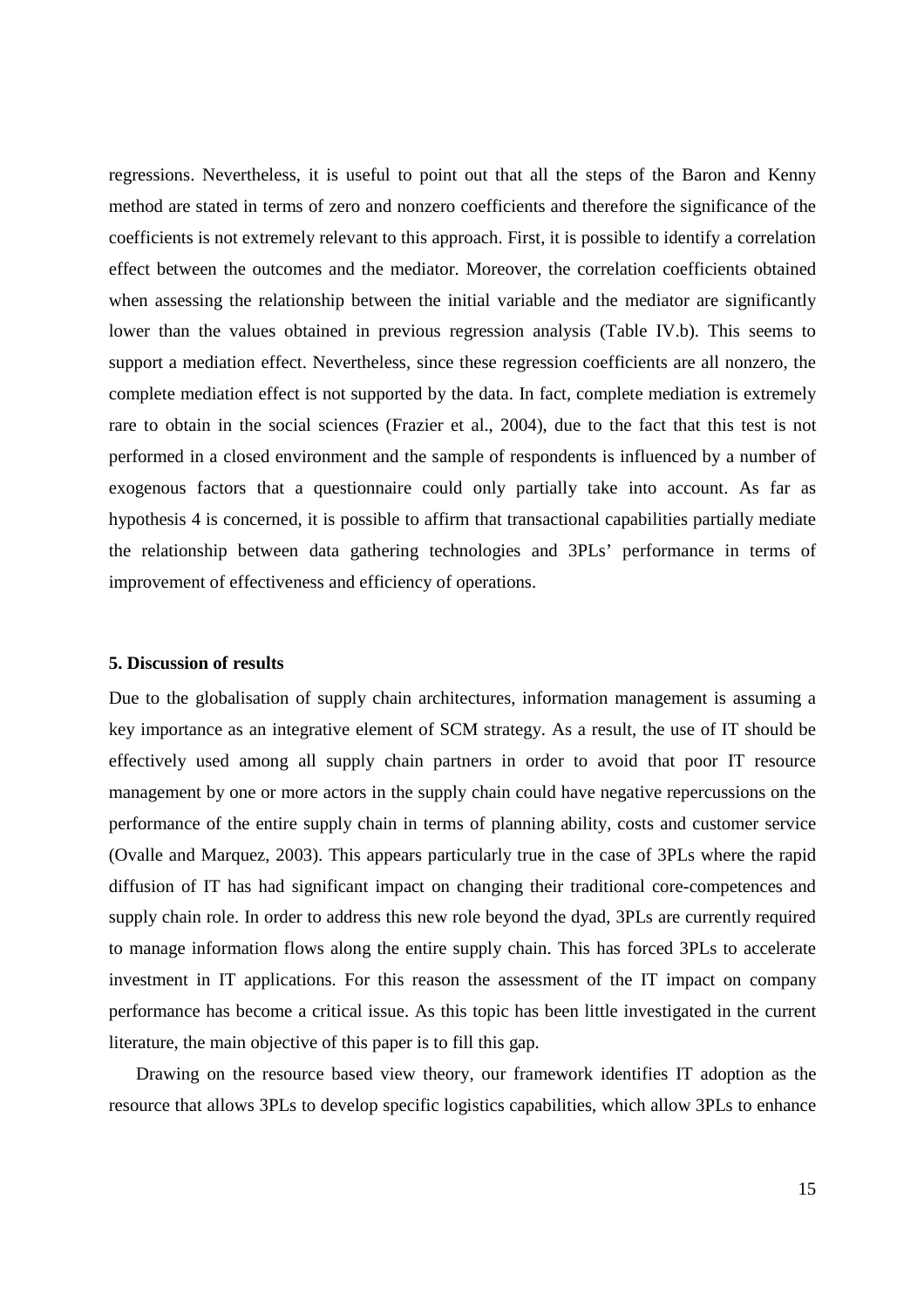their performance and thus achieve competitive advantage. In order to explore this relationship the following research hypotheses have been tested:

- *H1 IT adoption has a positive impact on 3PLs' performance*
- *H2 IT adoption has a positive impact on 3PLs' logistics capabilities*
- *H3 Logistics capabilities have a positive impact on 3PLs' performance*

*H4 Logistics capabilities mediate the relationship between IT adoption and 3PLs' performance* 

The results of data analysis show a positive correlation between the adoption of data gathering and enterprise information technologies and 3PLs' performance. This reinforces the idea that information technology investment is a critical area to achieve competitive advantage in the logistics sector. Moreover, the adoption of data gathering technologies allow 3PLs to develop transactional capabilities that are core in enhancing the value added services offered to their clients. In turn, higher levels of logistics transactional capabilities imply higher levels of performance in terms of efficiency and effectiveness, thus confirming our theory that advanced logistics capabilities are the competences that lead 3PLs towards competitive advantage. It has been possible to show that transactional logistics capabilities are the mediating factors between data gathering technologies and 3PLs' efficiency and effectiveness performance. This last result allows us to validate our resource based view overall framework. A more detailed discussion and comparison with the existing literature of the above hypotheses has been given in following two sections. In particular, Paragraph 5.1 discusses hypothesis  $H_1$  while Paragraph 5.2 is focused on the discussion of hypotheses  $H_2$ ,  $H_3$  and  $H_4$ .

## *5.1. IT adoption and firm performance*

First, we identified a positive correlation between data gathering technologies (EDI, barcode, radio frequency and RFID) and performance related to efficiency (asset utilisation improvement) and effectiveness (operations improvement, customer service improvement and flexibility improvement). According to the post hoc qualitative interviews performed, 3PLs implementing barcode, radio frequency and RFID experienced increased productivity in the processes of receiving and dispatching of goods. Moreover, EDI greatly contributed in reducing the daily time required to contact clients and to input data into the information systems. Effectiveness performance could be linked to better quality and consistency of the data obtained via the implementation of data gathering technologies. Some research in the logistics and supply chain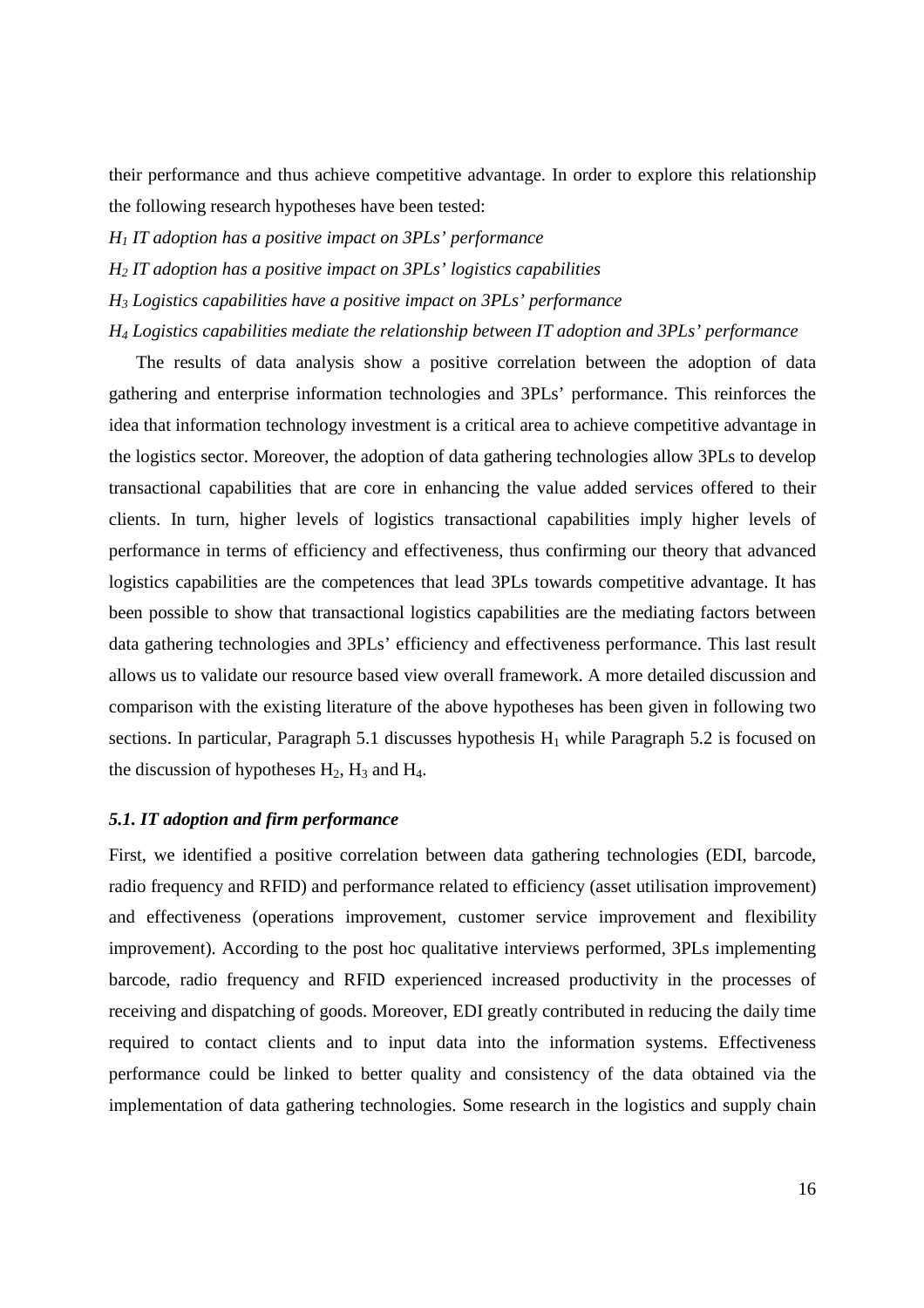management field points out a general improvement of efficiency and effectiveness performance due to the adoption of identification technologies (Calder and Marr, 1998; Kärkäinnnen and Hölmstrom, 2002), information sharing technologies (Lewis and Talalayevsky, 2000; James et al. 2004; Devaraj et al., 2007) or both types of technologies (Chow et al. 2007). Our results are consistent with their assumptions. The direct and positive correlation between specific IT technologies and firm performance obtained in this study is an extremely important result, since previous studies, using specific technologies as variables, reveal mixed results in this regard (see Jin, 2006; Li et al., 2009; Olorunniwo and Li, 2010). One exception is a recent paper by Lin and Ho (2009), where the authors find a positive correlation between the willingness to adopt RFID technologies and supply chain performance. Previous survey-based studies focused on 3PLs' capabilities and performance (Lai et al., 2006; Lai et al., 2008) do not allow a direct comparison with this research since their IT variables have been measured in a much more generic way (e.g. IT valence, IT orientation, IT commitment).

Second, we found a positive correlation between enterprise information technologies (LAN, WLAN, ERP) and financial performance (turnover improvement, expansion of market and number of customers increase). These technologies enabled 3PLs to collect data from many divisions of firms in one central repository. 3PLs interviewed experienced a better control of companies' process that enabled them to make informed decisions on the basis of financial and marketing indicators. These results are consistent with the ones obtained by Lai et al. (2006) and Lai et al. (2008). Moreover, logistics providers might perceive enterprise information systems strictly linked to financial performance since these solutions are more closely related to the management of transactional, accounting and financial processes of the firms (Chopra and Meindl, 2003).

Third, the adoption of CRM and mobile phones is correlated to efficiency performance (asset utilisation improvement). This evidence may be explained considering 3PLs' core business. In fact, the advanced features of mobile phones help 3PLs in coordinating transport operations. Giaglis et al. (2004) suggested a similar explanation with specific reference to dynamic routing software. As CRM helps companies in improving knowledge about customer requirements (Gopal and Cline, 2007) this correlation indicates that the adoption of this IT tool may be better exploited by those 3PLs focussed on services beyond transportation (e.g. warehousing and distribution).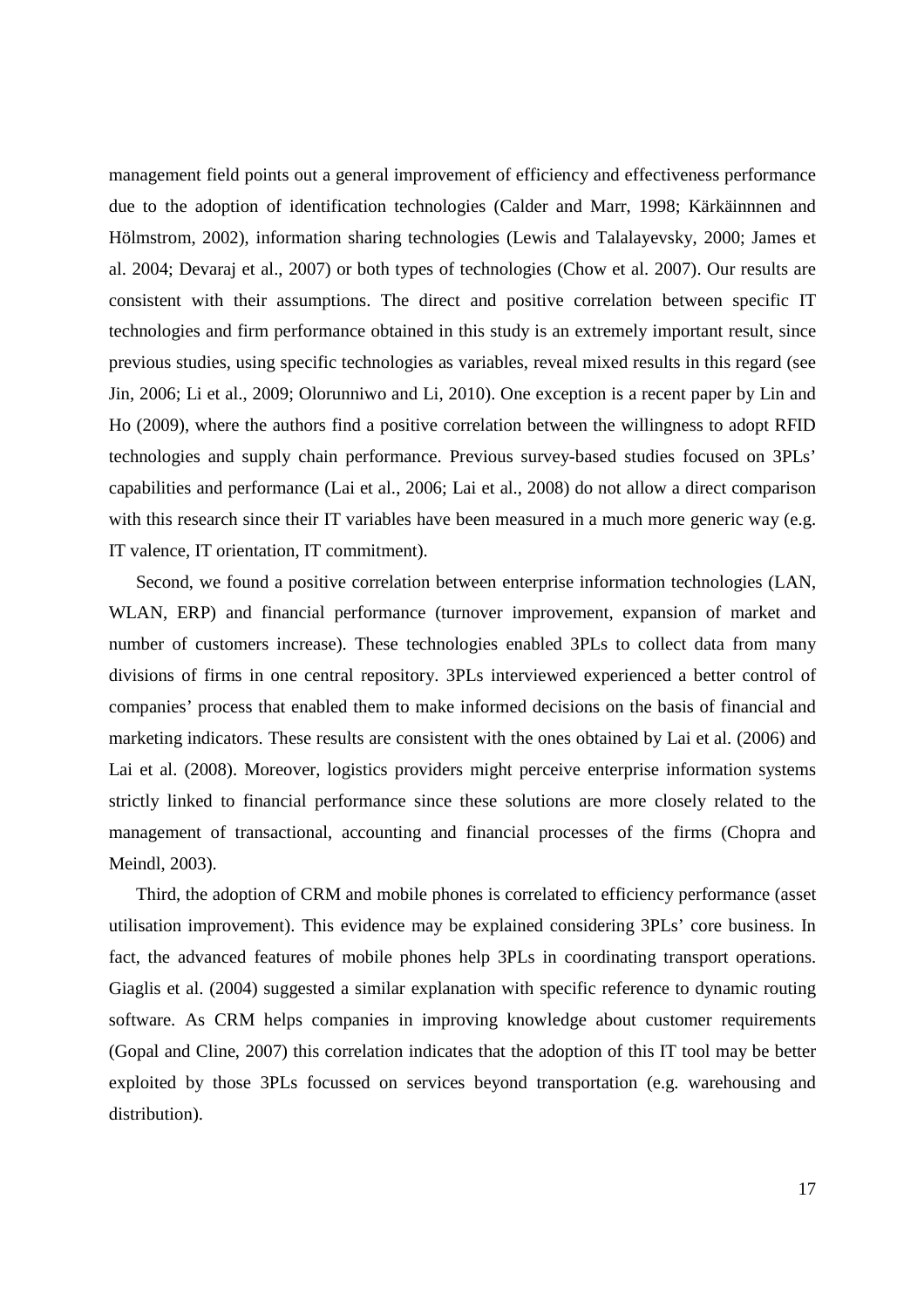Fourth, the positive relationship between company size and the efficiency performance can be ascribed to the economies of scale and scope that can be achieved by larger providers especially with reference to transportation and warehousing (Sum and Teo, 1999; Hertz and Alfredsson, 2003; Panayides, 2004).

Finally, basic technologies (telephone/fax, internet access and corporate email) do not show significant correlation to firm performance. These technologies are mature and adopted by the great majority of the firms in our sample. Thus, they cannot be considered as distinctive elements that contribute towards the differentiation of 3PLs' resource portfolios. Norek and Langley (2007) suggest that logistics providers' clients consider similar technologies as a minimum requirement to subcontract or outsource logistics services to third parties.

## *5.2. Logistics transactional capabilities as a mediating factor*

First, we found a positive correlation between data gathering technologies (EDI, barcode, radio frequency and RFID) and transactional capabilities (packaging, labelling, order management, reconditioning, return management and inventory management). According to the post hoc qualitative interviews performed, 3PLs experienced an immediate beneficial impact from data gathering technologies (and identification technologies in particular) on simple processes such as packaging and labelling. The introduction of data gathering technologies also helped 3PLs in acquiring a better visibility on supply chain processes. Supply chain visibility has enhanced logistics providers' ability to make timely, informed decisions increasing their capability of better managing and controlling complex processes such as order management, reconditioning, return management and inventory management. These results are consistent with extant literature. Van Hoek (2001) suggests that the use of technologies such as EDI-based advance shipping notices can improve the integration capabilities of the supply chain. Delfmann et al. (2002) for instance, theorise that IT adoption (and e-Commerce in particular) can help logistics providers to acquire the capabilities to customise their services. Norek and Langley (2007) identify tracking technologies and RFID as potential drivers for the development of new valueadded services for logistics providers. Li et al. (2009) obtained similar results to the ones presented in this paper. In fact, they identified a strong correlation between the adoption of some information technologies (including, also, identification solutions and EDI) and the integration capabilities of the adopting firm.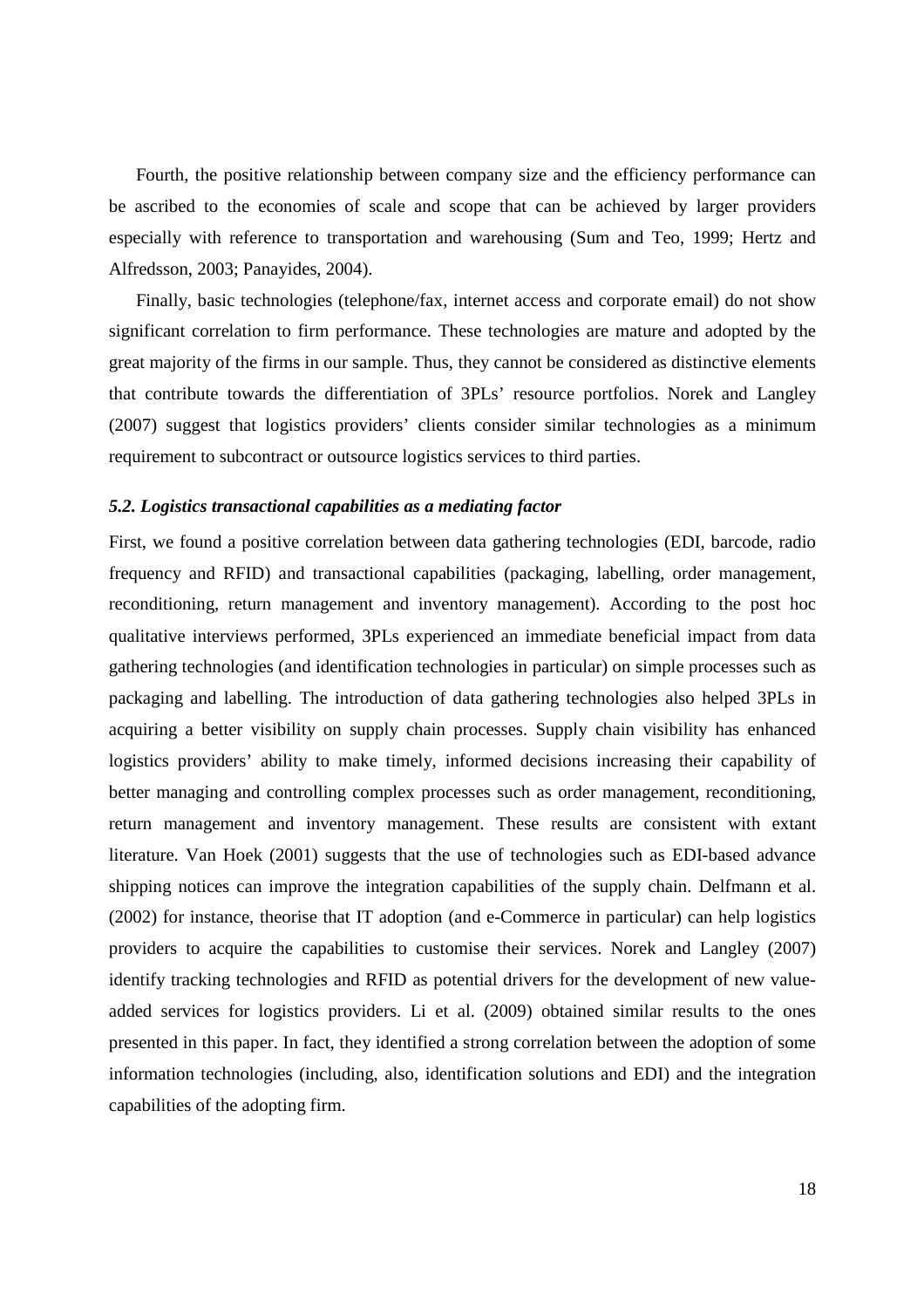Second, we found a positive correlation between transactional capabilities (packaging, labelling, order management, reconditioning, return management and inventory management) and performance measures related to efficiency (asset utilisation improvement) and effectiveness (operations improvement, customer service improvement and flexibility improvement). 3PLs interviewed affirmed that better control and visibility on transactional processes helped them to improve the overall performance of the firm. In fact, since transactional capabilities represent core competences for many logistics providers interviewed, even small improvements in these capabilities led to direct positive repercussions on the company performance. Similar results have been obtained by Lai (2004), who linked the achievement of logistics transactional capabilities such as order processing, assembling and labelling to the achievement of superior performance in terms of efficiency and effectiveness. According to the post hoc qualitative interviews performed, 3PLs confirmed that the capabilities acquired via the adoption of new technologies could often be directly offered as services to their existing customers, although 3PLs' clients were not always willing to pay additional fees for the new services. Nevertheless, the acquired capabilities have allowed 3PLs to be more efficient and perform logistics tasks at lower costs. Moreover, the increase in the effectiveness of their operations and in their customer service helped some 3PLs to secure contracts with clients for future years. These results are consistent with several studies, suggesting a strong relationship between the development of services and 3PLs performance (Daugherty et al., 1992; Hertz and Alfredsson, 2003; Ashenbaum et al., 2005). The service dimension has also been considered in recent studies linking IT adoption to 3PLs performance (Lai et al., 2006; Lai et al, 2008).

Finally, our results showed that transactional logistics capabilities partially mediate the relationship between IT adoption and firm performance. This important result is consistent with Kim et al. (2008), suggesting that the implementation of identification technologies can support 3PLs in offering advanced packaging and labelling services (e.g. RFID labelling) and thus sustain competitive advantage. Olorunniwo and Li (2010) suggest a similar result by showing that the IT adoption combined with an enhancement of operational capabilities affects reverse logistics performance positively.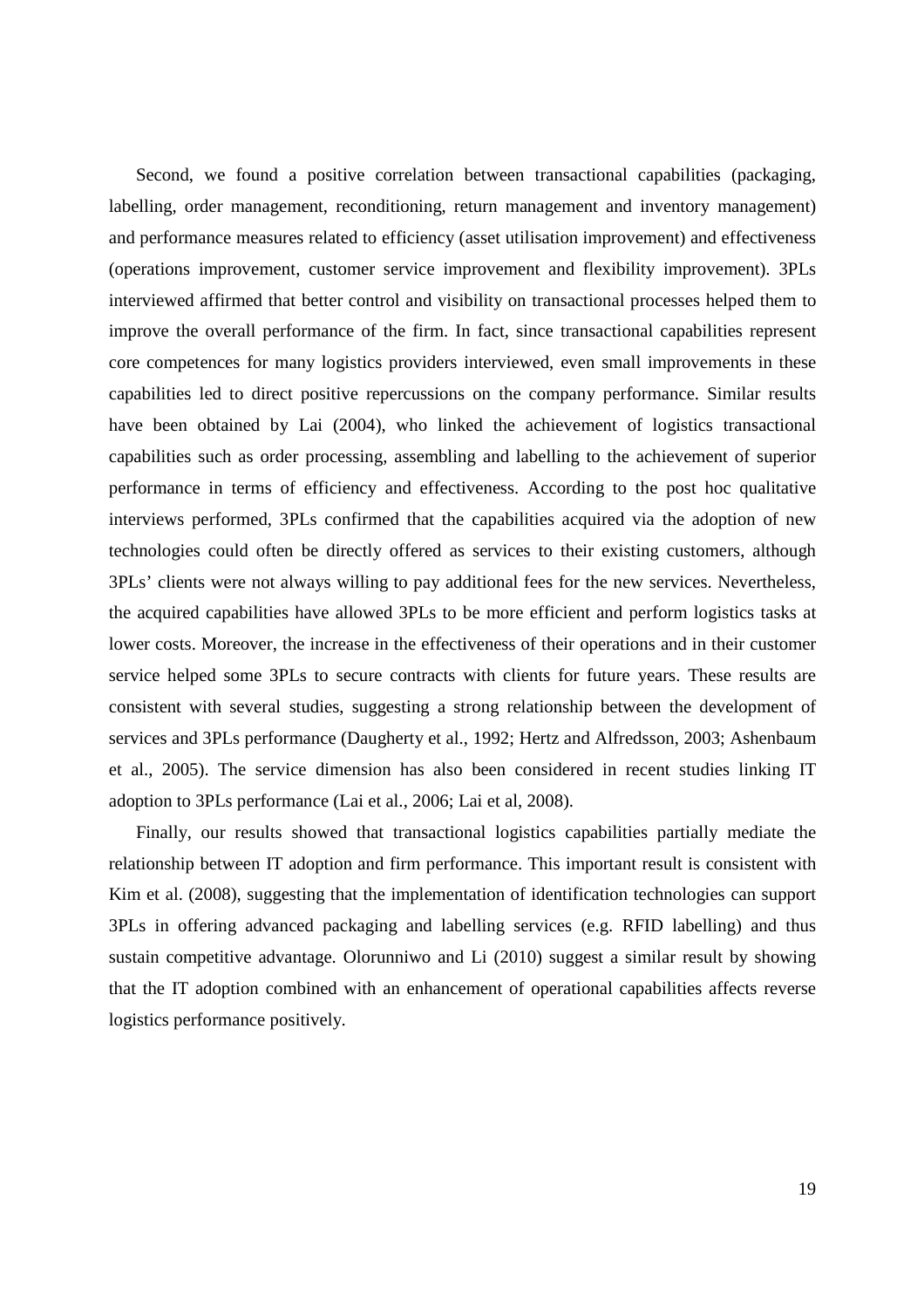#### **6. Conclusions and implications**

#### *6.1. Research and managerial implications*

From the research standpoint, this study provides a resource based view (RBV) perspective to understand the relationship between IT adoption, logistics capabilities and firm performance. The resource based view seems to be a key framework for academic research on 3PLs (Lai, 2004; Lai et al., 2008). Whereas previous studies have not shown a clear path when testing the relationship between IT adoption and firm performance, we found positive correlations between data gathering technologies and efficiency and effectiveness performance along with positive correlations between enterprise information technologies and financial performance. In addition, we identified the adoption of data gathering technologies for improving transactional capabilities as the resource that can help 3PLs to achieve superior performance in terms of efficiency and effectiveness. A final research contribution of this paper is given by the refinement of the measures for the variables considered. IT adoption has been measured looking at the specific technologies adopted and logistics capabilities via a detailed list of services.

Some implications for 3PLs' managers can be drawn from the survey results. Previous empirical studies, focussing on large logistics service providers generally, highlight that the logistics sector is characterised by higher technological innovation than other industries (Norek and Langley, 2007). As an exemplary case, Van Hoek and Chong (2001) described how UPS mastered technological innovation to create a virtual supply chain for the benefit of their clients. Nevertheless, as recently suggested by the President and CEO of FedEX Supply Chain (O'Reilly, 2010), large 3PLs can afford the daunting costs of high IT adoption mainly because they are able to put the technological systems to work for multiple clients. In fact, high transaction volumes, solely, justify the adoption of technologies for achieving automation and innovation in supply chain processes (Archer et al., 2008). A positive correlation between the size of the companies and IT adoption has also been found in the present study and has also been highlighted by other contributions in the supply chain management field (Pearcy and Giunipero, 2003). This also contributes to explain the different usage of IT between large and small logistics companies. Large logistics companies achieve significant benefits from technology investment in terms of managing global supply chain and warehouse networks. In the case of small logistics providers, information technology innovation is used as leverage to emancipate themselves from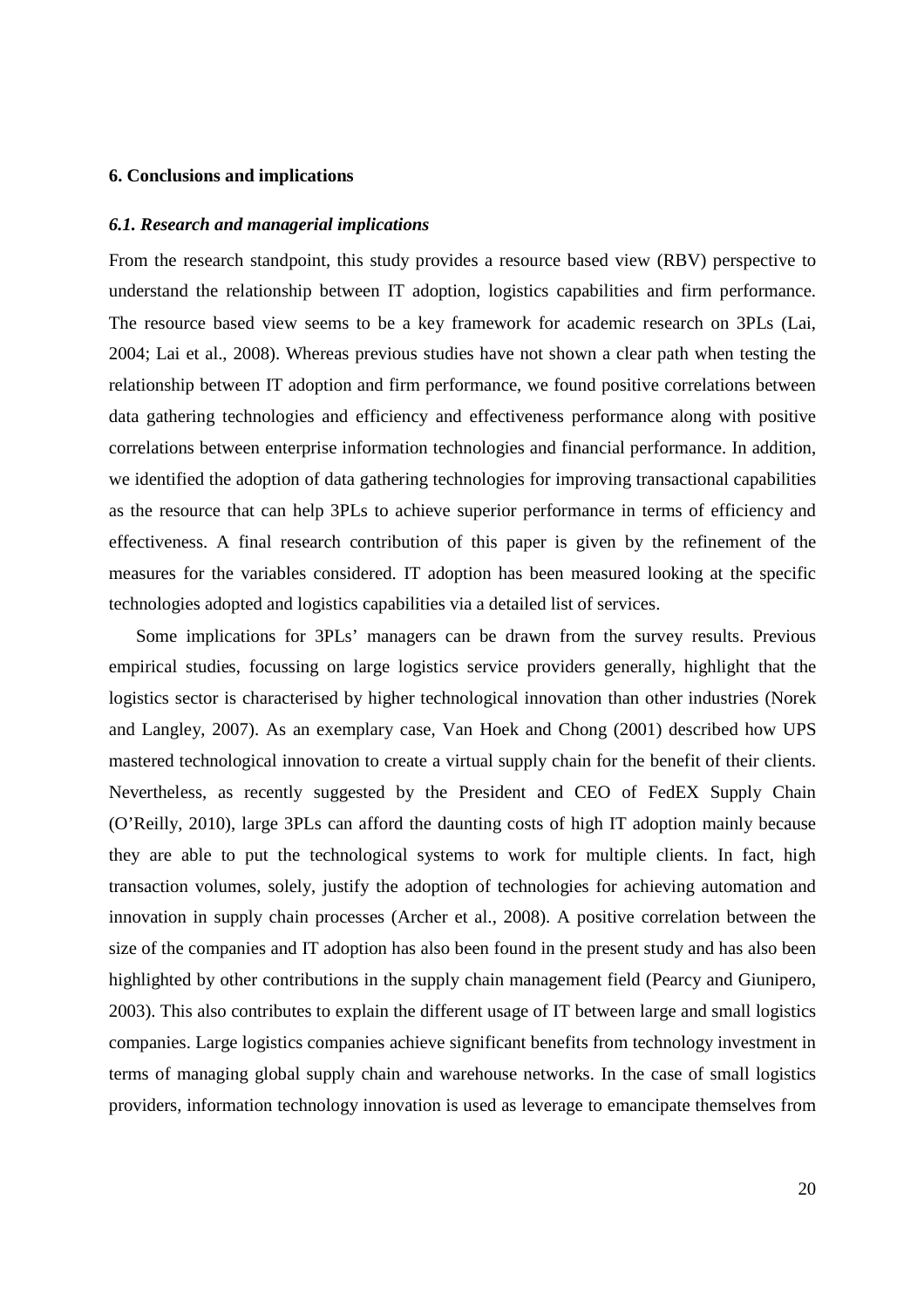the status of simple subcontractors (Paché, 1996). According to the post hoc qualitative interviews performed, the small and medium enterprises included in our sample benefit from economy of scale by a lesser extent than larger enterprises. In addition, small and medium logistics providers may have difficulties in accessing the financial resources necessary to adopt and maintain advanced technological solutions, especially during recession. Therefore, it is extremely important for small and medium 3PLs to correctly prioritise their technological investments. Unfortunately, many such companies lack strategic plans for implementing information technologies (Gunasekaran and Ngai, 2003). For this reason, the results of this research may be used by logistics managers embarking on IT investment projects to help them devise a systematic and planned approach to technology implementation. Managers looking for efficiency and effectiveness improvements should consider a set of data gathering technologies (EDI, barcode, radio frequency and RFID) that could help them to improve their logistics transactional capabilities and, in turn, their performance. Managers looking for marketing and finance performance enhancements should consider the implementation of a set of enterprise information technologies (LAN, WLAN, ERP).

The results could be used by IT vendors to better understand the current level of technology implementation by 3PLs. IT vendors, who are knowledgeable about logistics technologies, should proactively help 3PLs in achieving this challenging task. Moreover, the study allows the identification of specific technologies that have the higher potential to improve a company's performance and, therefore, could be more attractive for 3PL companies. This may result in designing and marketing IT applications that are more closely aligned with the business characteristics of logistics companies.

Finally, from a policy perspective, the findings emerging from the empirical investigations can help decision-makers devising targeted policy to accelerate the rate of IT diffusion in 3PL companies in order to sustain and develop the sector.

#### *6.2. Limitations and directions for future research*

The study is exploratory in nature and, as such, has been subject to some limitations that do not reduce the significance of the findings but, instead, suggest directions for future research.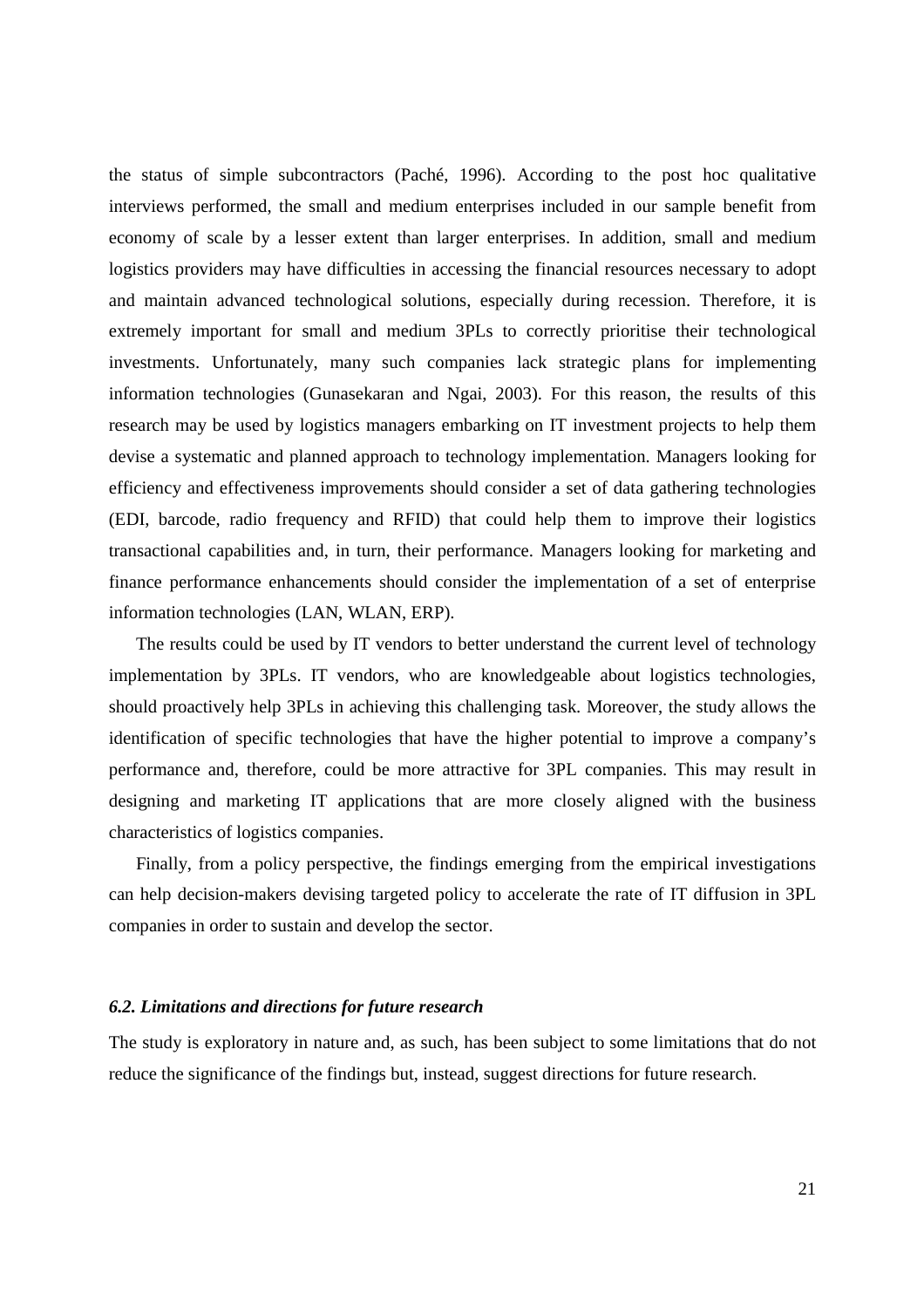First, the survey focuses on the Italian logistics service market. Although the structure of this sector is highly fragmented as in other countries, one must exercise caution in extrapolating the results geographically. Therefore, comparative studies between small logistics service companies operating in different countries may be beneficial.

Second, the present study effectively combines survey methodology with post hoc qualitative interviews. Nevertheless, the amount of qualitative insights obtained via the interviews is limited. Further research may focus on case-study-based analysis in order to achieve a deeper understanding of drivers and barriers affecting IT adoption and their impact on 3PLs' performance. Moreover case study investigation could help refine the variables and constructs used in the present research.

Third, although this research offers precise guidelines that could be used by logistics providers for defining their IT strategy, it does not provide a systematic and planned approach to implementation based on the expected impact of benefits and costs ensuing from the adoption of different technologies. On the basis of the results provided by this paper, further quantitative studies, using a similar approach as the one, used by Sharma (2008 and 2010), could suggest a decision-making framework to support the technology adoption in 3PLs.

Finally, the main motivation of this research resides in the growing need for measuring the performance of logistics providers. In fact, the evolution of 3PLs' role beyond dyadic relationships entrusts these actors with the important task of integrating and accelerating physical and information flows at multiple levels of the supply chain. Although this research takes into account the interactions between 3PLs, clients and other logistics providers, further studies could investigate the hard and soft skills required by 3PLs to manage this complex set of relationships and the role of IT in supporting the development of these skills.

#### **Acknowledgments**

The authors would like to thank Professor Chee Wong, the editor and the anonymous reviewers for their helpful comments and suggestions.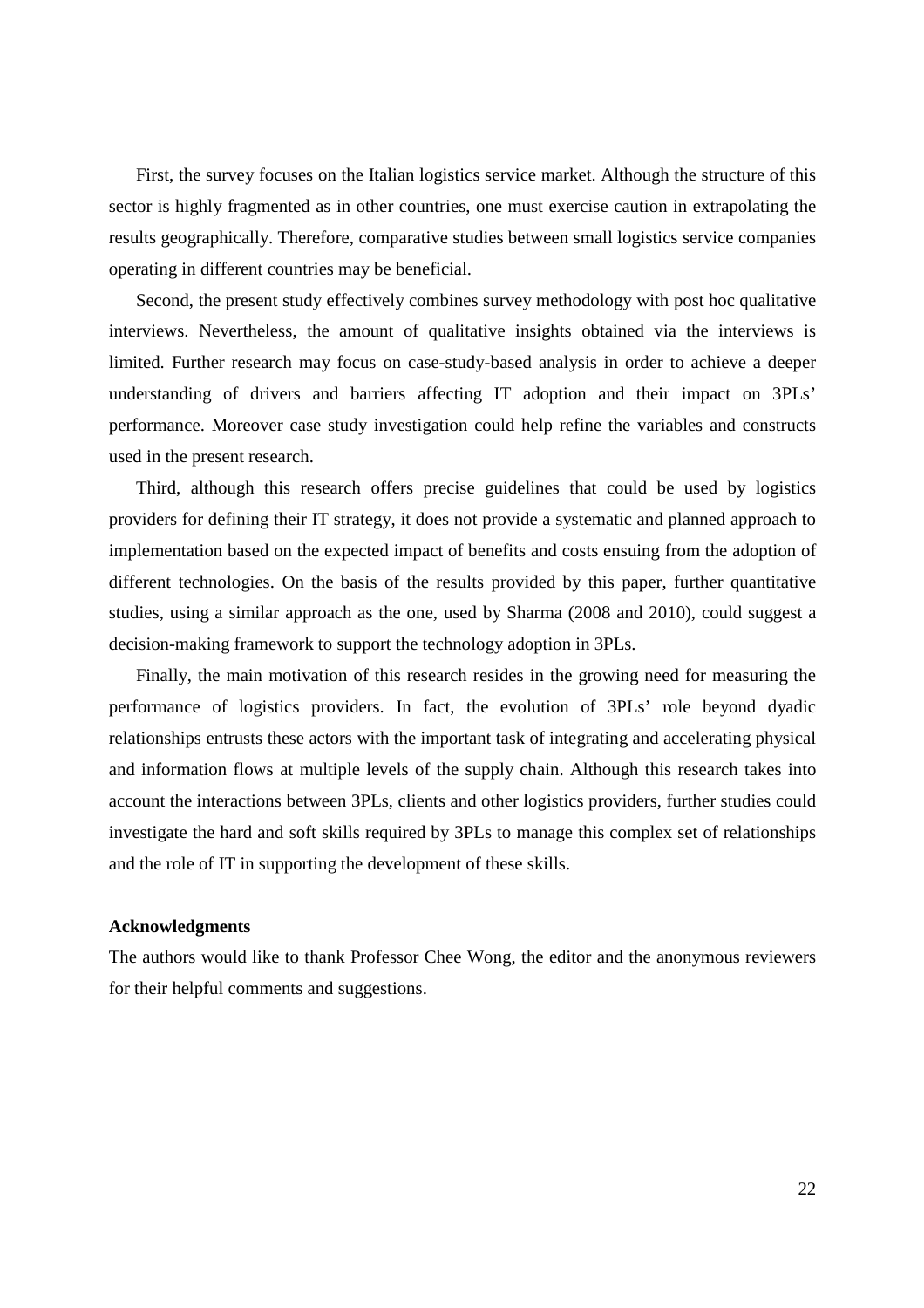#### Table I. Variables and items

Table I.a. IT adoption variable

IT adoption [IT] IT 01: Does your firm have a telephone and a fax? (Yes/No) (Jin, 2006) IT 02: Does your firm use mobile phones? (Yes/No) (Jin, 2006) IT 03: Does your firm have internet access? (Yes/No) (Pokharel, 2005) IT 04: Does your firm have a corporate e-mail? (Yes/No) (Jin, 2006) IT 05: Does your firm have a corporate certified e-mail? (Yes/No) (Jin, 2006) IT 06: Does your firm have a corporate website? (Yes/No) (Lin and Jung, 2006) IT 07: Does your firm use EDI (Electronic Data Interchange) based solutions? (Yes/No) (Piplani et al., 2004; Pokharel, 2005) IT 08: Does your firm use GPS (Global Positioning Systems) based solutions? (Yes/No) (Pokharel, 2005) IT 09: Does your firm use barcode-based solutions? (Yes/No) (Li et al., 2009) IT 10: Does your firm use radio frequency based solutions? (Yes/No) (Pokharel, 2005, Lin and Jung, 2006) IT 11: Does your firm have a LAN (Local Area Network)? (Yes/No) (Pokharel, 2005) IT 12: Does your firm have a WLAN (Wireless Local Area Network)? (Yes/No) (Pokharel, 2006) IT 13: Does your firm use RFID (radio frequency identification) based solutions? (Yes/No) (Lin and Jung, 2006) IT 14: Does your firm use ERP (Enterprise Resource Planning) solutions? (Yes/No) (Chopra and Meindl, 2003) IT 15: Does your firm use CRM (Customer Relationship Management) solutions? (Yes/No) (Chopra and Meindl, 2003; Gopal and Cline, 2007)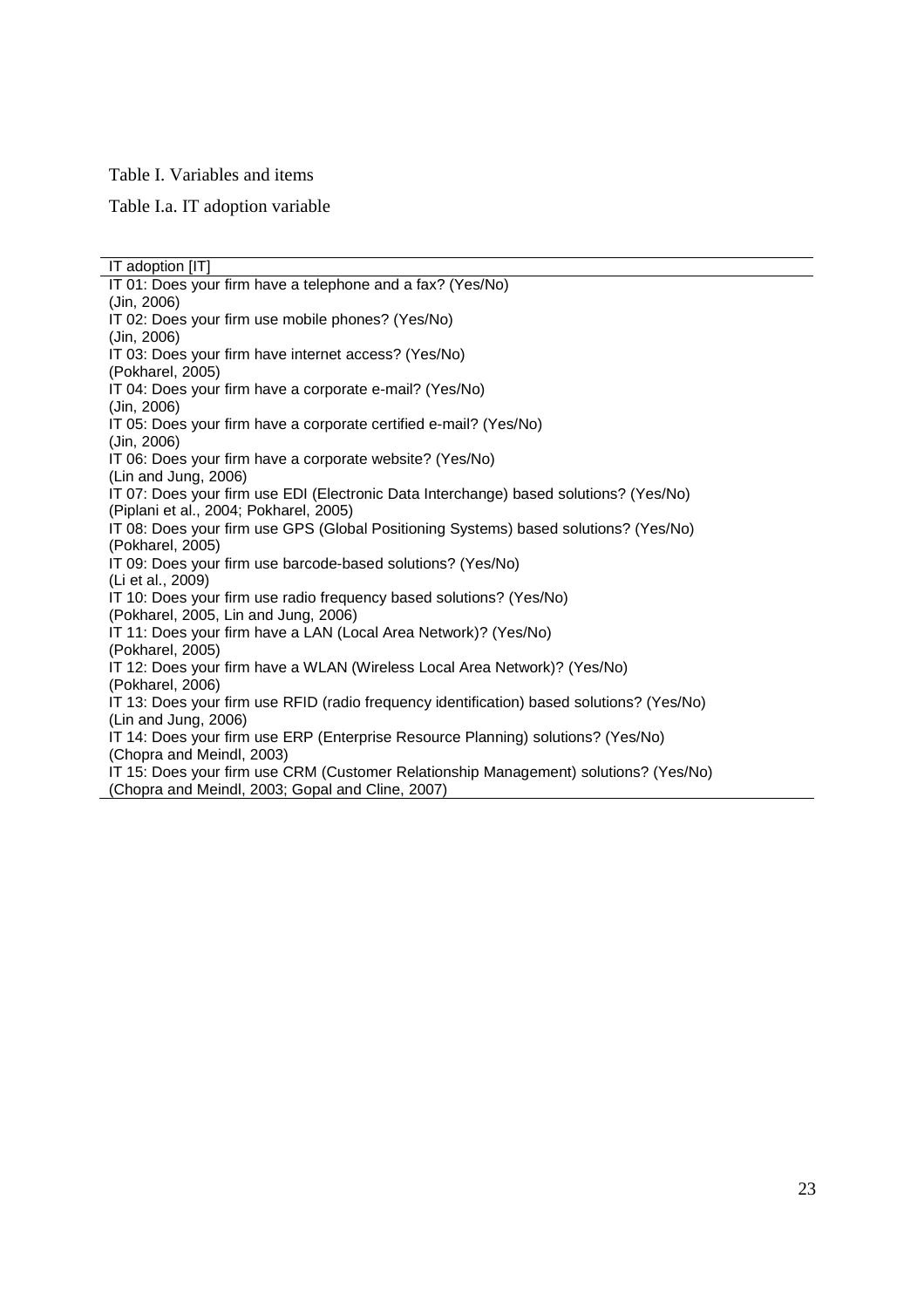Table I.b. Logistics capabilities variable

Logistics capabilities [LC] LC 01: Does your firm offer packaging services? (Yes/No) (Rabinovich et al., 1998; Van Laarhoven et al., 2000; Gunasekaran and Ngai, 2003) LC 02: Does your firm offer labelling services? (Yes/No) (Rabinovich et al., 1998; Van Laarhoven et al., 2000; Gunasekaran and Ngai, 2003) LC 03: Does your firm offer kitting services? (Yes/No) (Rabinovich et al., 1998; Van Hoek, 2002) LC 04: Does your firm offer tracking and tracing services? (Yes/No) (Van Laarhoven et al., 2000; Lai et al. 2004) LC 05: Does your firm offer order management services? (Yes/No) (Gunasekaran and Ngai, 2003) LC 06: Does your firm offer final assembly services? (Yes/No) (Gunasekaran and Ngai, 2003) LC 07: Does your firm offer reconditioning services? (Yes/No) (Lai et al. 2004) LC 08: Does your firm offer inventory-financing services? (Yes/No) (Rabinovich et al., 1998; Van Laarhoven et al., 2000) LC 09: Does your firm offer customer-billing services? (Yes/No) (Gunasekaran and Ngai, 2003) LC 10: Does your firm offer product test and repair services? (Yes/No) (Van Hoek, 2002) LC 11: Does your firm offer product installation services? (Yes/No) (Van Hoek, 2002) LC 12: Does your firm offer return management services? (Yes/No) (Rabinovich et al., 1998) LC 13: Does your firm offer optional assembly services? (Yes/No) (Van Hoek, 2002; Lai et al. 2004) LC 14: Does your firm offer inventory management services? (Yes/No) (Rabinovich et al., 1998; Van Laarhoven et al., 2000) LC 15: Does your firm offer transport management services? (Yes/No) (Rabinovich et al., 1998; Van Laarhoven et al., 2000; Gunasekaran and Ngai, 2003) LC 16: Does your firm offer consolidation warehousing services? (Yes/No) (Gunasekaran and Ngai, 2003) LC 17: Does your firm offer distribution management services? (Yes/No) (Gunasekaran and Ngai, 2003)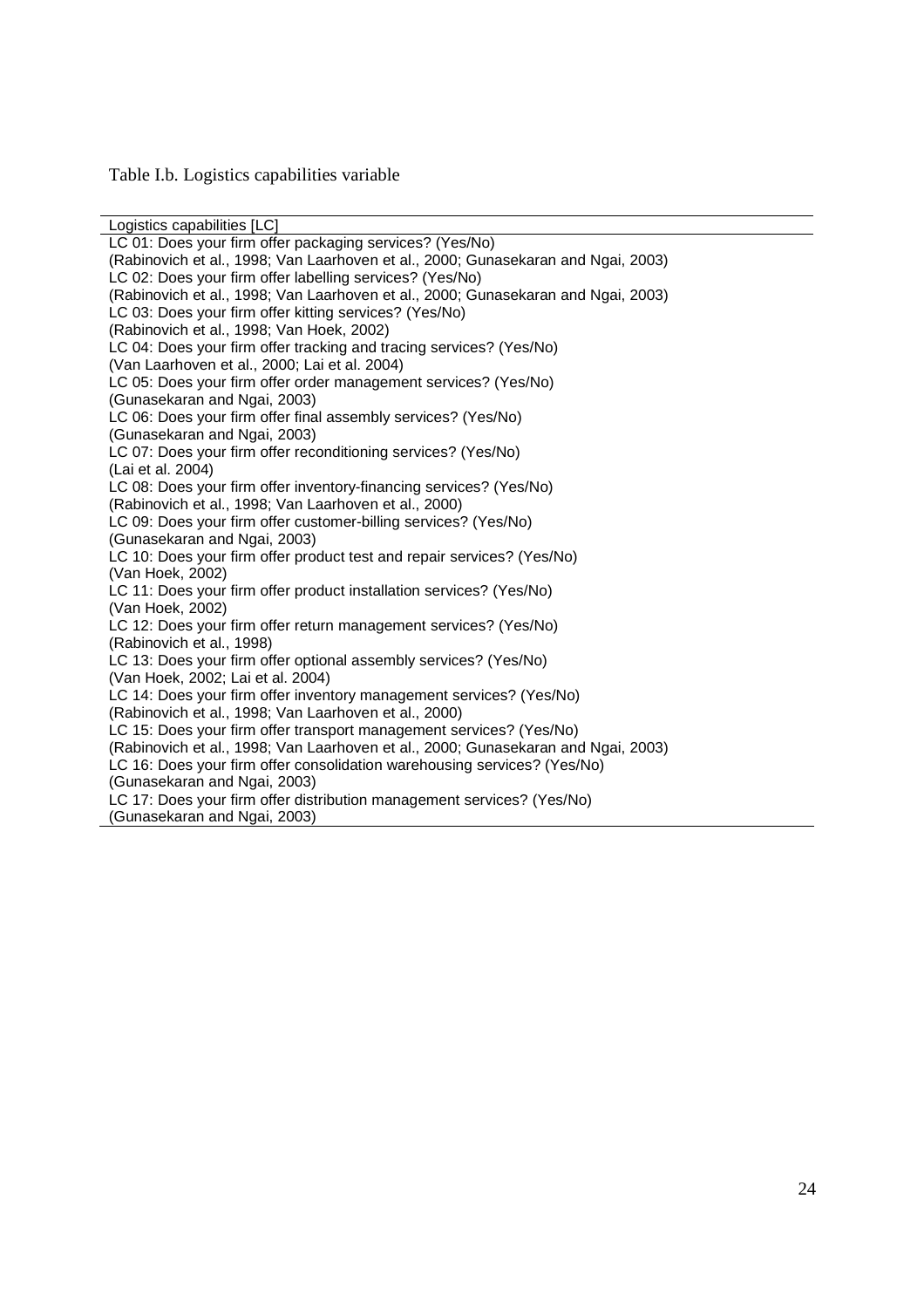Table I.c. Firm performance variable

Firm performance [FP] (4 points Likert scale from 0 – no improvement – to 3 – high improvement) FP 01: Has your firm experienced turnover improvement? (0-3) (Wu et al., 2006; Lai et al., 2006; Chow et al., 2007) FP 02: Has your firm experienced expansion of market? (0-3) (Wu et al., 2006; Lai et al., 2006; Chow et al., 2007) FP 03: Has your firm experienced increase in the number of customers? (0-3) (Wu et al., 2006; Lai et al., 2006; Chow et al., 2007) FP 04: Has your firm experienced improvement of operations? (0-3) (Vaidyanathan, 2005; Chow et al., 2007) FP 05: Has your firm experienced improvement of customer service? (0-3) (Lai et al., 2006; Lai et al.,2007) FP 06: Has your firm experienced improvement of flexibility? (0-3) (Vaidyanathan, 2005; Chow et al., 2007) FP 07: Has your firm experienced improvement of assets utilisation? (0-3) (Lai et al., 2008)

Table I.d. Control variables

Control variables

A: For how many years your firm has been active in the logistics industry? G: Does your firm operate in a regional area (0), in a national area (1) in a European area (2) or in a extra-European area (3)? C: Which percentage of your turnover do your fist five customers generate? S: What is the size of your firm? (0: employees < 10; 1: 11-20 employees; 2: 21-50 employees; 3: 51-95 employees; 4: employees > 95).

Table II. Respondents by firm size

| Employee bands          | N   | %    |
|-------------------------|-----|------|
| Micro (less than 10)    | 41  | 26.8 |
| Small (from 10 to 50)   | 65  | 42.5 |
| Medium (from 51 to 250) | 47  | 30.7 |
| Total                   | 153 | 100  |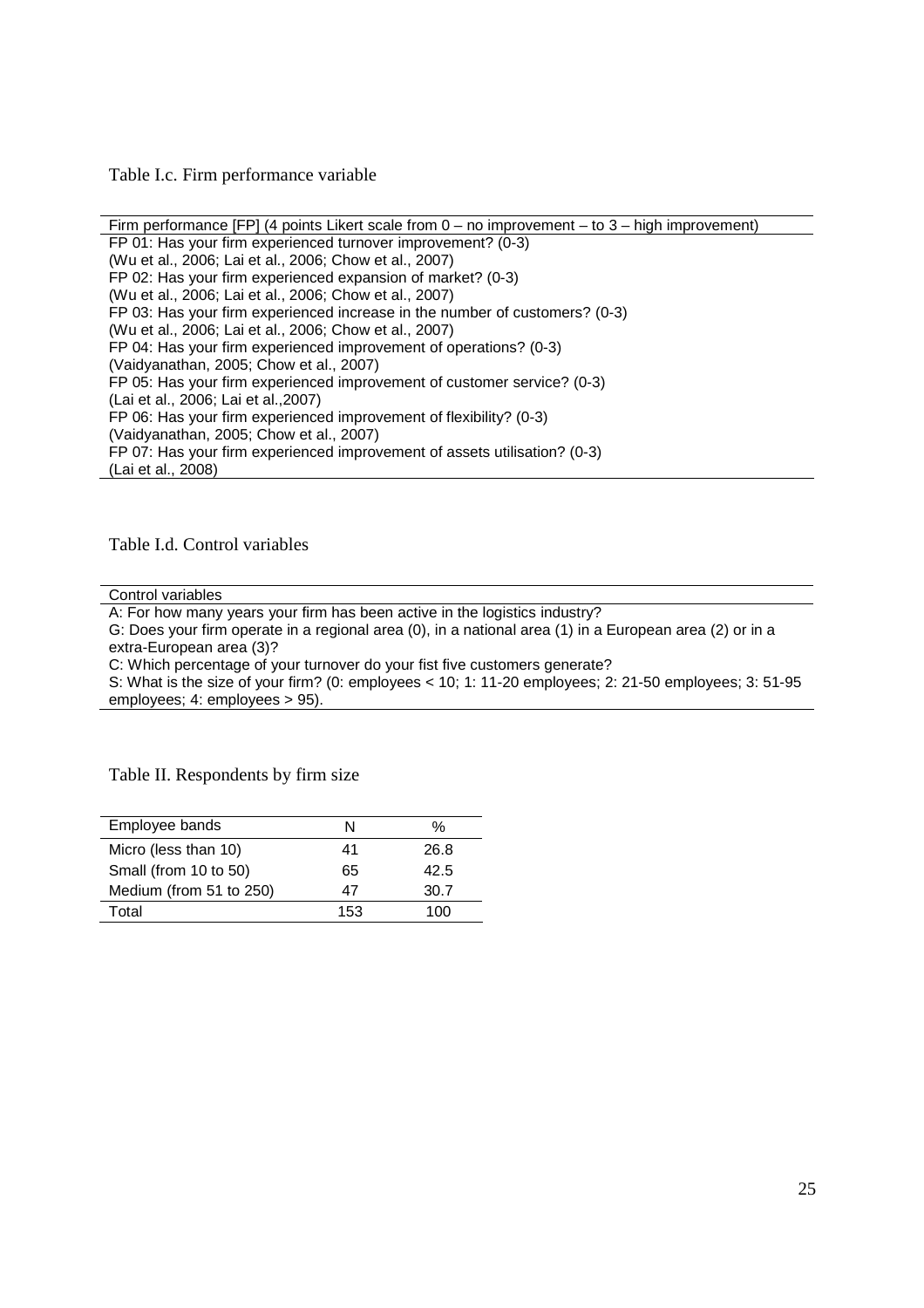Table III. Rotated factors results (correlations higher than 0.5 are highlighted)

Table III.a. IT adoption variable

|          |                          | Factor 1<br>$[IT_F1]$ | Factor 2<br>$[IT_F2]$ | Factor 3<br>$[IT_F3]$ | Factor 4<br>$[IT_F4]$ |
|----------|--------------------------|-----------------------|-----------------------|-----------------------|-----------------------|
|          | Items                    | Cronbach's            | Cronbach's            | Cronbach's            | Cronbach's            |
|          |                          | $\alpha = 0.86$       | $\alpha = 0.83$       | $\alpha = 0.99$       | $\alpha = 0.78$       |
|          | IT 01: Telephone and fax | $-0.117$              | 0.555                 | 0.388                 | 0.163                 |
|          | IT 02: Mobile phones     | $-0.050$              | 0.296                 | 0.636                 | 0.140                 |
|          | IT 03: Internet access   | 0.049                 | 0.720                 | $-0.038$              | 0.081                 |
|          | IT 04: Corporate email   | 0.027                 | 0.780                 | 0.012                 | 0.085                 |
|          | IT 05: Certified email   | 0.249                 | 0.112                 | 0.490                 | $-0.540$              |
| 브        | IT 06: Corporate website | 0.399                 | 0.451                 | $-0.382$              | $-0.027$              |
|          | IT $07:$ EDI             | 0.595                 | 0.151                 | 0.111                 | 0.134                 |
| adoption | <b>IT 08: GPS</b>        | 0.041                 | 0.320                 | 0.124                 | $-0.106$              |
|          | IT 09: Barcode           | 0.763                 | 0.031                 | $-0.058$              | 0.234                 |
| ⊢        | IT 10: Radio frequency   | 0.709                 | 0.107                 | $-0.060$              | 0.194                 |
|          | <b>IT 11: LAN</b>        | 0.143                 | 0.176                 | 0.024                 | 0.667                 |
|          | IT 12: WLAN              | 0.265                 | 0.027                 | 0.092                 | 0.610                 |
|          | IT 13: RFID              | 0.522                 | $-0.124$              | 0.172                 | $-0.020$              |
|          | <b>IT 14: ERP</b>        | 0.291                 | $-0.109$              | 0.318                 | 0.548                 |
|          | <b>IT 15: CRM</b>        | 0.385                 | $-0.046$              | 0.506                 | 0.077                 |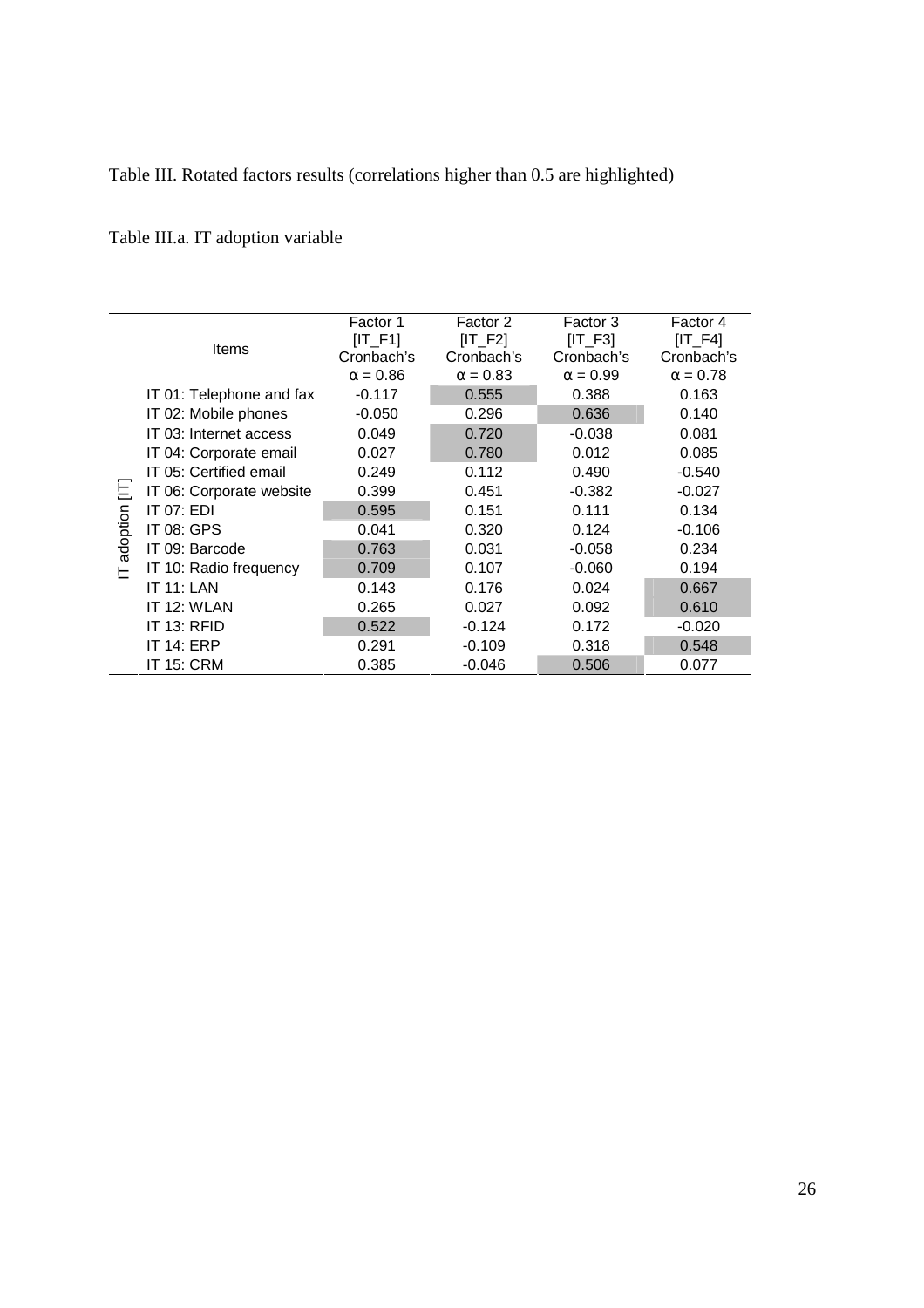Table III.b. Logistics capabilities variable

|                                      | Items                            | Factor 1<br>$[LC_F1]$<br>Cronbach's<br>$\alpha = 0.90$ | Factor 2<br>$[LC_F2]$<br>Cronbach's<br>$\alpha = 0.87$ | Factor 3<br>$[LC_F3]$<br>Cronbach's<br>$\alpha = 0.87$ |
|--------------------------------------|----------------------------------|--------------------------------------------------------|--------------------------------------------------------|--------------------------------------------------------|
|                                      | LC 01: Packaging                 | 0.644                                                  | 0.042                                                  | 0.283                                                  |
|                                      | LC 02: Labelling                 | 0.742                                                  | 0.161                                                  | 0.210                                                  |
|                                      | LC 03: Kitting                   | 0.353                                                  | 0.408                                                  | 0.351                                                  |
|                                      | LC 04: Tracking/tracing          | 0.473                                                  | 0.423                                                  | $-0.070$                                               |
|                                      | LC 05: Order management          | 0.505                                                  | 0.198                                                  | 0.281                                                  |
| LC <sub>1</sub> settics capabilities | LC 06: Final assembly            | 0.292                                                  | $-0.145$                                               | 0.732                                                  |
|                                      | LC 07: Reconditioning            | 0.659                                                  | $-0.017$                                               | 0.120                                                  |
|                                      | LC 08: Inventory financing       | 0.361                                                  | $-0.119$                                               | $-0.197$                                               |
|                                      | LC 09: Customer-billing          | 0.084                                                  | 0.212                                                  | 0.229                                                  |
|                                      | LC 10: Product test/repair       | 0.189                                                  | 0.001                                                  | 0.731                                                  |
|                                      | LC 11: Product installation      | $-0.023$                                               | 0.083                                                  | 0.651                                                  |
|                                      | LC 12: Return management         | 0.587                                                  | 0.226                                                  | 0.275                                                  |
|                                      | LC 13: Optional assembly         | 0.121                                                  | 0.518                                                  | 0.462                                                  |
|                                      | LC 14: Inventory management      | 0.693                                                  | 0.049                                                  | 0.095                                                  |
|                                      | LC 15: Transport management      | $-0.409$                                               | 0.484                                                  | 0.050                                                  |
|                                      | LC 16: Consolidation warehousing | 0.114                                                  | 0.776                                                  | $-0.114$                                               |
|                                      | LC 17: Distribution management   | 0.041                                                  | 0.760                                                  | 0.072                                                  |

Table III.c. Firm performance variable

|                | <b>Items</b>                         | Factor 1<br>$[FP_F1]$<br>Cronbach's | Factor 2<br>$[FP_F2]$<br>Cronbach's | Factor 3<br>$[FP_F3]$<br>Cronbach's |
|----------------|--------------------------------------|-------------------------------------|-------------------------------------|-------------------------------------|
|                | FP 01: Turnover improvement          | $\alpha = 0.79$<br>0.297            | $\alpha = 0.77$<br>0.831            | 0.007                               |
| E <sub>E</sub> |                                      |                                     |                                     |                                     |
|                | FP 02: Expansion of market           | $-0.186$                            | 0.787                               | 0.161                               |
|                | FP 03: Number of customers increase  | 0.196                               | 0.846                               | 0.097                               |
| performance    | FP 04: Operations improvement        | 0.896                               | 0.018                               | $-0.013$                            |
|                | FP 05: Customer service improvement  | 0.747                               | 0.083                               | 0.419                               |
|                | FP 06: Flexibility improvement       | 0.749                               | 0.192                               | 0.250                               |
|                | FP 07: Asset utilisation improvement | 0.250                               | 0.149                               | 0.921                               |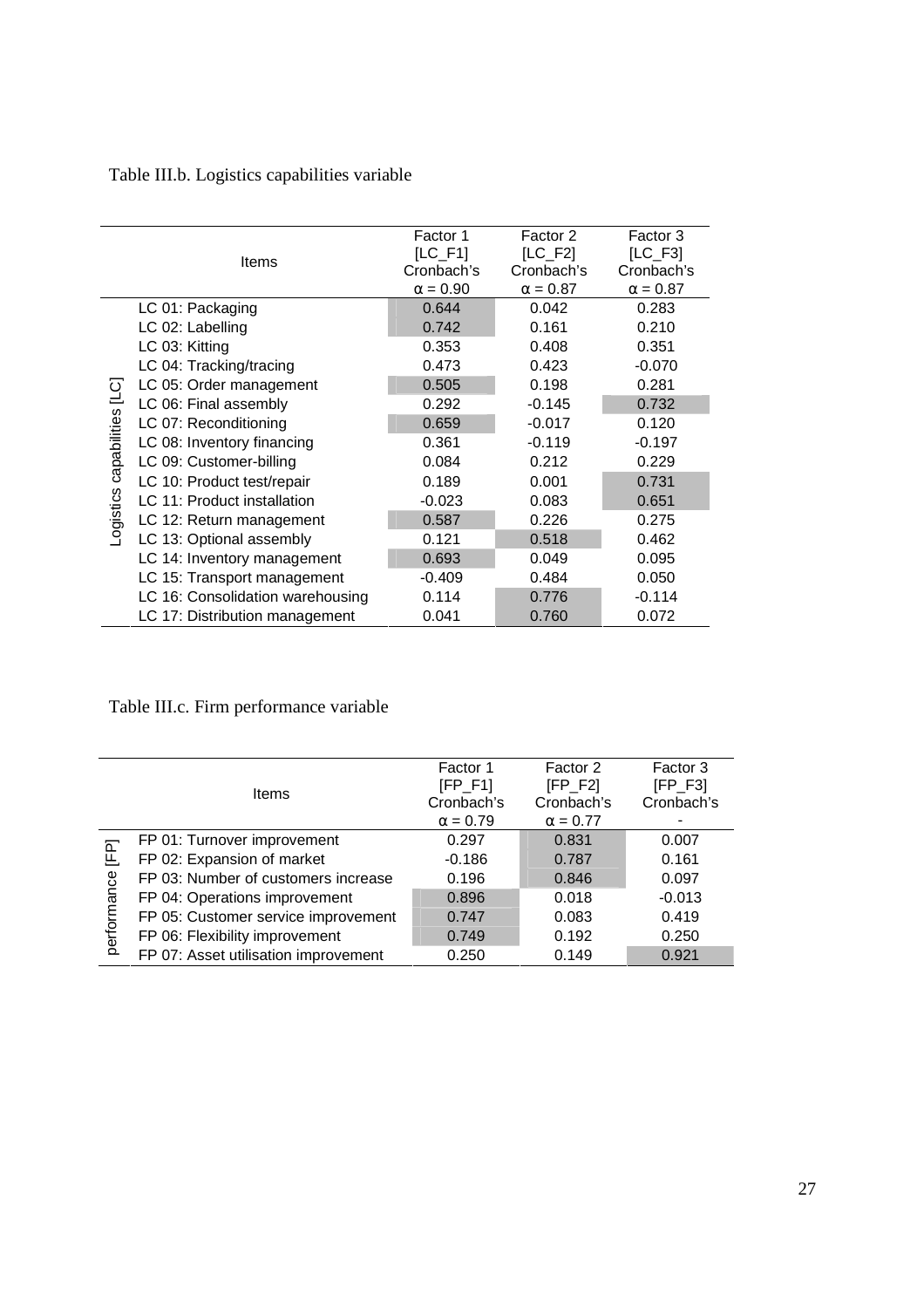# Table IV. Results of OLS regression analysis

| H1                                                                                                                                      | Constant                                                                                                                               | IT F1     | IT F <sub>2</sub> | IT F3   | IT F4    | A    | G    | С    | S        |
|-----------------------------------------------------------------------------------------------------------------------------------------|----------------------------------------------------------------------------------------------------------------------------------------|-----------|-------------------|---------|----------|------|------|------|----------|
| FP F1                                                                                                                                   | 0.68                                                                                                                                   | $4.45***$ | 0.80              | 0.00    | 0.13     | 0.48 | 0.53 | 0.60 | 0.07     |
| FP F <sub>2</sub>                                                                                                                       | 0.60                                                                                                                                   | 0.08      | 0.01              | 0.64    | $3.46**$ | 0.63 | 0.49 | 0.02 | 0.17     |
| FP F3                                                                                                                                   | 0.02                                                                                                                                   | $4.97**$  | 0.39              | $2.52*$ | 0.83     | 1.28 | 0.53 | 0.64 | $6.02**$ |
|                                                                                                                                         | * Significance < $0.1$ ; ** Significance < $0.05$ ; *** Significance < $0.01$                                                          |           |                   |         |          |      |      |      |          |
| Regression equations:                                                                                                                   |                                                                                                                                        |           |                   |         |          |      |      |      |          |
|                                                                                                                                         | $FP\_F1 = \beta_0 + \beta_1 IT\_F1 + \beta_2 IT\_F2 + \beta_3 IT\_F3 + \beta_4 IT\_F4 + \beta_5 A + \beta_6 G + \beta_7 C + \beta_8 S$ |           |                   |         |          |      |      |      |          |
| $FP_{F2} = \beta_0 + \beta_1 T_{F1} + \beta_2 T_{F2} + \beta_3 T_{F3} + \beta_4 T_{F4} + \beta_5 A + \beta_6 G + \beta_7 C + \beta_8 S$ |                                                                                                                                        |           |                   |         |          |      |      |      |          |
| $FP\_F3 = \beta_0 + \beta_1 T\_F1 + \beta_2 T\_F2 + \beta_3 T\_F3 + \beta_4 T\_F4 + \beta_5 A + \beta_6 G + \beta_7 C + \beta_8 S$      |                                                                                                                                        |           |                   |         |          |      |      |      |          |
|                                                                                                                                         |                                                                                                                                        |           |                   |         |          |      |      |      |          |

Table IV.a. Firm performance and IT adoption (H1)

Table IV.b. Logistics capabilities and IT adoption (H2)

| H2                                                                                                                                     | Constant                                                                                                                                             | IT F1     | IT F <sub>2</sub> | IT F3     | IT F4 | Α    | G    | С       | S    |
|----------------------------------------------------------------------------------------------------------------------------------------|------------------------------------------------------------------------------------------------------------------------------------------------------|-----------|-------------------|-----------|-------|------|------|---------|------|
| LC F1                                                                                                                                  | 0.06                                                                                                                                                 | $2.94***$ | 0.00              | 0.01      | 0.00  | 0.02 | 0.01 | 0.07    | 0.03 |
| LC_F2                                                                                                                                  | 0.00                                                                                                                                                 | $0.26***$ | 0.00              | 0.02      | 0.04  | 0.00 | 0.01 | 0.00    | 0.00 |
| LC F <sub>3</sub>                                                                                                                      | 0.00                                                                                                                                                 | $0.14***$ | 0.00              | $0.29***$ | 0.02  | 0.01 | 0.03 | $0.07*$ | 0.00 |
| * Significance < $0.1$ ; ** Significance < $0.05$ ; *** Significance < $0.01$                                                          |                                                                                                                                                      |           |                   |           |       |      |      |         |      |
| Regression equations:                                                                                                                  |                                                                                                                                                      |           |                   |           |       |      |      |         |      |
|                                                                                                                                        | $LC_{-}F1 = \beta_0 + \beta_1 I T_{-}F1 + \beta_2 I T_{-}F2 + \beta_3 I T_{-}F3 + \beta_4 I T_{-}F4 + \beta_5 A + \beta_6 G + \beta_7 C + \beta_8 S$ |           |                   |           |       |      |      |         |      |
| $LC_F^2 = \beta_0 + \beta_1 I^T_F + \beta_2 I^T_F^2 + \beta_3 I^T_F^3 + \beta_4 I^T_F + \beta_5 A + \beta_6 G + \beta_7 C + \beta_8 S$ |                                                                                                                                                      |           |                   |           |       |      |      |         |      |
|                                                                                                                                        | $LC_{-}F3 = \beta_0 + \beta_1 I T_{-}F1 + \beta_2 I T_{-}F2 + \beta_3 I T_{-}F3 + \beta_4 I T_{-}F4 + \beta_5 A + \beta_6 G + \beta_7 C + \beta_8 S$ |           |                   |           |       |      |      |         |      |
|                                                                                                                                        |                                                                                                                                                      |           |                   |           |       |      |      |         |      |

Table IV.c. Firm performance and logistics capabilities (H3)

| H3                                                                            | Constant   | LC F1     | LC F <sub>2</sub> | LC F <sub>3</sub> | A    | G    |      | S     |
|-------------------------------------------------------------------------------|------------|-----------|-------------------|-------------------|------|------|------|-------|
| FP F1                                                                         | $81.63***$ | $5.06***$ | 0.07              | 0.21              | 0.45 | 0.56 | 0.84 | 0.03  |
| FP F <sub>2</sub>                                                             | 21.95***   | 0.09      | 0.42              | 0.73              | 0.34 | 0.73 | 0.00 | 0.10  |
| FP F3                                                                         | $27.70***$ | $2.57**$  | 0.25              | 0.07              | 1.10 | 0.20 | 0.82 | 10.08 |
| * Significance < $0.1$ ; ** Significance < $0.05$ ; *** Significance < $0.01$ |            |           |                   |                   |      |      |      |       |
| Regression equations:                                                         |            |           |                   |                   |      |      |      |       |

FP\_F1 =  $β0 + β1$  LC\_F1 +  $β2$  LC\_F2 +  $β3$  LC\_F3 +  $β4$  A +  $β5$  G +  $β6$  C +  $β7$  S FP\_F2 = β0 + β1 LC\_F1 + β2 LC\_F2 + β3 LC\_F3 + β4 A + β5 G + β6 C + β7 S

FP\_F3 = β0 + β1 LC\_F1 + β2 LC\_F2 + β3 LC\_F3 + β4 A + β5 G + β6 C + β7 S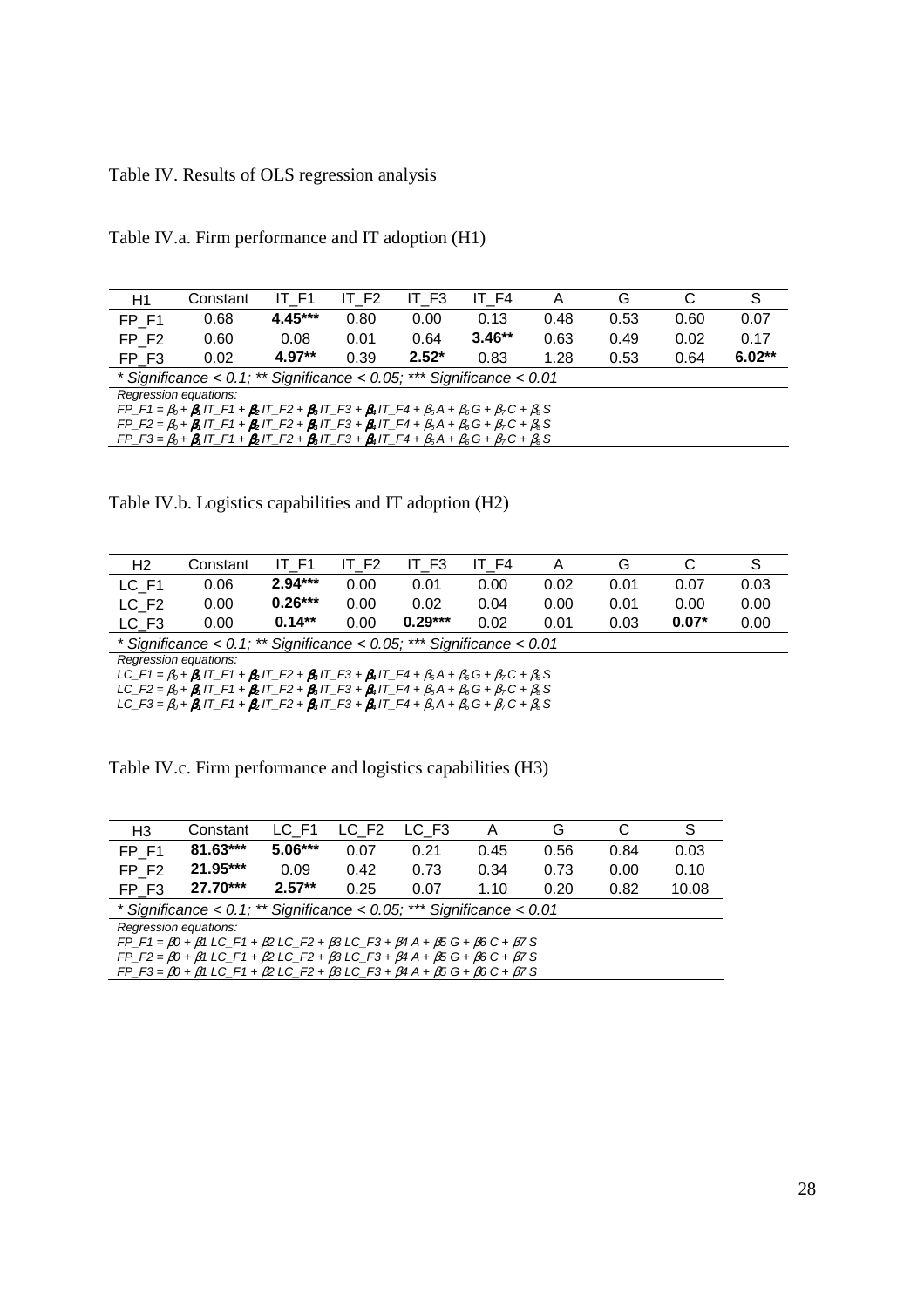Table IV.d. Logistics capabilities mediate IT adoption and firm performance (H4)

| H4                                                                                                         | Constant                                                                      | IT F1    | LC F1    |      | G       |      | S         |  |
|------------------------------------------------------------------------------------------------------------|-------------------------------------------------------------------------------|----------|----------|------|---------|------|-----------|--|
| FP F1                                                                                                      | $1.85***$                                                                     | $0.54*$  | $0.49**$ | 0.00 | 0.06    | 0.01 | $-0.02$   |  |
| FP F3                                                                                                      | $1.05***$                                                                     | $0.83**$ | 0.25     | 0.00 | $-0.04$ | 0.02 | $0.15***$ |  |
|                                                                                                            | * Significance < $0.1$ ; ** Significance < $0.05$ ; *** Significance < $0.01$ |          |          |      |         |      |           |  |
| Regression equations:                                                                                      |                                                                               |          |          |      |         |      |           |  |
| $FP\_F1 = \beta_0 + \beta_1 IT\_F1 + \beta_2 LC\_F1 + \beta_3 A + \beta_4 G + \beta_5 C + \beta_6 S$       |                                                                               |          |          |      |         |      |           |  |
| $FP_{-}F3 = \beta_0 + \beta_1 IT_{-}F1 + \beta_2 LC_{-}F1 + \beta_3 A + \beta_4 G + \beta_5 C + \beta_6 S$ |                                                                               |          |          |      |         |      |           |  |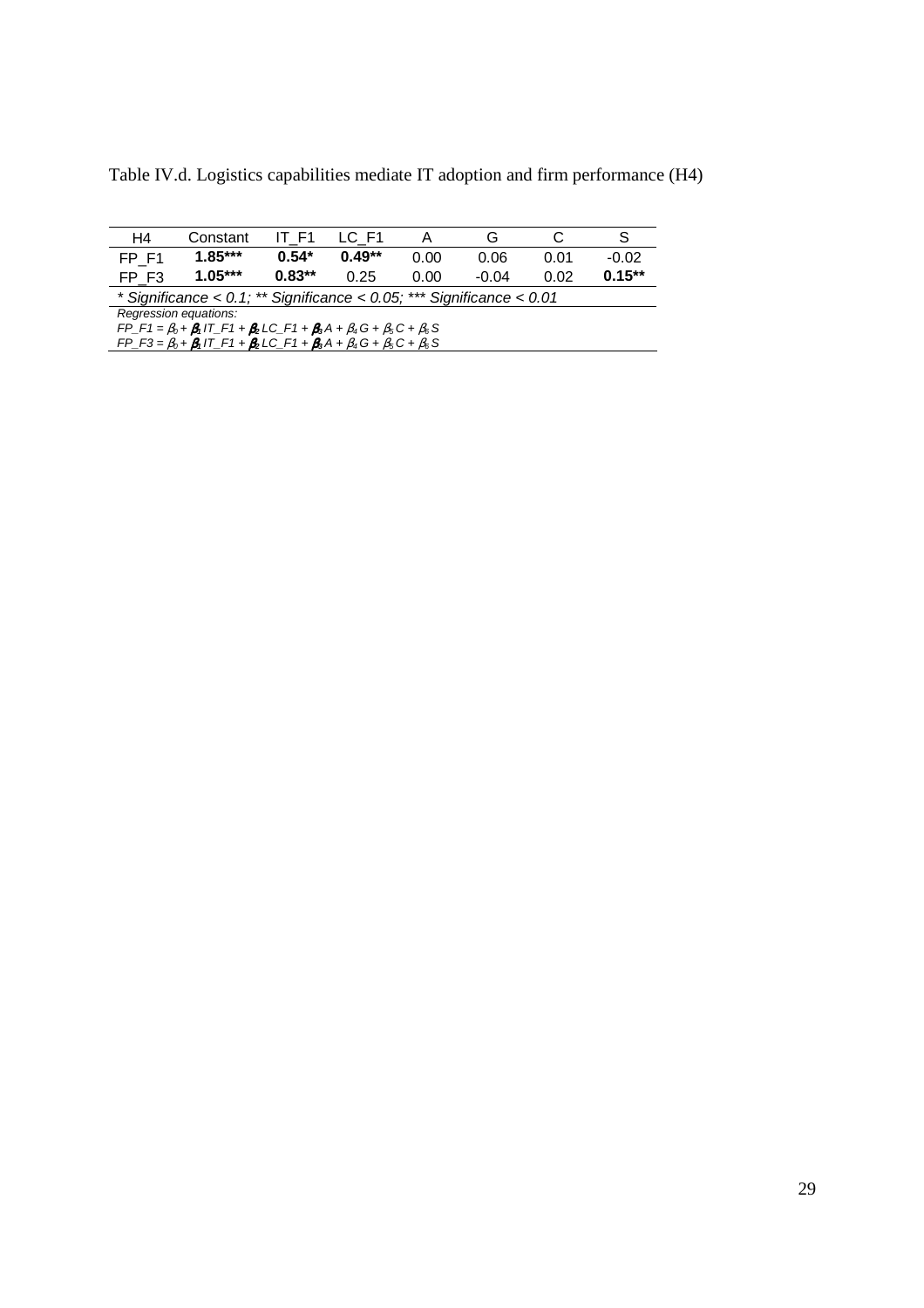## **References**

- Ackerman, K. B. (1989), "Value-Added Warehousing Cuts Inventory Costs", *Transportation & Distribution*, Vol. 30 (July), pp. 32-35.
- Archer, N., Wang, S. and Kang, C. (2008), "Barriers to the adoption of online supply chain solutions in small and medium enterprises", *Supply Chain Management: An International Journal*, Vol. 13, No. 1, pp. 73-82.
- Ashenbaum B., Maltz A.B. and Rabinovich E. (2005), "Studies of Trends in Third-Party Logistics Usage: What We Can Conclude?", *Transportation Journal,* Vol. 44, No. 3, pp. 39- 50.
- Barney, J.B. (1991), "Firm Resources and Sustained Competitive Advantage", *Journal of Management,* Vol. 17, No. 1, pp. 99-120.
- Baron, R. M. and Kenny, D. A. (1986), "The Moderator-Mediator Variable Distinction in Social Psychological Research: Conceptual, strategic and statistical considerations", *Journal of Personality and Social Psychology*, Vol. 51, pp. 1173-1182.
- Bowersox, D.J. and Daugherty, P.J. (1995), "Logistics Paradigms: the Impact of Information Technology", *Journal of Business Logistics*, Vol. 16, No. 1, pp. 65-80.
- Bradley, P. (1994), "Contract Logistics: It's all about Costs", *Purchasing*, Vol. 20 (October), No. 56, pp. 3-14.
- Brown, J. S., Carr, G., Hagel, J. III, McFarlan, F.W., Nolan, R.L. and Strassmann, P. (2003), "Does IT Matter?: An HBR Debate", *Harvard Business Review*, June, pp. 1-17.
- Calder, R. and Marr, P. (1998), "A Beef Producer Initiative in Traceability: Scottish Borders TAG", *Supply Chain Management: An International Journal*, Vol. 3, No. 3, pp. 123-126.
- Capgemini (2007), "Third-Party Logistics The state of logistics outsourcing", available at: www.3plstudy.com.
- Cattell, R. B. (1966), "The Scree Test for the Number of Factors", *Multivariate Behavioral Research*, Vol. 1, No. 2, pp. 245-276.
- Cho, J.J., Ozment, J. and Sink, H. (2008), "Logistics Capability, Logistics Outsourcing and Firm Performance in an E-Commerce Market", *International Journal of Physical Distribution and Logistics Management*, Vol. 38, No. 5, pp. 336-359.
- Chopra, S. and Meindl, P. (2003), *Supply chain management: Strategy, planning and operations*, Prentice Hall, Upper Saddle River, New Jersey.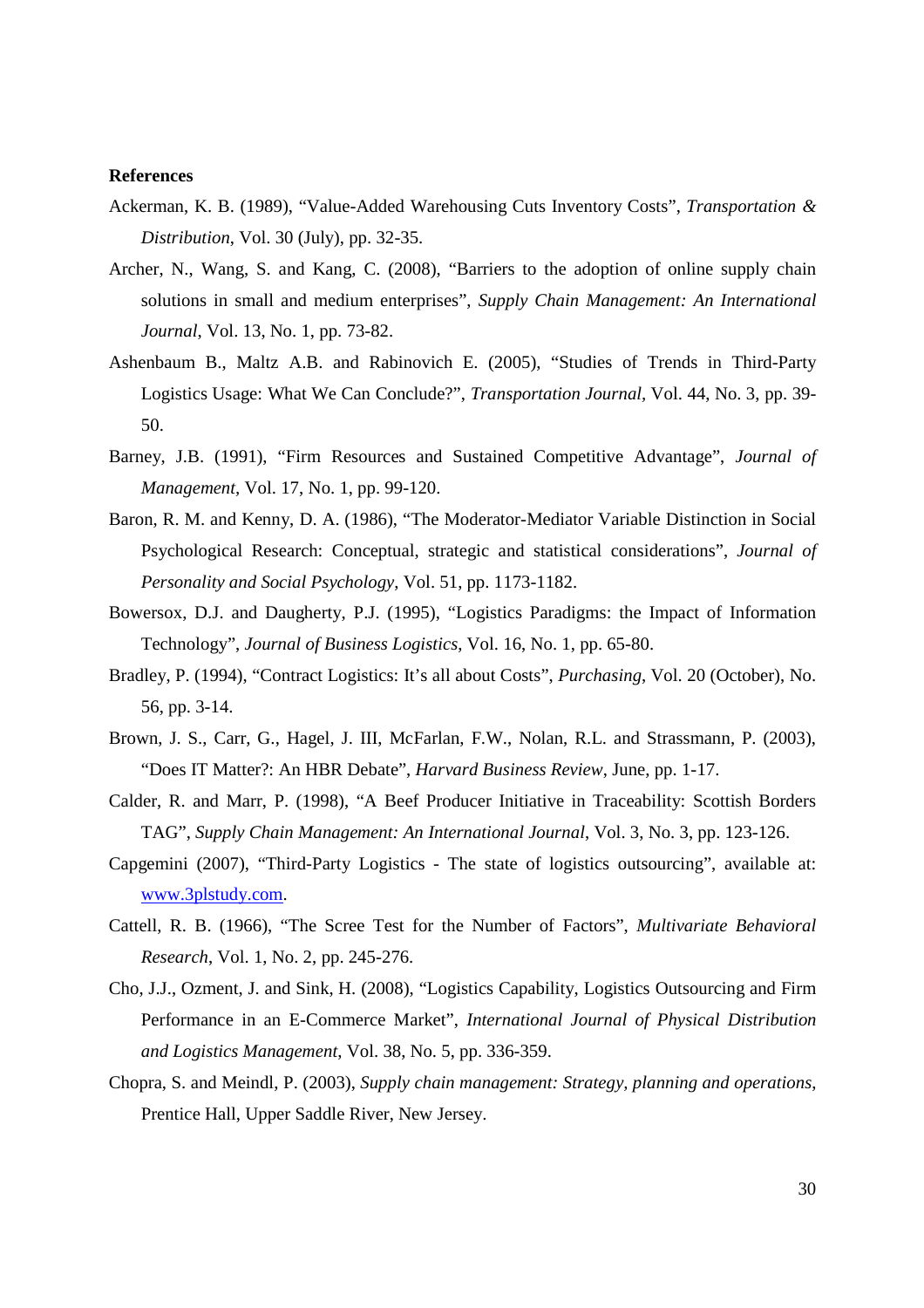- Chow, H.K.H., Choy, K.L., Lee, W.B. and Chan, F.T.S. (2007), "Integration of Web-Based and RFID Technology in Visualizing Logistics Operations – a Case Study", *Supply Chain Management: An International Journal*, Vol. 12, No. 3, pp. 221–234.
- Closs, D.J., Goldsby, T.J. and Clinton, S.R. (1996), "Information Technology Influences on World Class Logistics Capability", *International Journal of Physical Distribution and Logistics Management*, Vol. 27, No. 1, pp. 4-17.
- Cooper M.C., Lambert D.M. and Pagh J.D. (1998), "What Should Be the Transportation Provider's Role in Supply Chain Management?" in *Proceedings of the 8th World Conference on Transport Research*, 12-17 July, *Antwerp*, *Belgium*.
- Daugherty P.J., Sabath R.E. and Rogers D.S. (1992), "Competitive Advantage Through Customer Responsiveness", *Logistics and Transportation Review*, Vol. 28, No. 3, pp. 257- 272.
- Delfmann, W., Albers, S. and Gehring, M. (2002), "The Impact of Electronic Commerce on Logistics Service Providers", *International Journal of Physical Distribution & Logistics Management*, Vol. 32, No. 3, pp. 203-222.
- Devaraj, S., Krajewski, L. and Wei, J. (2007), "Impact of eBusiness Technologies on Operational Performance: the Role of Production Information Integration in the Supply Chain", *Journal of Operations Management*, Vol. 25, No. 6, pp. 1199-1216.
- e-Business Watch (2008), *The European e-Business Report The Impact of ICT and e-Business on Firms, Sectors and the Economy*, 6th Synthesis Report of the Sectoral e-Business Watch, DG Enterprise & Industry, European Commission.
- European Commission (2005), *The New SME Definition. User Guide and Model Declaration*, DG Enterprise & Industry, European Commission, Bruxelles.
- Eurostat (2003), *Panorama of Transport Statistical overview of transport in the European Union, 1970-2001 - Part 2*, Office for Official Publications of the European Communities, Luxembourg.
- Evangelista P. and Sweeney E. (2006), "Technology Usage in the Supply Chain: the Case of Small 3PLs", *The International Journal of Logistics Management*, Vol. 17, No. 1, pp. 55-74.
- Fawcett, S.E., Stanley, L.L. and Smith, S.R. (1997), "Developing a Logistics Capability to Improve the Performance of International Operations", *Journal of Business Logistics*, Vol. 18, No. 2, pp. 101-127.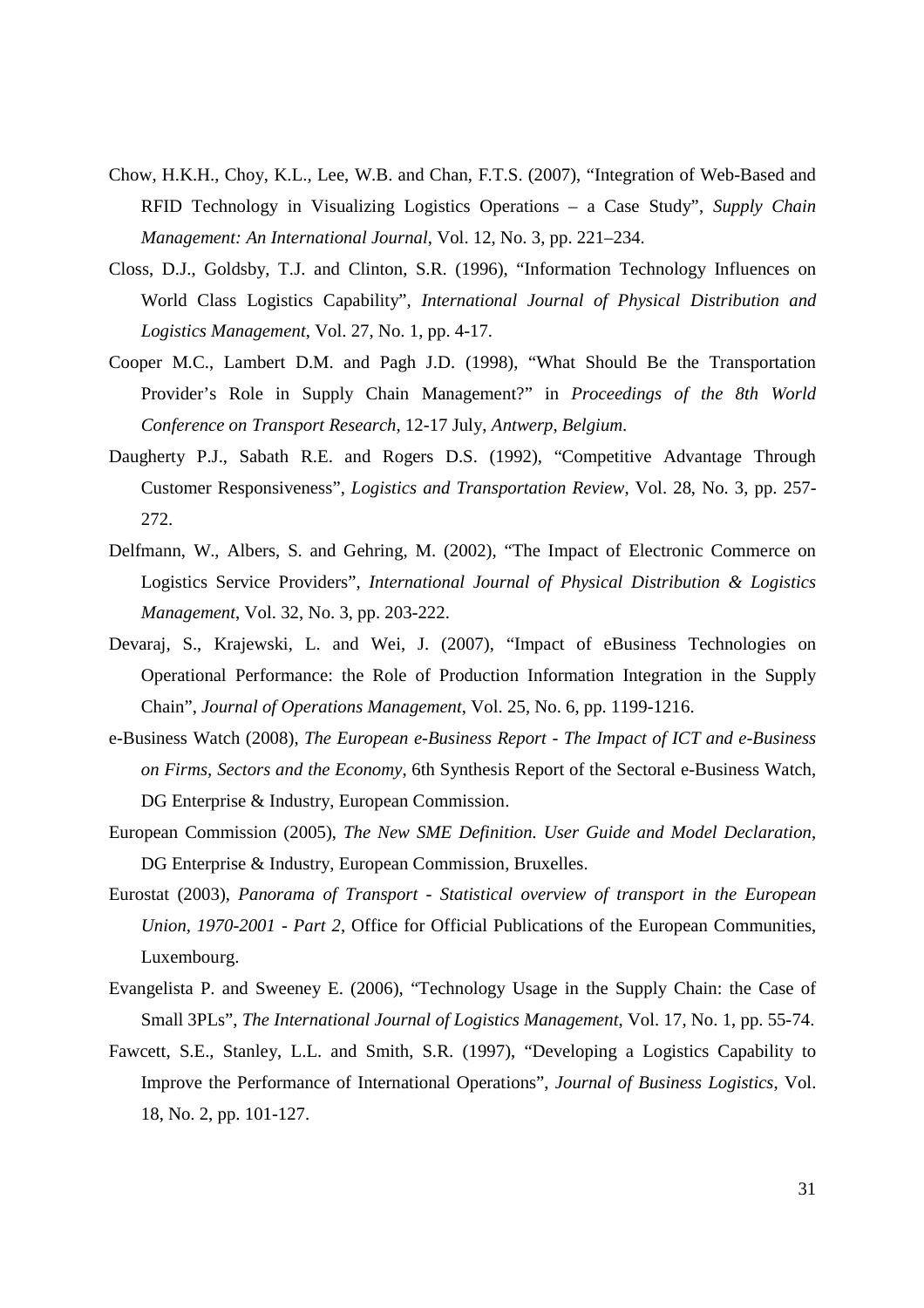- Frazier, P. A., Tix, A. P. and Barron, K. E. (2004), "Testing Moderator and Mediator Effects in Counseling Psychology Research", *Journal of Counseling Psychology*, Vol. 51, pp. 115-134.
- Giaglis, G.M., Minis, I., Tatarakis, A. and Zeimpekis, V. (2004), "Minimizing Logistics Risk through Real-Time Vehicle Routing and Mobile Technologies. Research to Date and Future Trends", *International Journal of Physical Distribution & Logistics Management*, Vol. 34, No. 9, pp. 749-764.
- Goode, S. and Stevens, K. (2000), "An Analysis of the Business Characteristics of Adopters and Non-Adopters of WWW", *Technology Information and Management*, Vol. 1, No. 1, pp. 129-154.
- Gopal, G. and Cline, S. (2007), "Driving towards Sustainable Profitability: Transportation Service Providers and Customer Relationship Management", *Supply Chain Management: An International Journal*, Vol. 12, No. 2, pp. 85-87.
- Grant, R.M. (1991), "The Resource-Based Theory of Competitive Advantage: Implications for Strategy Formulation", *California Management Review*, Spring, pp. 114-135.
- Greene, W.H. (2008), *Econometric Analysis,* Prentice Hall, Upper Saddle River, New Jersey.
- Gunasekaran, A. and Ngai, E.W.T. (2003), "The Successful Management of a Small Logistics Company", *International Journal of Physical Distribution and Logistics Management,* Vol. 33, No. 9, pp. 825-842.
- Gustin, C.M., Daugherty, P.J. and Stank, T.P. (1995), "The Effects of Information Availability on Logistics Integration", *Journal of Business Logistics*, Vol. 16, No. 1, pp. 1-21.
- Hair, J.F., Black, B., Babin, B., Anderson, R.E. and Tatham, R.L. (2005), *Multivariate Data*  Analysis, 6<sup>th</sup> ed., Prentice Hall, Upper Saddle River, New Jersey.
- Hertz, S. and Alfredsson, M. (2003), "Strategic Development of Third Party Logistics Providers", *Industrial Marketing Management*, Vol. 32, No. 2, pp. 139-149.
- Hong, E., Son, B. and Menachof, D., (2010), "Exploring the Link between IT Systems and Outsourcing of Logistics Activities: a Transaction Cost Perspective", *International Journal of Logistics: Research and Applications*, Vol. 13, No. 1, pp. 41-58.
- James, L. R. and Brett, J. M. (1984), "Mediators, Moderators and Tests for Mediation", *Journal of Applied Psychology*, Vol. 69, pp. 307-321.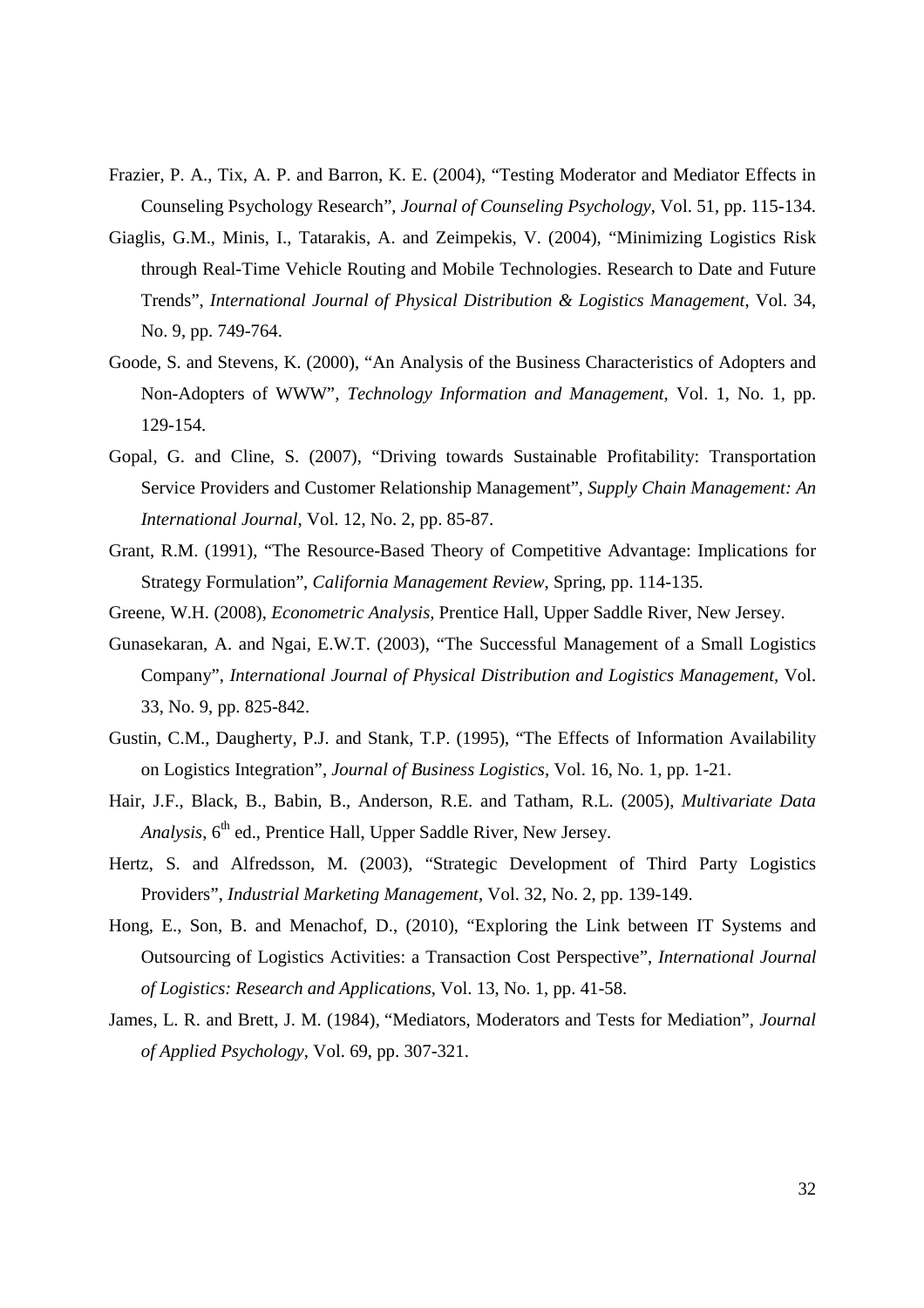- James, M., Grosvenor, R. and Prickett, P. (2004), "e-Distribution: Internet-Based Management of a Merchandiser Supply Chain", *Supply Chain Management: An International Journal*, Vol. 9, No. 1, pp. 7-15.
- Jiang, B., Baker, R. and Frazier, G. (2009), "An Analysis of Job Dissatisfaction and Turnover to Reduce Global Supply Chain Risk: Evidence from China", *Journal of Operations Management,* Vol. 27, No. 2, pp. 169-184.
- Jin, B. (2006), "Performance Implications of Information Technology Implementation in an Apparel Supply Chain", *Supply Chain Management: An International Journal*, Vol. 11, No. 4, pp. 309-316.
- Kärkäinnnen, M. and Hölmstrom, J. (2002), "Wireless Product Identification: Enabler for Handling Efficiency, Customisation and Information Sharing", *Supply Chain Management: An International Journal*, Vol. 7, No. 4, pp. 242-252.
- Kim, C., Yang, K.H. and Kim, J. (2008), "A Strategy for Third-Party Logistics Systems: A Case Analysis Using the Blue Ocean Strategy", *Omega*, Vol. 36, No. 4, pp. 522-534.
- Kim, S.W. (2006), "The Effect of Supply Chain Integration on the Alignment between Corporate Competitive Capability and Supply Chain Operational Capability", *International Journal of Operations & Production Management*, Vol. 26, No. 10, pp. 1084-1110.
- Kisperska-Moron, D. and Swierczek, A. (2008), "The Agile Capabilities of Polish Companies in the Supply Chain: An Empirical Study", *International Journal of Production Economics*, Vol. 118, No. 1, pp. 217-224.
- Lai, K. (2004), "Service Capability and Performance of Logistics Service Providers", *Transportation Research Part E*, Vol. 40, No. 5, pp. 385-399.
- Lai, F., Li, D., Wang, Q., and Zhao, X. (2008), "The Information Technology Capability of Third-Party Logistics Providers: A Resource-Based View and Empirical Evidence from China", *Journal of Supply Chain Management*, Vol. 44, No. 3, pp. 22-38.
- Lai, F., Zhao, X., and Wang, Q. (2006), "The Impact of Information Technology on the Competitive Advantage of Logistics Firms in China", *Industrial Management & Data Systems*, Vol. 106, No. 9, pp. 1249-1271.
- Larson, P. D., and Halldorsson, A. (2004), "Logistics versus Supply Chain Management: An International Survey", *International Journal of Logistics: Research and Applications*, Vol. 7, No. 1, pp. 17-31.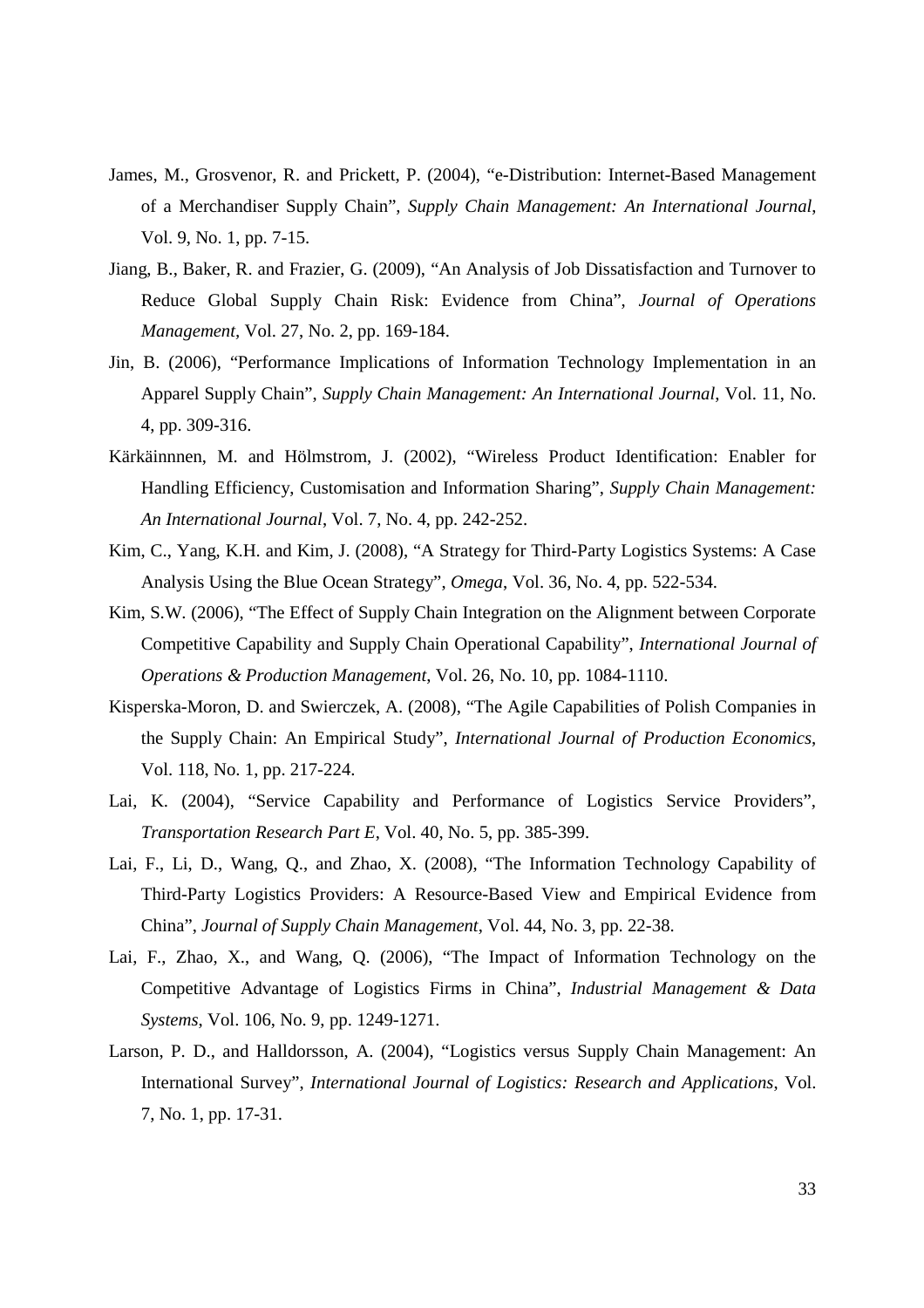- Lau, H.C.W., Lee, C.K.M., Ho, G.T.S. and Ip, W.H. (2006), "M-commerce to Support the Implementation of a Responsive Supply Chain Network", *Supply Chain Management: An International Journal*, Vol. 11, No. 2, pp. 169–178.
- Leonida G. (2004), "L'importanza della Innovazione anche in Logistica", E by Logistics Conference, 28th May, Bologna, Confetra Research Centre, Bologna.
- Lewis I. and Talalayevsky A. (2000), "Third-Party Logistics: Leveraging Information Technology", *Journal of Business Logistics*, Vol. 21, No. 2, pp. 173-185.
- Li, G., Yang, H., Sun, L. and Sohal, A. (2009), "The Impact of IT Implementation on Supply Chain Integration and Performance", *International Journal of Production Economics*, Vol. 120, No. 1, pp. 125-138.
- Lin C.Y. and Jung C. (2006), "Influencing Factors on the Innovation in Logistics Technologies for Logistics Service Providers in Taiwan", *Journal of American Academy of Business*, Vol. 9, No. 2, pp. 257-264.
- Lin, C. and Tseng, H. (2006), "Identifying the Pivotal Role of Participation Strategies and Information Technology Application for Supply Chain Excellence", *Industrial Management & Data Systems*, Vol. 106, No. 5, pp. 739-756.
- Lin, C. and Ho, Y. (2009), "RFID Technology Adoption and Supply Chain Performance: an Empirical Study in China's Logistics Industry", *Supply Chain Management: An International Journal*, Vol. 14, No. 5, pp. 369-378.
- Liu, X., McKinnon, A.C., Grant, D.B. and Feng, Y. (2010), "Sources of Competitiveness for Logistics Service Providers: a UK Industry Perspective", *Logistics Research*, Vol. 2, pp. 3- 14.
- Lu, C. and Yang, C. (2006), "Evaluating Key Logistics Capabilities for International Distribution Center Operators in Taiwan", *Transportation Journal*, Vol. 45, No. 4, pp. 9-27.
- Lynch, D.F., Keller, S.B. and Ozment, J. (2000), "*The Effects of Logistics Capabilities and Strategy on Firm Performance*", Journal of Business Logistics, Vol. 21, No. 2, pp. 47-67.
- Mentzer, J.T. and Firman, J. (1994), "Logistics Control Systems in the 21st Century", *Journal of Business Logistics*, Vol. 15, No. 1, pp. 215-228.
- Morash, E.A., Dröge, C.L.M. and Vickery, S.K. (1996), "Strategic Logistics Capabilities for Competitive Advantage and Firm Success", *Journal of Business Logistics*, Vol. 17, No. 1, pp. 1-22.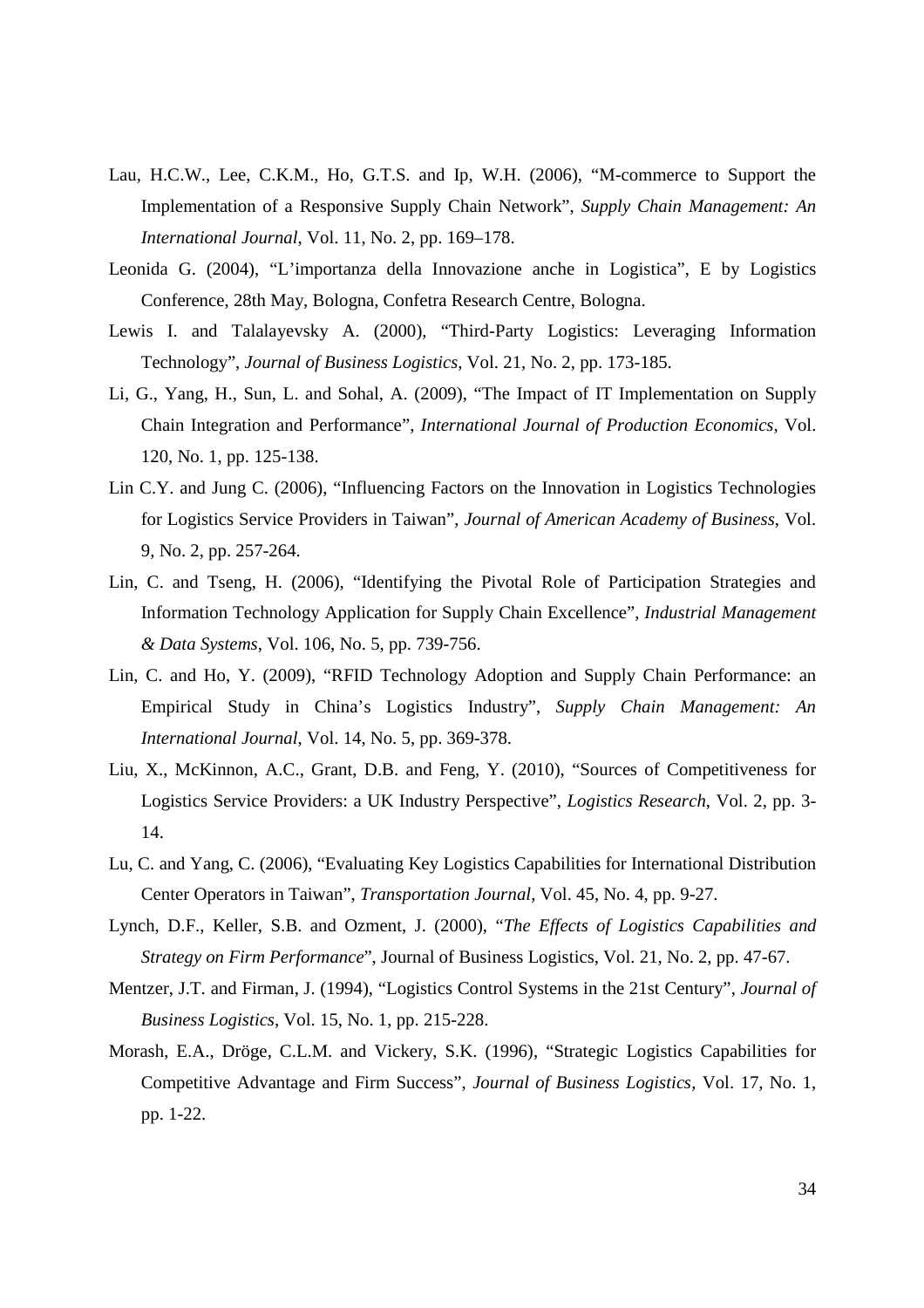- Norek, C.D. and Langley Jr., J. (2007), "Leveraging Technology: A Strategy to Help 3PLs Add Value", *Logistics Quarterly*, July, pp. 28-29.
- Nunnally, J.C. and Bernstein, I.H. (1994), *Psychometric theory*, 3rd ed., McGraw-Hill, New York.
- O'Reilly, K. (2010), "3PL CEO Interviews Strategies for Leading Your Company into the Recovery", *Eye for Transport*, available at: www.eft.com.
- Ojala, L., Andersson, D. and Naula, T. (2006), "The Definition and Market Size of Third Party Logistics Services" *In*: Ojala, L. and Jamsa, P., eds. *Third Party Logistics - Finnish and Swedish Experiences*, Series Discussion and Working Papers n. 3, Turku: Turku School of Economics.
- Ovalle, O.R. and Marquez, A.C. (2003), "The Effectiveness of Using E-Collaboration Tools in the Supply Chain: an Assessment Study with Systems Dynamics", *Journal of Purchasing and Supply Management*, Vol. 9, No. 4, pp. 151-163.
- Olorunniwo, F.O. and Li, X. (2010), "Information Sharing and Collaboration Practices in Reverse Logistics", *Supply Chain Management: An International Journal*, Vol. 15, No. 6, pp. 454-462.
- Paché, G. (1996), "L'entreprise en réseau entre mythes et réalités", *Gestion 2000 Management et Prospective*, Vol. 12 No. 1, pp. 33-50.
- Panayides, P.M. (2004), "Logistics Service Providers: an Empirical Study of Marketing Strategies and Company Performance", *International Journal of Logistics: Research and Applications*, Vol. 7, No. 1, pp. 1-15.
- Pearcy, D.H. and Giunipero, L.C. (2008), "Using E-Procurement Applications to Achieve Integration: What Role Does Firm Size Play?", *Supply Chain Management: An International Journal*, Vol. 13, No. 1, pp. 26-34.
- Piplani R., Pokharel S. and Tan A. (2004), "Perspectives on the Use of Information Technology at Third Party Logistics Service Providers in Singapore", *Asia Pacific Journal of Marketing and Logistics*, Vol. 16, No. 1, pp. 27-41
- Poirier, C.C. and Bauer M.J. (2000), *E-Supply Chain: Using the Internet to Revolutionize Your Business,* Berrett-Koehler, San Francisco.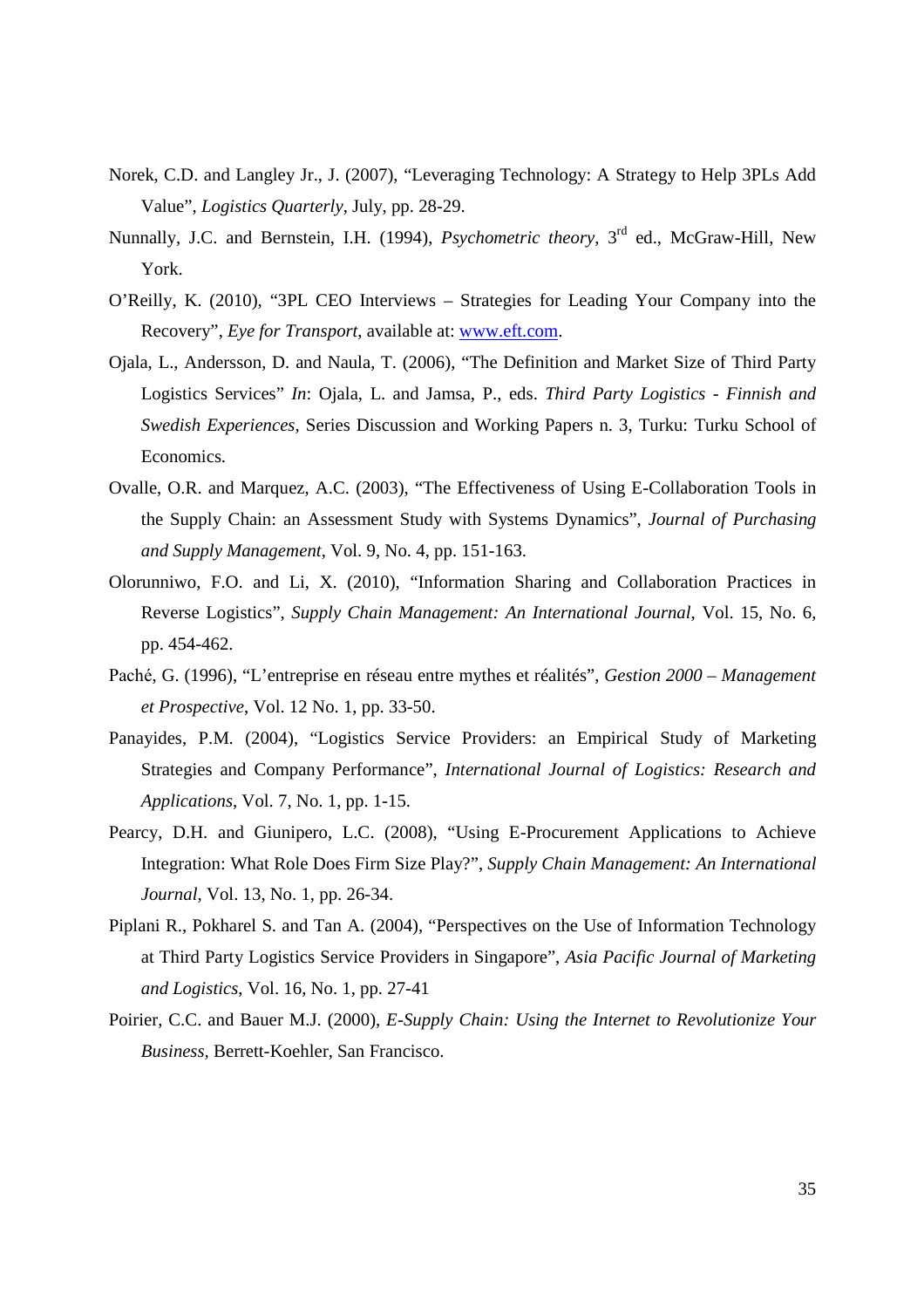- Pokharel S. (2005), "Perception on Information and Communication Technology Perspectives in Logistics - A Study on Transportation and Warehouse Sectors in Singapore", *The Journal of Enterprise Information Management*, Vol. 18, No. 2, pp. 136-149.
- Porter, M. E. (2001), "Strategy and the Internet", *Harvard Business Review*, March, pp. 63-78.
- Prahalad, C.K. and Hamel, G. (1989), "The Core Competence of Corporation", *Harvard Business Review*, May-June, pp. 79-91.
- Prahalad, C.K. and Hamel, G. (1994), "Competing for the Future", *Harvard Business Review*, July-August, pp. 122-128.
- Prater, E. and Ghosh, S. (2006), "A Comparative Model of Firm Size and Global Operational Dynamics of U.S. Firms in Europe", *Journal of Operations Management*, Vol. 24, No. 5, pp. 511-529.
- Rabinovich, E., Windle, R., Dresner, M. and Corsi, T. (1998), "Outsourcing of Integrated Logistics Functions", *International Journal of Physical Distribution & Logistics Management*, Vol. 29, No. 6, pp. 353-373.
- Rai, A. Patnayakuni, R. and Seth, N. (2006), "Firm Performance Impacts of Digitally Enabled Supply Chain Integration Capabilities", *MIS Quarterly*, Vol. 30, No. 2, pp. 225-246.
- Razzaque M.R. and Sheng C.C. (1998), "Outsourcing of Logistics Functions: a Literature Survey", *International Journal of Physical Distribution & Logistics Management*, Vol. 28, No. 2, pp. 89-107.
- Sanders, N. (2007), "An Empirical Study of the Impact of E-Business Technologies on Organizational Collaboration and Performance", *Journal of Operations Management*, Vol. 25, pp. 1332-1347.
- Sanders, N. (2008), "Pattern of Information Technology Use: The Impact on Buyer–Suppler Coordination and Performance", *Journal of Operations Management*, Vol. 26, pp. 349–367.
- Sauvage, T. (2003), "The Relationship between Technology and Logistics Third-Party Providers", *International Journal of Physical Distribution & Logistics Management*, Vol. 33, No. 3, pp. 236-253.
- Selviaridis K. and Spring M. (2007), "Third Party Logistics: a Literature Review and Research Agenda", *The International Journal of Logistics Management*, Vol. 18, No. 1, pp. 125-150.
- Shang, K. and Marlow, P.B. (2005), "Logistics Capability and Performance in Taiwan's Major Manufacturing Firms", *Transportation Research Part E*, Vol. 41, pp. 217-234.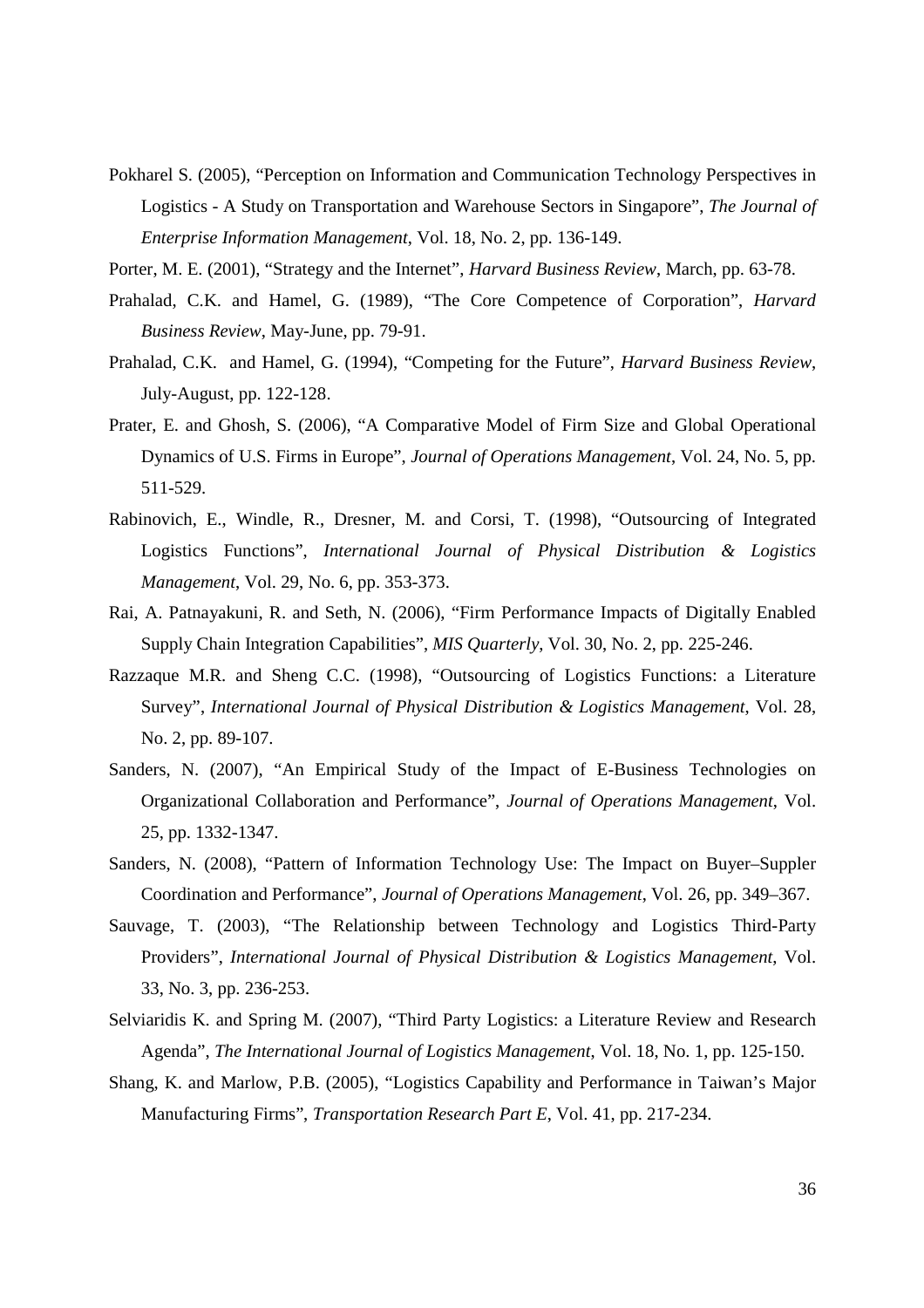- Sharma, S. (2008), "Theory of Exchange", *European Journal of Operational Research*, Vol. 186, No. 1, pp. 128-136.
- Sharma, S. (2010), "Policies Concerning Decisions Related to Quality Level", *International Journal of Production Economics*, Vol. 125, No. 1, pp. 146-152.
- Sheehan N.T. and Foss N.J. (2007), "Enhancing the Prescriptiveness of the Resource-Based view through Porterian Activity Analysis", *Management Decision*, Vol. 45, No. 3, pp. 450-461.
- Sink, H. L., and Langley, C. (1997), "A Managerial Framework for the Acquisition of Third-Party Logistics Services", *Journal of Business Logistics*, Vol. 18, pp. 163-190.
- Sum, C.C. and Teo, C.B. (1999), "Strategic Posture of Logistics Service Providers in Singapore", *International Journal of Physical Distribution & Logistics Management*, Vol. 29, No. 9, pp. 588-605.
- Tracey, M., Lim, J. and Vonderembse, A. (2005), "The impact of Supply-Chain Management Capabilities on Business Performance", *Supply Chain Management: An International Journal*, Vol. 10, No. 3, pp.179-191.
- Vaidyanathan, G. (2005), "A Framework for Evaluating Third-Party Logistics", *Communications of the ACM*, Vol. 48, No. 1, pp. 89-94.
- Van Hoek, R. (2001), "E-supply Chains-Virtually Non-Existing", *Supply Chain Management: An International Journal*, Vol. 6, No. 1, pp. 21–28.
- Van Hoek, R.I. and Chong, I. (2001), "Epilogue: UPS Logistics Practical Approaches to the Esupply chain", *Supply Chain Management: An International Journal*, Vol. 31, No. 6, pp. 463-468.
- Van Hoek, R. (2002), "Using Information Technology to Leverage Transport and Logistics Service Operations in the Supply Chain: an Empirical Assessment of the Interrelation between Technology and Operations Management", *International Journal of Information Technology and Management*, Vol. 1, No. 1, pp. 115-130.
- Van Laarhoven, P., Berglund, M., and Peters, M. (2000), "Third-Party Logistics in Europe-Five Years Later", *International Journal of Physical Distribution and Logistics Management*, Vol. 30, No. 5, pp. 425- 442.
- Wang Q., Lai F. and Zhao, X. (2008), "The Impact of Information Technology in the Financial Performance of Third-Party Logistics Firms in China", *Supply Chain Management: an International Journal*, Vol. 13, No. 2, pp. 138-150.